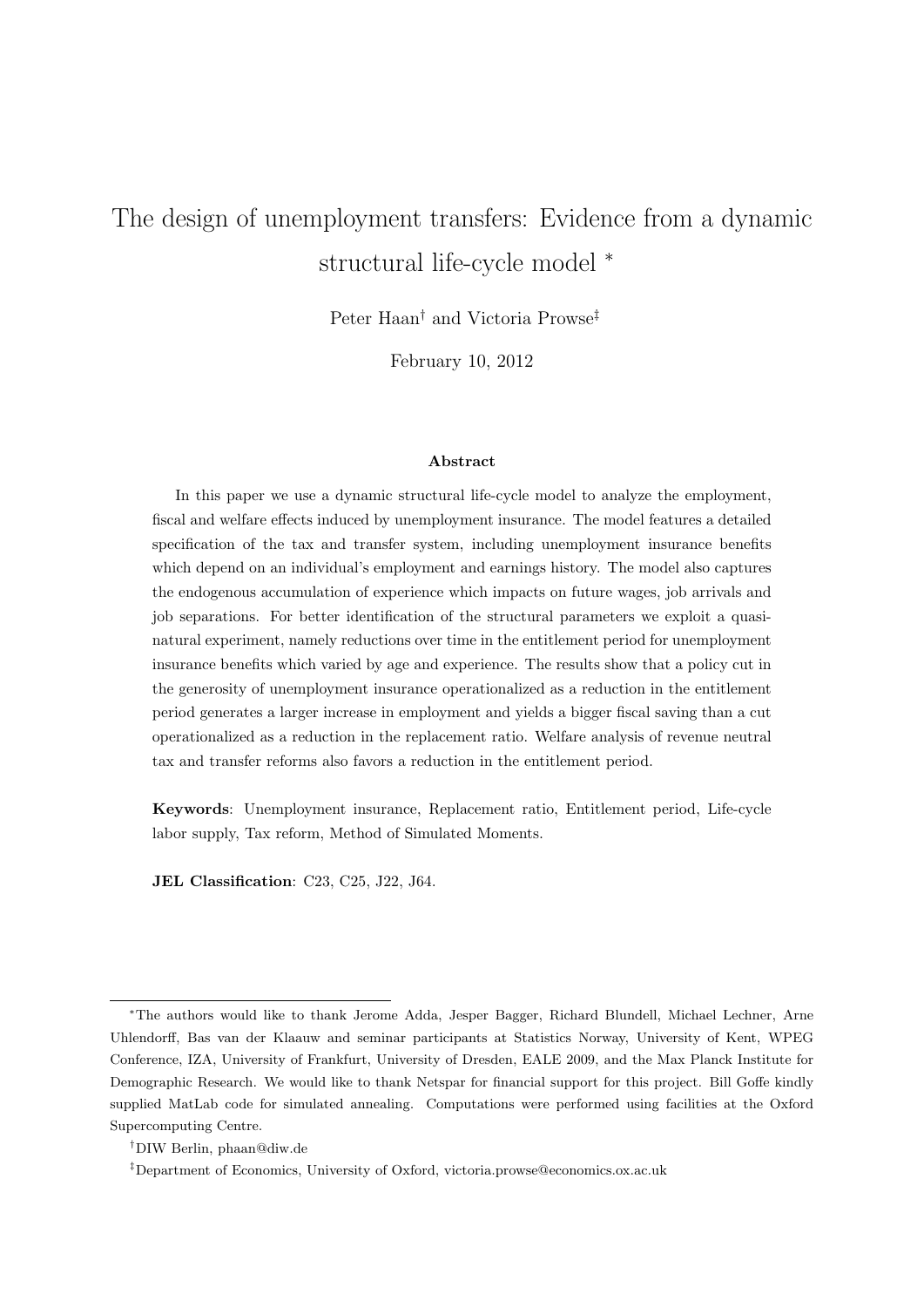# **1 Introduction**

In many countries unemployment insurance is considered to be an important component of the transfer system, providing income to unemployed individuals who have recently moved out of employment. However, several governments have recently reduced the generosity of their unemployment insurance schemes, with the dual objectives of increasing employment and reducing social expenditure. We use a dynamic structural life-cycle model of labor supply to evaluate the employment, fiscal and welfare effects induced by unemployment insurance. Specifically, we consider the effects of reductions in the generosity of unemployment insurance brought about by changes to the two central dimensions of unemployment insurance, namely the entitlement period and the replacement ratio. Our model includes a comprehensive specification of the tax and transfer system, including unemployment insurance benefits that are linked to an individual's working history. The model captures transitions into and out of employment occurring over the life-cycle and stochastic job arrivals and job separations. Finally we include endogenous accumulation of experience which impacts on future wages, and job arrival and separation rates.

By evaluating the design of unemployment insurance in a dynamic structural life-cycle model, this study extends the previous empirical literature on unemployment insurance. Indeed, an important literature has been concerned with estimating the employment effects of unemployment insurance using reduced form, typically quasi-experimental, methods. Following Meyer (1990) numerous studies use regional or age specific variation in the institutional design of unemployment insurance to identify the causal effects of the entitlement period and the replacement ratio on the duration of unemployment. Examples include Katz and Meyer (1990) and Card and Levine (2000) for the US and Hunt (1995), Lalive *et al.* (2006), Van Ours and Vodopivec  $(2006)$ , Kyyrä and Wilke  $(2007)$  and Caliendo *et al.*  $(2009)$  for Europe. These studies tend to find significant effects of the generosity of unemployment insurance on employment and, where applicable, retirement. In this paper we gain additional insight into the effects of unemployment insurance by leveraging our structural model.

The embedding of our analysis in a dynamic structural life-cycle model has three prominent advantages relative to a reduced form approach. First, the economic model captures the complex and varied incentives effects induced by unemployment insurance, as discussed in Mortensen (1977). It follows that, using our parameter estimates, we are able to quantify the employment effects caused by changes in unemployment insurance experienced by individuals with different employment histories and with different distributions of offered wages. In particular, we are able to separate out Mortensen's *entitlement effect* whereby a reduction in the generosity of unemployment insurance makes unemployed individuals who have exhausted their entitlement to unemployment insurance less likely to enter employment. Second, by exploiting the institutional details concerning the tax and transfer system contained in the structural model, we are able to derive the fiscal costs of policy changes, taking into account both changes in the transfer payments made to non-working individuals, and changes in the tax revenues received from those in employment. Moreover, we are able to analyze revenue neutral changes in the entitlement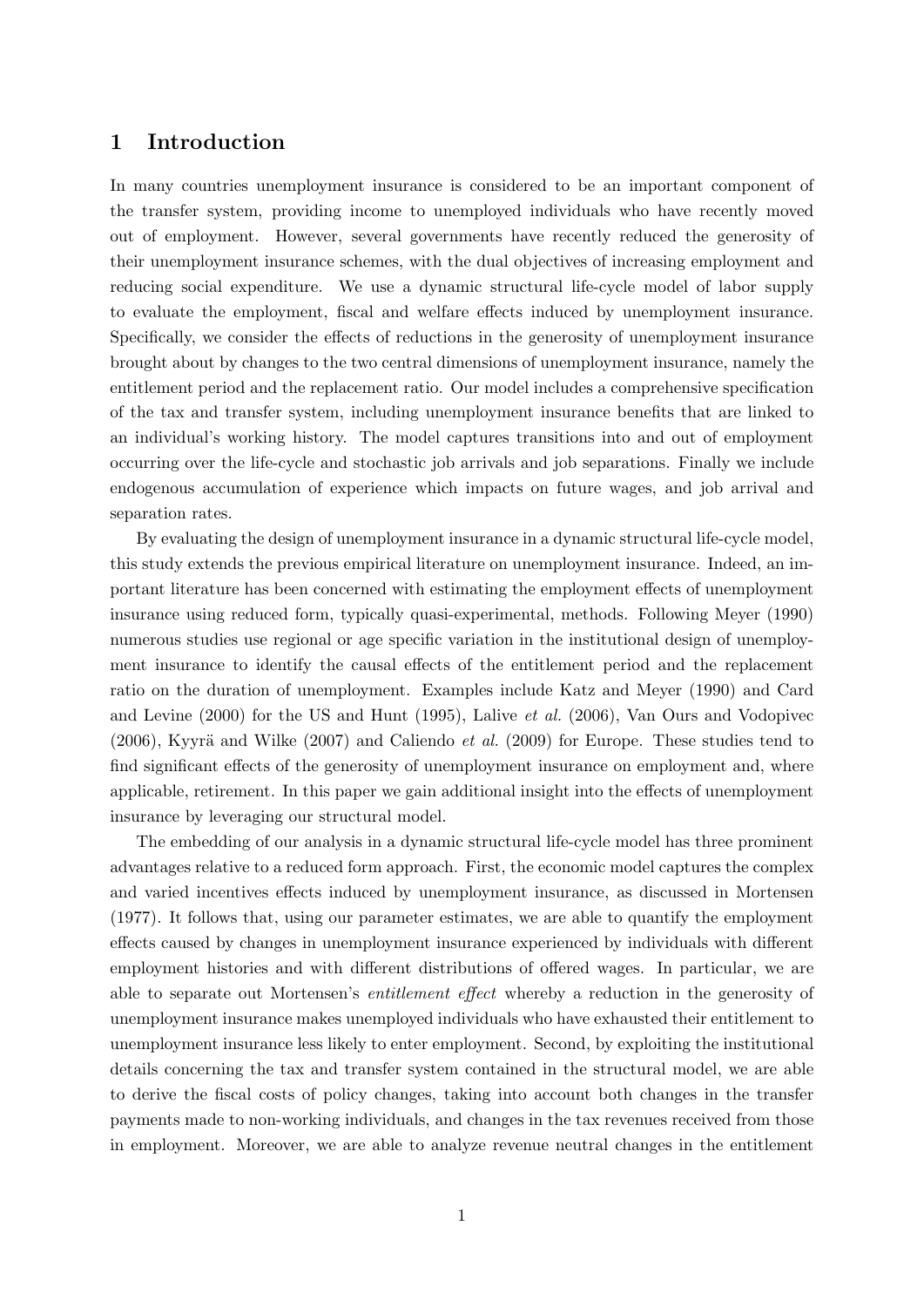period and the replacement ratio. Third, drawing on the specification of preferences in our model, we can evaluate the welfare effects of policy changes. This allows us to move beyond an assessment of employment effects, and to look also at changes in well-being induced by reforms to the system of unemployment insurance.

Policy evaluations based on structural models are sometimes treated with skepticism as identification of the parameters is often not transparent (Keane and Wolpin, 2009). Recent contributions by Todd and Wolpin (2006) and Attanasio *et al.* (2005) propose using a randomized experiment to provide validation or clearer identification of the central structural parameters in dynamic life-cycle models. We follow this idea and propose an identification strategy which supplements cross correlations between endogenous variables and correlations between endogenous variables and exogenous variables with variation obtained from a quasi-natural experiment. Specifically, we exploit changes in the institutional design of unemployment insurance over time which varied by age and working history. Therefore, we make use of the variation on which several of the aforementioned reduced form studies rely.<sup>1</sup> In this respect our paper also contributes to the growing literature which tries to combine the advantages of the reduced form analysis with structural modeling.<sup>2</sup>

In order to analyze the employment, fiscal and welfare effects of the design of unemployment insurance in a dynamic structural model we must generalize existing dynamic structural lifecycle models of labor supply with endogenous accumulation of experience, e.g., Eckstein and Wolpin (1989), by incorporating a detailed specification of the tax and transfer system. On the tax side, we model the taxation of labor and non-labor income and we account for employee and employer social security contributions. In terms of transfers, an unemployed individual receives either social assistance, i.e., a means-tested transfer to raise income to the universal minimum income, or non means-tested unemployment insurance benefits, which are tied to the individual's recent employment history and previous earnings. The entitlement period for unemployment insurance depends on experience and age. Thus, in addition to capturing the dependence of wages on endogenously accumulated experience, as in Eckstein and Wolpin (1989), our life-cycle model accounts for the effect of previous employment and previous earnings on the transfers received by unemployed individuals.

A small number of papers have included transfers paid to unemployed individuals within a dynamic structural life-cycle model of labor supply. Among others, Wolpin (1992) and Adda *et al.* (2009) include a specification of unemployment insurance benefits, and Adda *et al.* (2007) include both unemployment insurance benefits and means-tested social assistance.<sup>3</sup> The analysis undertaken in this study extends the previous literature in several respects. Notably, we

<sup>&</sup>lt;sup>1</sup>See Hunt (1995) and Fitzenberger and Wilke (2009) for Germany and Van Ours and Vodopivec (2006) for Slovenia.

<sup>&</sup>lt;sup>2</sup>A recent example is Novo and Silva (2010) who provide validation for a calibrated structural search model by using changes in the entitlement period for unemployment insurance in Portugal. While the quasi-natural experiment is similar in our application, the models differ in many aspects. Most importantly, we estimate the structural parameters driving life-cycle behavior instead of using calibration.

<sup>3</sup>Additionally, several studies follow Rust and Phelan (1997) and analyze retirement behavior in a dynamic structural life-cycle setting. These papers account for the relevant aspects of the pension system.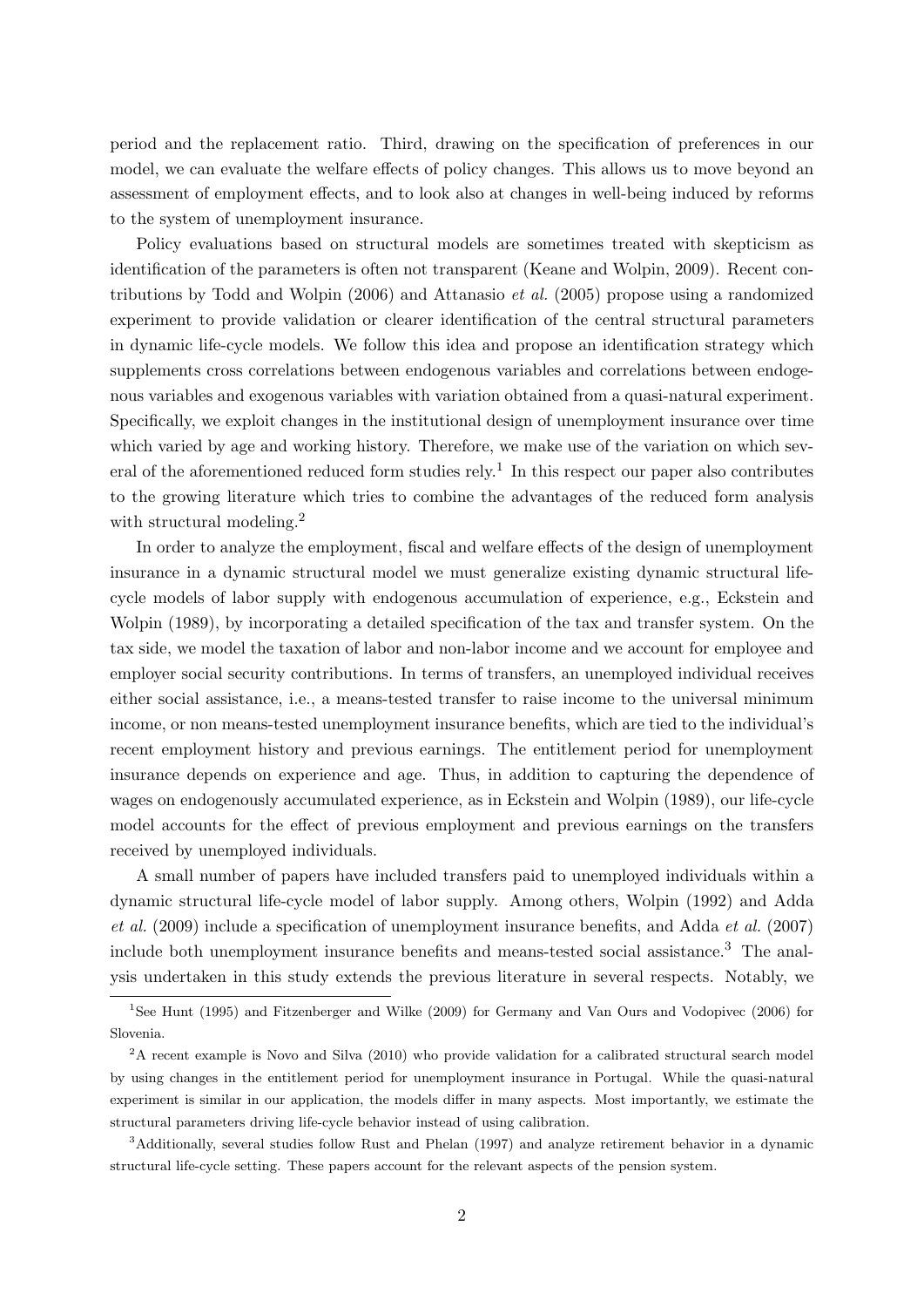utilize a more realistic specification of the household budget constraint. With respect to the modeling of out-of-work transfers, we include both unemployment insurance and means-tested social assistance. Moreover, in contrast to Adda *et al.* (2007), we allow the entitlement period for unemployment insurance to depend on the individual's age and working history.<sup>4</sup> We argue that this detailed modeling of the fiscal incentives is necessary to capture correctly labor supply incentives which vary according to wage, age and experience.

Our model further includes a number of empirically relevant features. First, dependent on age and health status, an individual has a probability of being able to access early retirement and, subject to having access, he or she can decide to retire before the compulsory retirement age of 65 years. Second, we allow for several sources of non-stationarity over the life-cycle due to the effects of age, health and endogenously accumulated experience. Specifically, all three variables feature in the job arrival rate, the job separation rate and the wage offer distribution. Furthermore, pensions and unemployment insurance rules vary according to age and experience, and access to early retirement varies by age and health status. Finally, we allow for heterogeneity in job arrival and job separation rates, preferences and wages due to unobserved individual characteristics.

This paper is related to several studies which estimate structural search models in order to quantify the employment effects of unemployment insurance e.g., van den Berg (1990), Ferrall (1997) and Frijters and van der Klaauw (2006). Common to all these studies is that they focus exclusively on the transition out of unemployment for an inflow sample of unemployed individuals or school drop-outs. The samples used in these studies therefore consist of individuals who are homogenous in terms of their entitlement to unemployment insurance. In contrast, we model multiple transitions between employment states occurring over the life-cycle and can distinguish between individuals with different accumulated entitlement periods for unemployment insurance.

Similar to e.g., Gourinchas and Parker (2002) and French (2005), we use the Method of Simulated Moments (MSM) to estimate our dynamic structural life-cycle model. The empirical analysis is based on a thirteen year panel of single men and women without dependent children taken from the German Socio Economic Panel (SOEP). This data set contains detailed income and demographic information and follows employment behavior on a monthly basis. In the empirical analysis we account for all major aspects of the German tax and transfer legislation. During the sample period 1995 - 2007 several large scale tax reforms changed working incentives either by decreasing marginal tax rates or social security contributions or by changing the design of out-of-work transfers. As mentioned above, we use this variation, in particular changes in the entitlement period for unemployment insurance, to improve identification of the structural parameters.

Using our structural model we are able to fit the salient features of the sample including the patterns of labor supply and retirement behavior over the life-cycle, the distribution of offered wages and the exit rates from employment and unemployment. The structural parameter estimates are used to compare the employment, fiscal and welfare effects of cuts in the entitlement

<sup>&</sup>lt;sup>4</sup>The entitlement period for unemployment insurance depends on age in numerous countries including Austria, Denmark, France, Germany, Italy, Japan, Korea and Portugal.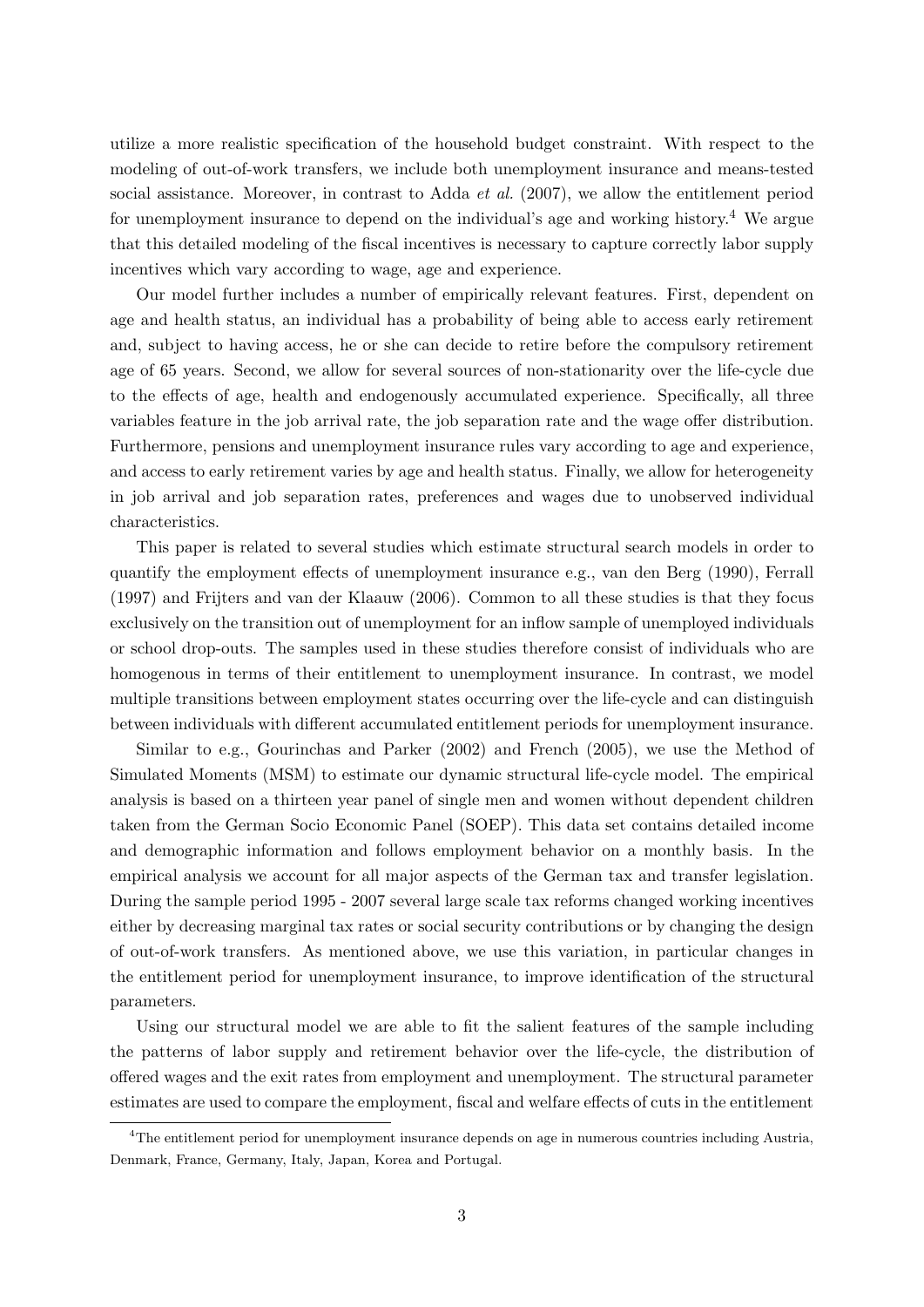period and cuts in the replacement ratio. In summary, when the policy maker wants to reduce the generosity of unemployment insurance, our results favor cutting the entitlement period rather than the replacement ratio; cutting the entitlement period provides a larger fiscal saving, induces more employment and leads to a smaller increase in early retirement than cutting the replacement ratio. Welfare analysis also favors cuts in the entitlement period over cuts in the replacement ratio.

The paper proceeds as follows. Section 2 outlines our model of labor supply over the lifecycle. Section 3 details the adopted empirical specification. In Section 4 we list the selection criteria which determine our sample of single adult households taken from the SOEP, and provide a descriptive analysis of observed labor supply and retirement behavior. In Section 5 we detail the estimation method and discuss identification. In Section 6 we presents our structural parameter estimates and assess the model's goodness of fit, and in Section 7 we use the estimated structural parameters to evaluate the employment, welfare and fiscal effects of policy changes to the design of unemployment insurance. Section 8 concludes the paper with a discussion of the broader implications of our results for policy makers.

# **2 Model**

# **2.1 Overview of the model**

In order to analyze the employment, fiscal and welfare effects induced by the design of unemployment insurance we derive and estimate a dynamic structural life-cycle model with three labor market states, namely full-time employment, *f*, unemployment, *u*, and retirement, *r*. <sup>5</sup> We propose a discrete time, finite horizon model in which job arrivals, job separations and labor supply choices occur at quarterly intervals. We assume that the maximum life-time is 78 years and compulsory retirement occurs at age 65 years. Individuals are indexed by  $i = 1, ..., N$  and quarters of calender time are indexed by *t*.

We model only the life-cycle labor supply of single adult households without dependent children. We focus on individuals aged 40 years and above and reasonably assume that family composition is constant over the individual's future life. It is assumed that men and women aged over 40 years have finished their education, and all analysis is conditioned on educational qualifications obtained prior to age 40 years. Finally, as is common in this literature, e.g., Rust and Phelan  $(1997)$ , we assume that individuals do not save and are credit constrained.<sup>6</sup> In a more general model, in addition to the tax and transfer system, precautionary savings would provide insurance by allowing intertemporal consumption smoothing, e.g., Low *et al.* (2009). In such a setting households are less dependent on the transfer system and therefore any behavioral effects induced by changes in unemployment insurance are likely to be lower. Therefore, our

<sup>5</sup>While retirement is not the focus of this paper, we include retirement in the model as early retirement is common in practice and treating individuals who enter retirement before the age of compulsory retirement as unemployed is likely to bias downwards estimates of the employment effects of unemployment insurance.

 $6$ French (2005) is one of the few examples that allows for saving in a structural life-cycle model of retirement.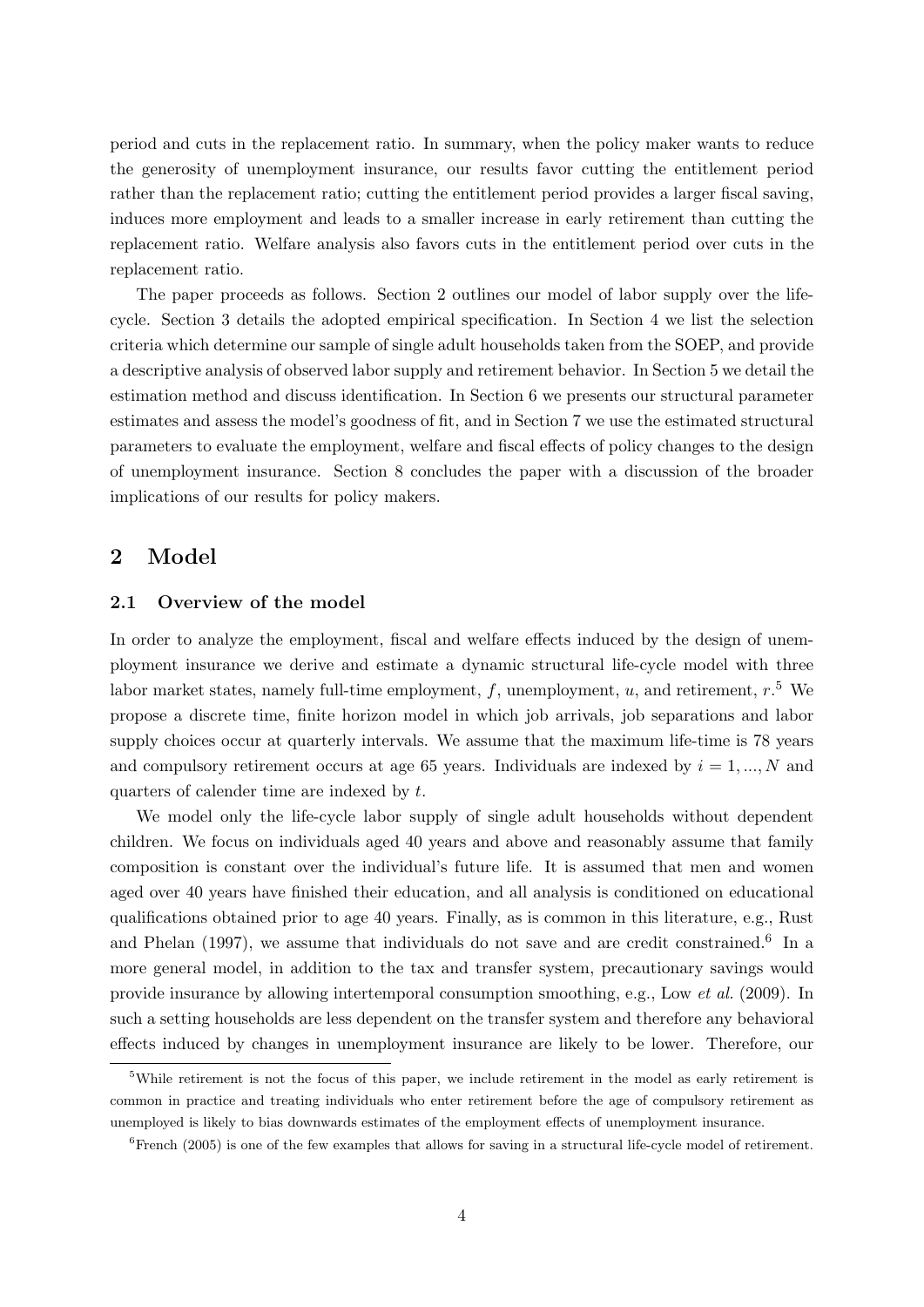estimates of the behavioral effects induced by changes in unemployment insurance should be interpreted as upper bounds.

Our selection criteria have been chosen partly to limit the complexity of the empirical analysis. However, this population is of central interest when studying the effects of different systems of unemployment insurance. In general, single adult households are relatively dependent on the transfer system as they cannot rely on the income of other household members. Further, by following individuals up to the age of compulsory retirement we are able to determine the extent to which the design of unemployment insurance contributes to the high rates of unemployment among older individuals.

## **2.2 Labor market transitions**

Transitions between labor market states depend on the one hand on the structure of the labor market, and on the other hand on individuals' preferences for income and leisure and on their expectations of future income and future labor supply behavior. The structure of the labor market is defined by the job arrival and job separation rates, retirement possibilities, the distribution of offered wages and the tax and transfers system, which determines the net income associated with each labor market state. We simplify the search process and assume that all unemployed individuals have a constant job search intensity. Implicitly, this implies that an individual has a single choice variable, his or her current labor market state, and each period this is optimized so as to maximizes the value of expected discounted future utility. In the following we describe the processes whereby individuals can make transitions between labor market states.

## **2.2.1 Retirement possibilities**

When an individual enters the labor market following the completion of full-time education he or she is not eligible for early retirement. However, an employed or unemployed individual has a probability  $\Lambda_{i,t} = \Phi(\lambda_x X_{i,t}^R)$  of becoming eligible for early retirement at time *t*, where  $\lambda_x$  is a parameter vector and  $X_{i,t}^R$  is a vector of individual characteristics including age terms and health status.<sup>7</sup> Here and henceforth  $\Phi()$  denotes the cumulative distribution function for a standard normal random variable. Once eligible for early retirement the individual keeps this status for the rest of his or her life. Retirement is modeled as an absorbing state; once retired, an individual cannot make a transition into employment or unemployment.<sup>8</sup>

We argue that this specification of the eligibility for early retirement provides a good approximation to the complex reality of the German retirement system. In Germany transitions into retirement are possible before the age of compulsory retirement. Eligibility for early retirement depends primarily on health status, gender, age and working history, however firm specific circumstance and agreements can also affect an individual's eligibility for early retirement. As the firm specific factors that influence retirement possibilities do not feature in our data set it is not possible to derive precisely an individual's eligibility for early retirement.

<sup>7</sup>As discussed in Appendix II, health status is not a choice variable but evolves stochastically over the life-cycle. <sup>8</sup>This assumption is in line with the German legislation and is supported strongly by the data.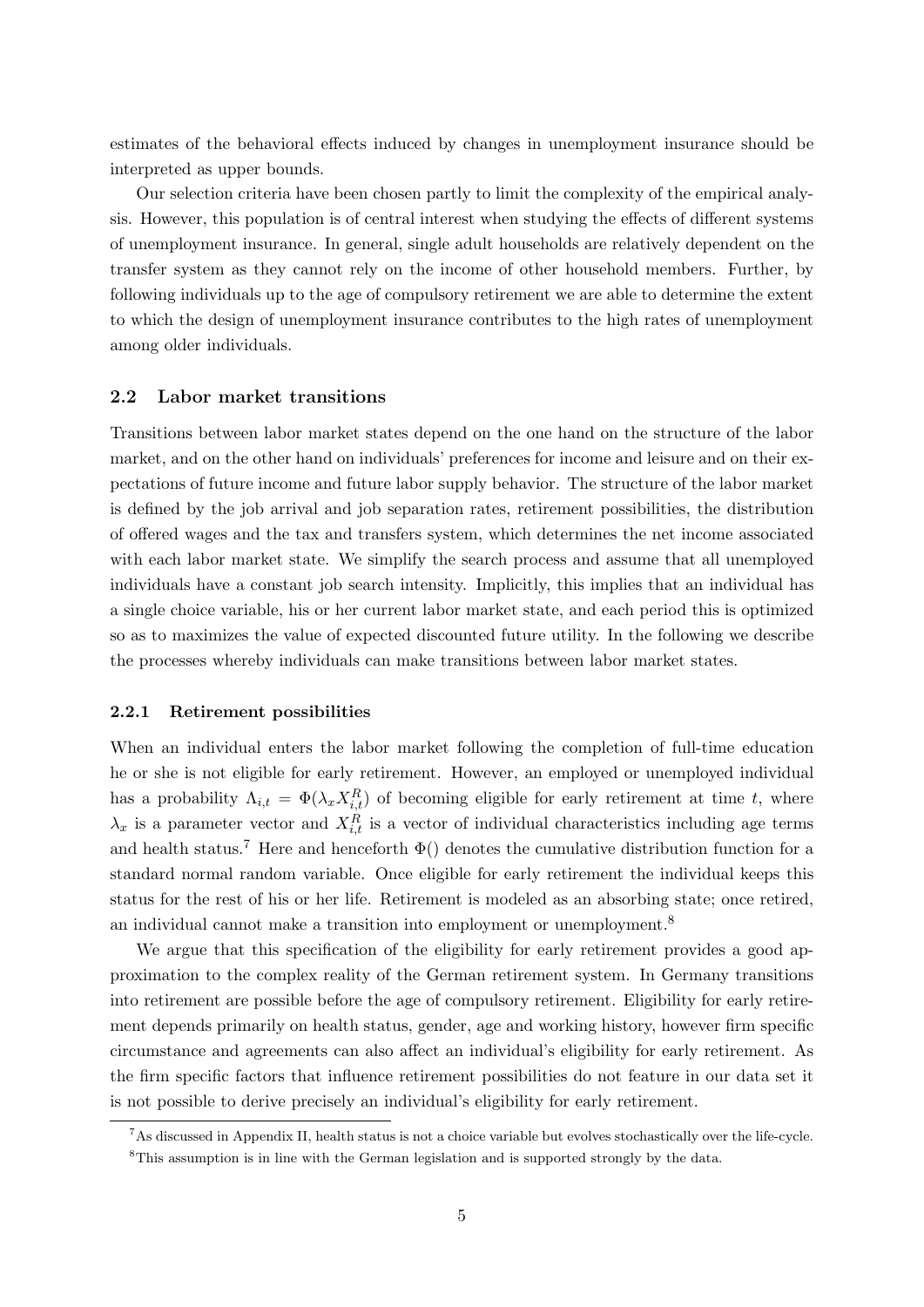## **2.2.2 Transitions out of unemployment**

In each period *t*, every unemployed individual receives with probability  $\Theta_{i,t} = \Phi(\theta_x X_{i,t} + \mu_i^{\theta})$ an offer of a full-time job. The job arrival probability depends on age, experience and region of residence<sup>9</sup>, collectively denoted by  $X_{i,t}$ , and on an individual specific unobservable  $\mu_i^{\theta}$  which will be specified below. The gross wage associated with this job arrival is denoted  $w_{i,t}$ . An unemployed individual in receipt of a job arrival must choose between rejecting the job arrival and remaining unemployed, and accepting the job arrival, in which case he or she makes a transition into employment. Those currently eligible for early retirement additionally have the option of making a permanent move into retirement. Unemployed individuals face one-off costs  $c_{uf}$  each time they make a transition into employment. These costs may be pecuniary, e.g., having to purchase clothes or equipment when starting a job, or non-pecuniary, e.g., habit formation. In either case, these transition costs can be described as state dependence effects, see Hyslop (1999).<sup>10</sup> With probability  $(1 - \Theta_{i,t})$  an unemployed individual does not receive a job arrival and thus a transition into employment is not possible. However, if eligible the individual can move into retirement.<sup>11</sup>

## **2.2.3 Transitions out of employment**

Each period an employed individual experiences a job separation with probability  $\Gamma_{i,t} = \Phi(\gamma_x X_{i,t} + \gamma_y)$  $\mu_i^{\gamma}$  $\hat{i}$ ) which again depends on observed characteristics,  $X_{i,t}$ , and individual specific unobservables,  $\mu_i^{\gamma}$  $\tilde{i}$ . If the individual experiences a separation and is not currently eligible for early retirement then he or she must make a transition into unemployment. However, if eligible for early retirement he or she must choose between unemployment and early retirement. With probability  $(1 - \Gamma_{i,t})$  the employed individual does not experience a separation at time *t* and, assuming no eligibility for early retirement, he or she can choose between staying in employment with a gross wage of *wi,t* and making a transition into unemployment. Retirement is an additional option for those individuals who are currently eligible. Again, we allow state dependence or transition costs  $c_{fu}$  that are incurred when an individual moves from employment to unemployment.

The individual specific unobservables  $\mu_i^{\theta}$  and  $\mu_i^{\gamma}$  $\hat{i}$  are assumed to be random effects that are  $j$ *jointly normally distributed with zero means, variances*  $\sigma_{\mu}^2$  *and*  $\sigma_{\mu}^2$  *respectively and a covariance*  $Cov_{\mu^{\theta}\mu^{\gamma}}$ .

<sup>9</sup> In the empirical analysis region of residence consists of either east or west Germany. The labor market conditions are worse in east Germany than in the west.

 $10$ In a different application of dynamic structural life-cycle modeling, Keane and Wolpin (1997) report that transition costs, which they term mobility costs, were necessary to fit accurately the degree of persistence in occupational choices.

 $11$  Given the limited information in the data set we cannot observe job-to-job transitions. Therefore, we cannot model on-the-job search or distinguish between general and firm specific human capital.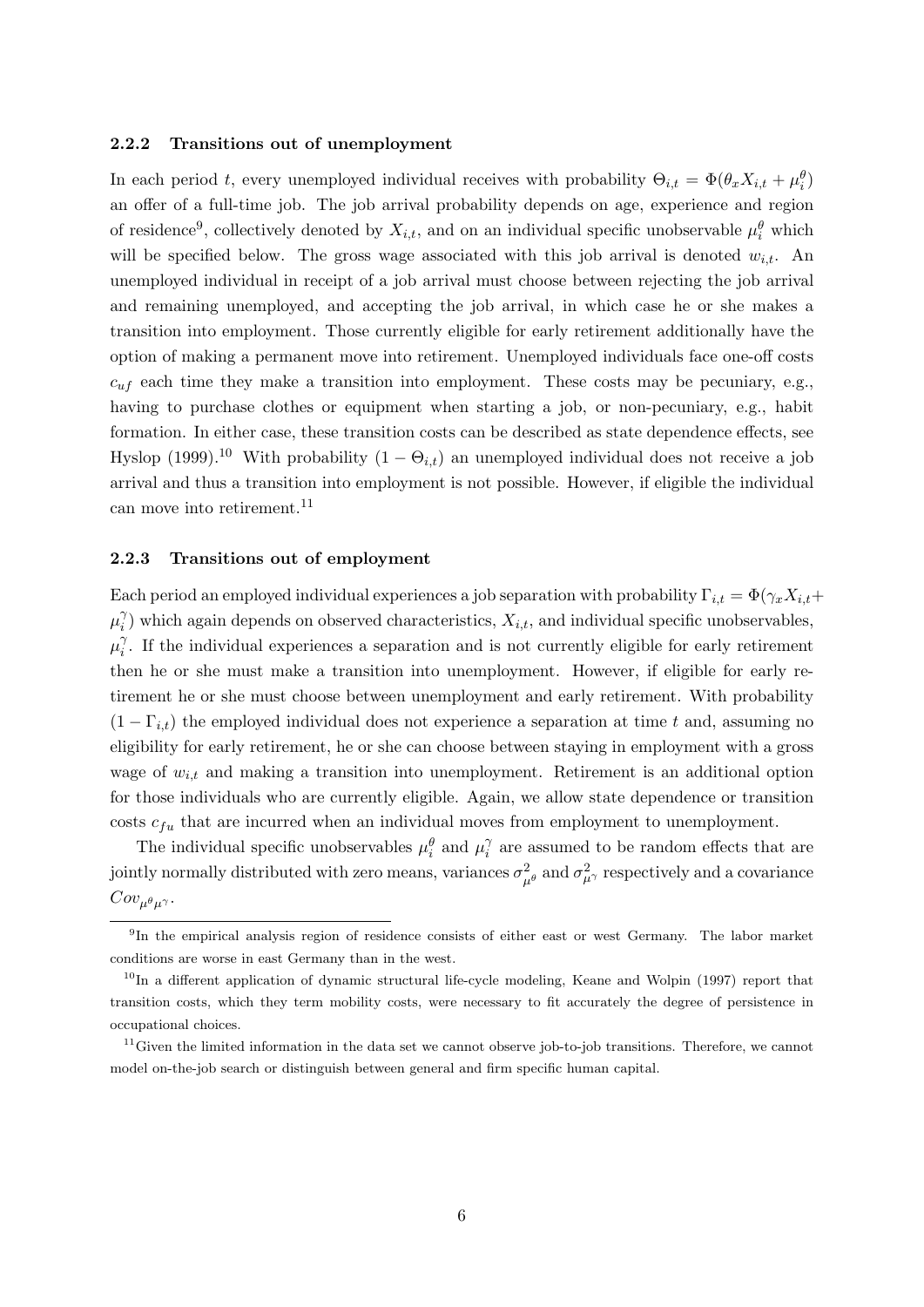#### **2.3 Financial rewards and labor market status**

In contrast to most previous studies of employment behavior over the life-cycle, we assume that individuals make employment and retirement decisions based on net rather than gross income. Our model therefore includes a detailed specification of the tax and transfer system which maps from gross labor income and non-labor income<sup>12</sup>, demographic characteristics, employment and earnings histories to net incomes in full-time employment, unemployment and retirement. We argue that net incomes are the most accurate way to describe work incentives (see also Laroque and Salanie, 2002). Working with net incomes further allows us to derive the effects on the government's net revenue position of a policy change and to compare revenue neutral policy changes. This study uses the German tax and transfer system as a benchmark. The main features of this system are noted here while Appendix I provides a more detailed description together with information concerning recent relevant changes to the system.<sup>13</sup>

### **2.3.1 Net income in full-time employment**

Individual *i*'s net income if he or she works full-time at time *t* takes the following form

$$
m_{i,f,t} = F_f(w_{i,t}, I_{i,t}; TS_t). \tag{1}
$$

Net income in full-time employment depends on the offered gross wage  $w_{i,t}$ , non-labor income  $I_{i,t}$ , and the tax and transfer system of the given period  $TS_t$ . The tax and transfer system determines social security contributions and income tax deductions.

## **2.3.2 Net income in unemployment**

The net income of an unemployed individual whose last period of employment was at time *s* is determined as follows

$$
m_{i,u,t} = F_u \left( EP_{i,t}, EL_{i,t}, I_{i,t}, m_{i,f,s}; TS_t \right). \tag{2}
$$

In the above  $EP_{i,t}$  denotes the months of unemployment insurance benefits the individual is entitled to at time  $t$  and  $EL_{i,t}$  is an indicator for the individual being eligible for unemployment insurance at time *t*. Eligible individuals receive non means-tested unemployment insurance benefits. Specifically, eligible individuals who have positive months of entitlement receive unemployment insurance benefits known as ALG  $I<sup>14</sup>$  and equal to 60% of the net income in their most recent job, *mi,f,s*. Until 2005, those who exhausted their entitlement to ALG I received a second

 $12$ We assume that each individual has an initial endowment of assets which remains constant and they receive capital income depending on the year specific rate of return.

<sup>&</sup>lt;sup>13</sup>Restricting attention to single adult households without dependent children simplifies greatly the modeling of the tax and transfer system as the family related components of the legislation, such as the joint income taxation of married couples and child related transfers, do not need to be considered.

<sup>&</sup>lt;sup>14</sup>The names of the transfer programs changed in course of the transfer reform in 2005. For simplicity, we use ALG I and ALH to refer to transfers which are dependent on previous earnings or employment, and use ALG II to refer to the minimum income component.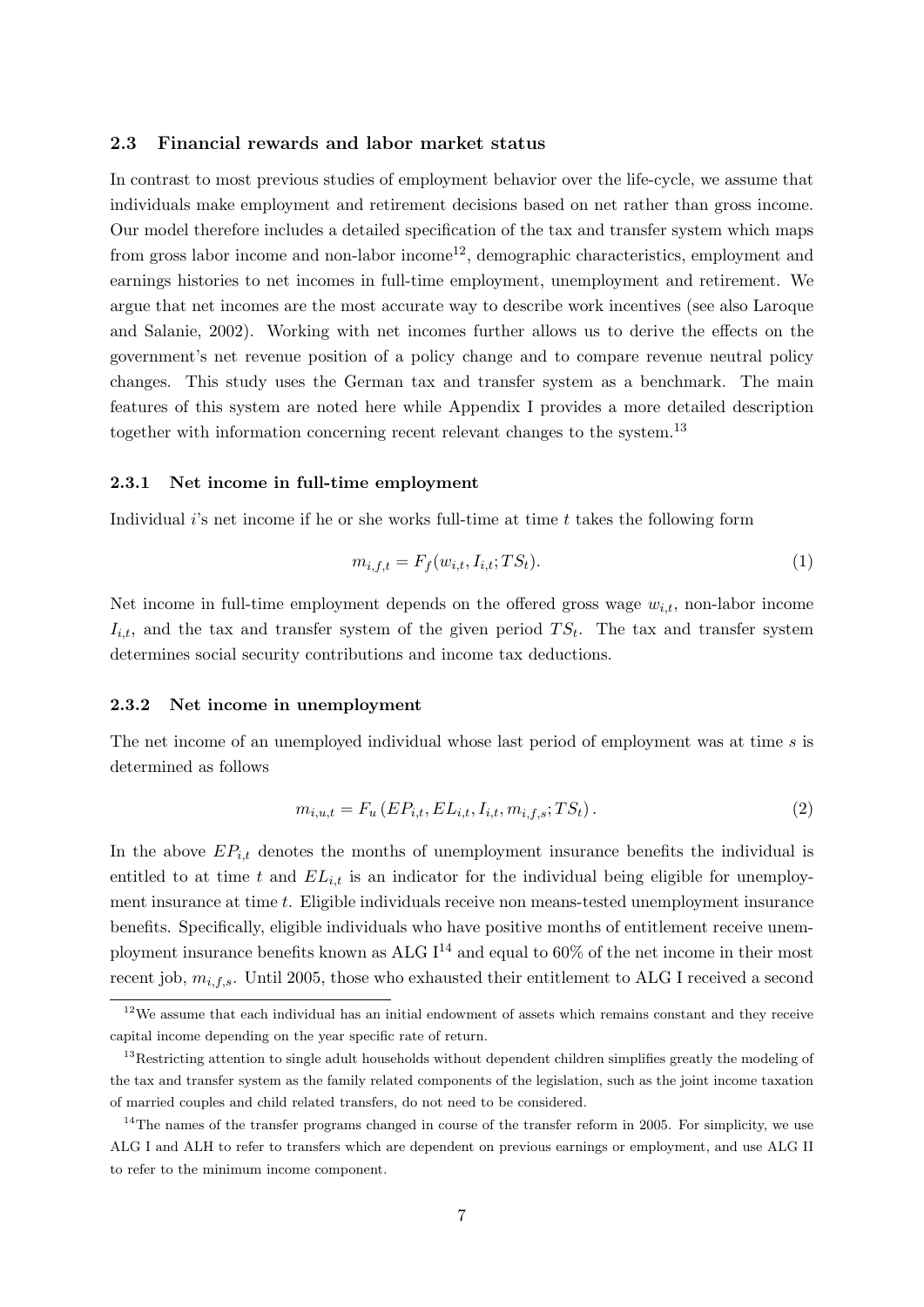type of unemployment insurance benefits known as ALH which were paid at a lower rate of 53% and continued indefinitely. An individual who is not entitled to unemployment insurance, or whose net income after receiving unemployment insurance is sufficiently low, receives social assistance (ALG II). Social assistance payments are a non time-limited transfer which raises the individual's net income up to the universal minimum income.

The tax and transfer system influences the entitlement period for unemployment insurance benefits in two ways. First, the rules dictate a maximum entitlement period, which varies discontinuously according to age. Second, individuals accumulate entitlement to unemployment insurance at a rate of one month for every two months of employment. Individuals who leave unemployment before they have exhausted their entitlement to unemployment insurance carry forward their remaining entitlement. Hence, only individuals with sufficiently long working histories have the maximum entitlement period; actual entitlement periods for unemployed individuals who are part way through a spell of unemployment and for employed individuals who have recently been unemployed are lower than the maximum entitlement, and potentially zero. Appendix I provides further details concerning the age specific maximum entitlement periods for unemployment insurance. Eligibility for unemployment insurance is determined when the individual starts a spell of unemployment and does not change over the course of the unemployment spell. To be eligible for unemployment insurance an individual must have worked at least one year during the previous three years, or from 2005 two years, prior to entering unemployment.

In theory, those who voluntarily choose to move into unemployment are not eligible for unemployment insurance for the first three months of their unemployment spell. However, in reality it is very difficult to distinguish between voluntary and involuntary separations. Therefore we assume that all unemployed individuals are eligible to receive unemployment insurance from the start of their unemployment spell. In our model individuals can change their employment behavior only at a quarterly intervals and therefore this assumptions affects only the first quarter of the unemployment spell.

## **2.3.3 Net income in retirement**

We approximate the net income in retirement in the following way

$$
m_{i,r,t} = F_r \left( P I_{i,t}, I_{i,t}; TS_{i,t} \right). \tag{3}
$$

where  $PI_{i,t}$  denotes the total pensionable income accumulated by individual *i* over his or her working life up to time *t*. In any given month, the pensionable income of a working individual consists of the individual's gross earnings, while the pensionable income of an unemployed individual is the value of any unemployment insurance benefits received. We approximate pension income as 60% of the individual's pensionable income averaged over the maximum working life, and impose a cap of 2000 Euros per month. Finally we assume that individuals with pension income less than the minimum income receive social assistance to raise their income in retirement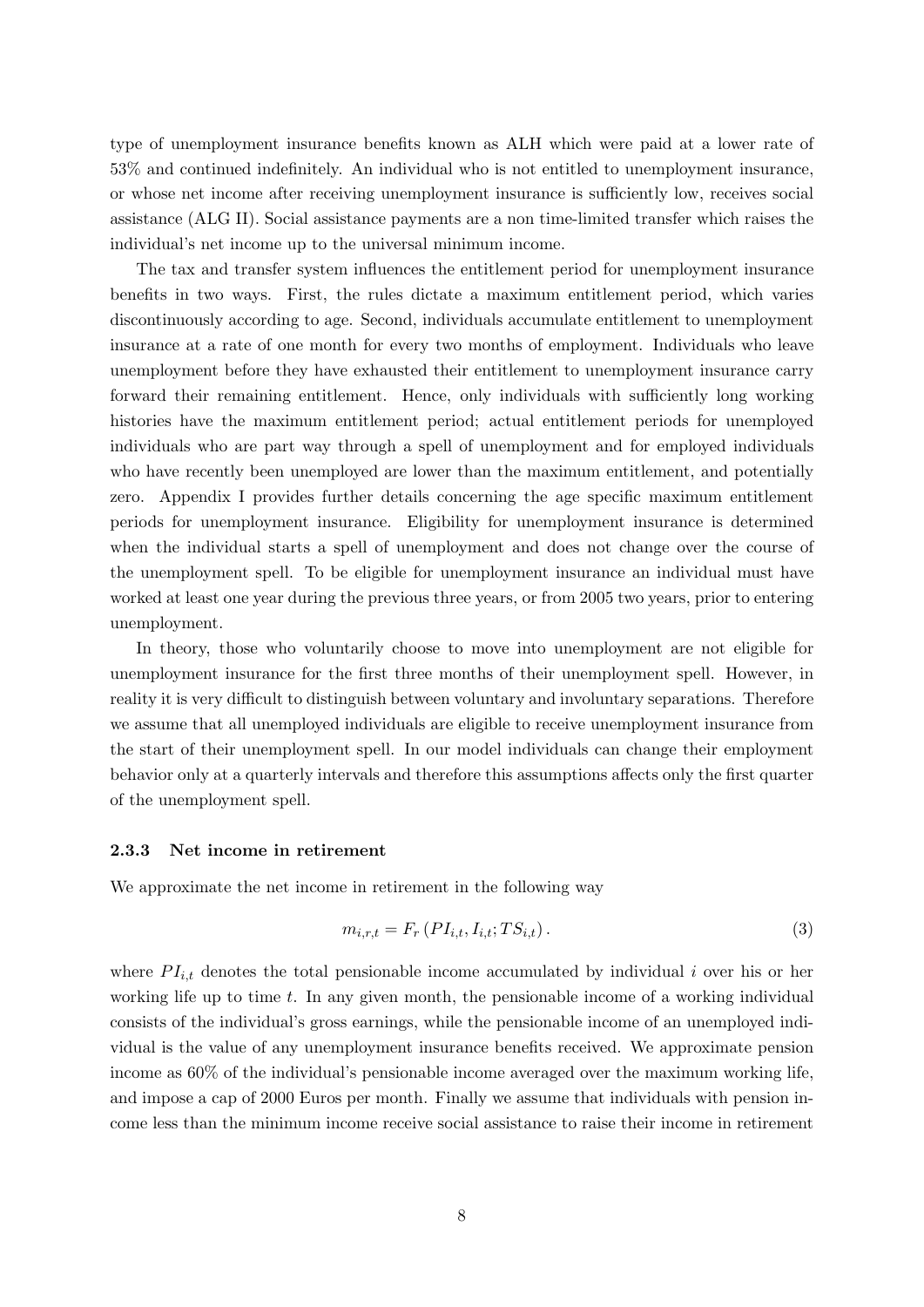up to this level.<sup>15</sup>

## **2.4 Optimal labor supply over the life-cycle**

By drawing on dynamic programming techniques, we use our model to describe optimal employment and retirement behavior over the life-cycle in a forward looking setting where the individual considers the dependence of payoffs occurring in the future on his or her current labor supply decision. There are several mechanisms linking today's employment and retirement decision with future payoffs. Employment in the current quarter increases an individual's experience which impacts on future job arrival and job separation rates and leads to higher expected future wage offers, assuming positive returns to experience. Two additional intertemporal linkages occur through unemployment insurance benefits. First, employment in the current period increases the duration of entitlement to unemployment insurance payments, thus increasing the value of unemployment in the future. Second, wage based rewards to human capital accumulation mean that current employment leads to higher future unemployment insurance benefits. A forward looking model is required to capture how individuals respond to the dynamic incentives presented by the accumulation of experience and the tax and transfer system. For example, our forward looking model recognizes that an individual may choose to have a spell of unemployment, during which he or she claims generous unemployment insurance benefits, prior to entering retirement. A myopic model, in contrast, would not recognize that unemployment insurance benefits may provide a stepping stone from employment into retirement.

An individual's life-cycle utility can be expressed in terms of the state specific value functions  $V_t^j$  $t^{j}(s_{i,t})$  for  $j = f, u, r$ . The state variables  $s_{i,t}$  consist of all variables affecting the contemporaneous utilities, the job arrival rate,  $\Theta_{i,t}$ , the job separation rate,  $\Gamma_{i,t}$ , the probability of having access to early retirement,  $\Lambda_{i,t}$ , and the offered wage,  $w_{i,t}$ . At time t, the individual is assumed to know the current value of  $s_{i,t}$  but may not know the values of all or some elements of  $s_{i,t+k}$ for  $k > 0$ . However, the distribution of  $s_{i,t+1}$  is known to the individual at time t and is assumed to depend only on *si,t*. The value function associated with full-time employment is defined as discounted value of the individual's expected life-time utility if he or she works full-time in the current quarter and makes optimal labor supply and retirement decisions in all subsequent quarters. The value function for unemployment is similarly defined. The value function associated with retirement is defined as the discounted value of the individual's expected life-time utility if he or she enters retirement in the current quarter and stays in retirement for the remainder of his or her life.

<sup>&</sup>lt;sup>15</sup>In practice, individuals have various sources of pension income including state pensions, private pensions and income from firm-specific pension plans. The state pension is by far the most important source of pension income. State pension payments are determined by pension points accumulated over the working life together with yearly point values. Our chosen approximation of the pension system is less complex. However, we allow pension income to depend on employment behavior over the whole working life and therefore capture the most relevant feature of the pension system for our analysis.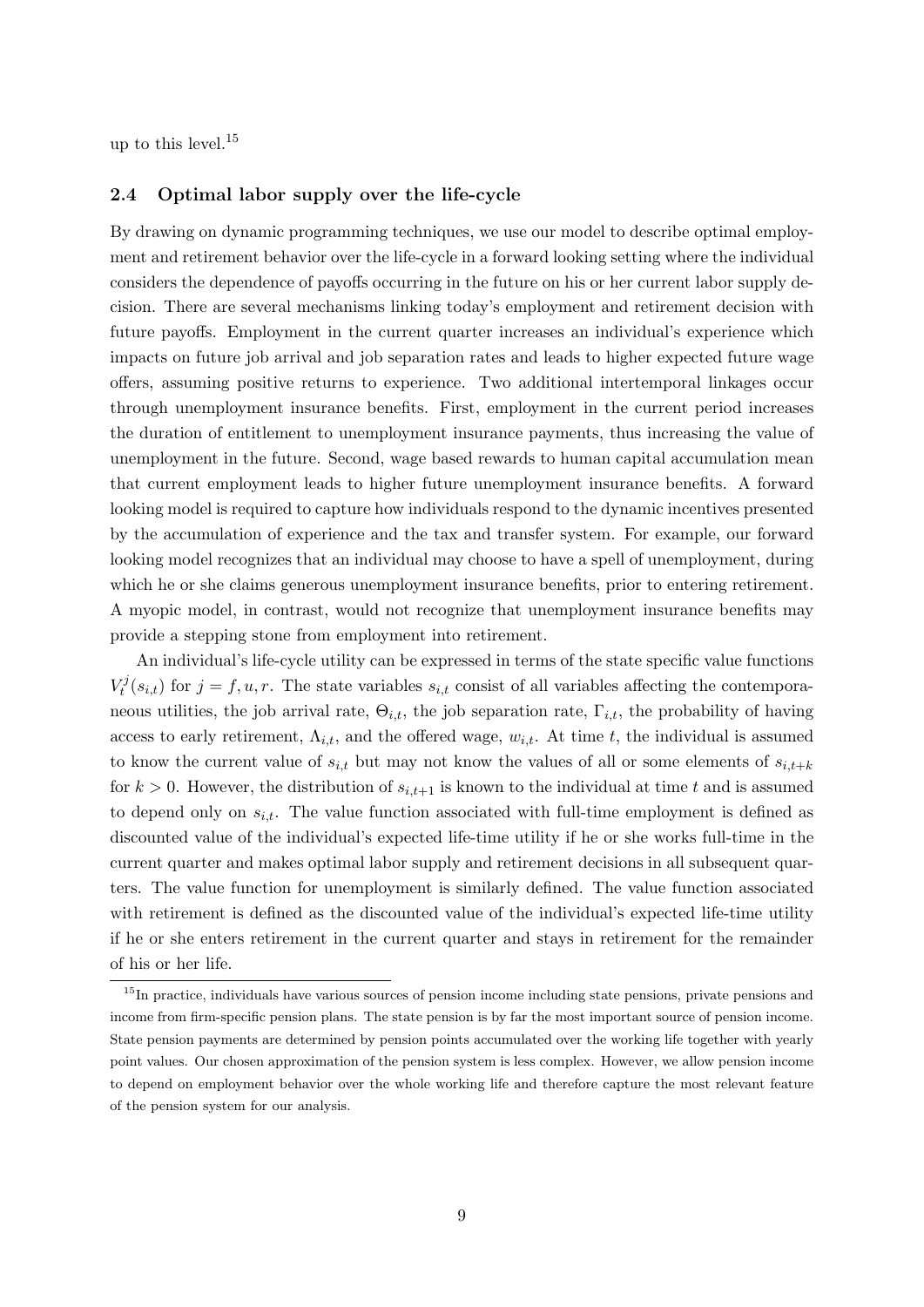The state specific value functions are defined recursively as follows

$$
V_{i,t}^{f}(s_{i,t}) = U_{i,f,t}(s_{i,t}) + \Gamma_{i,t} \left\{ \Lambda_{i,t} \delta \mathbf{E}_{t} \left[ \max \{ V_{i,t+1}^{u}, V_{i,t+1}^{r} \} \right] + (1 - \Lambda_{i,t}) \delta \mathbf{E}_{t} V_{i,t+1}^{u} \right\} + (1 - \Gamma_{i,t}) \left\{ \Lambda_{i,t} \delta \mathbf{E}_{t} \left[ \max \{ V_{i,t+1}^{f}, V_{i,t+1}^{u}, V_{i,t+1}^{r} \} \right] + (1 - \Lambda_{i,t}) \delta \mathbf{E}_{t} \left[ \max \{ V_{i,t+1}^{f}, V_{i,t+1}^{u} \} \right] \right\}, \quad (4)
$$

$$
V_{i,t}^{u}(s_{i,t}) = U_{i,n,t}(s_{i,t}) + (1 - \Theta_{i,t}) \left\{ \Lambda_{i,t} \delta \mathbf{E}_{t} \left[ \max \{ V_{i,t+1}^{u}, V_{i,t+1}^{r} \} \right] + (1 - \Lambda_{i,t}) \delta \mathbf{E}_{t} V_{i,t+1}^{u} \right\} + \Theta_{i,t} \left\{ \Lambda_{i,t} \delta \mathbf{E}_{t} \left[ \max \{ V_{i,t+1}^{f}, V_{i,t+1}^{u}, V_{i,t+1}^{r} \} \right] + (1 - \Lambda_{i,t}) \delta \mathbf{E}_{t} \left[ \max \{ V_{i,t+1}^{f}, V_{i,t+1}^{u} \} \right] \right\},
$$
\n(5)

$$
V_t^r(s_{i,t}) = U_{i,r,t} + \delta \mathbf{E}_t V_{i,t+1}^r.
$$
\n
$$
(6)
$$

In the above  $U_{i,j,t}$  denotes the individual's flow utility associated with state *j* at time *t* and  $\delta$ denotes the discount factor. The discount factor is a crucial parameter in the life-cycle optimization problem as it describes how strongly expected future utility affects the individual's current choice. In the empirical analysis we follow the literature and assume an annualized discount factor of  $0.96^{16}$ 

The individual maximizes his or her life-cycle utility subject to a budget constraint. Since in our framework individuals neither save nor borrow, the budget for consumption equals state specific net income. We assume that the individual has full information about the tax and transfer system in the current period but does not anticipate future changes in the tax and transfer system. Therefore, we solve for optimal labor supply behavior assuming that individuals expect that the current tax and transfer system will prevail indefinitely. Optimizing behavior on the part of an unemployed individual in receipt of a job offer or an employed individual who is not subject to a job separation implies that the individual will choose employment if and only if  $V_{i,t}^f(s_{i,t}) \geq V_{i,t}^u(s_{i,t})$ , assuming no access to early retirement. Conversely, if  $V_{i,t}^u(s_{i,t}) > V_{i,t}^f(s_{i,t})$ then the individual will choose unemployment. If the individual has the option of early retirement then he or she will work full-time if and only if  $V_{i,t}^f(s_{i,t}) \geq V_{i,t}^u(s_{i,t})$  and  $V_{i,t}^f(s_{i,t}) \geq V_{i,t}^r(s_{i,t}),$ will be unemployed if and only if  $V_{i,t}^u(s_{i,t}) > V_{i,t}^f(s_{i,t})$  and  $V_{i,t}^u(s_{i,t}) \geq V_{i,t}^r(s_{i,t})$ , and otherwise the individual will move into retirement. A previously employed individual who experiences a separation at time *t* or an unemployed individual who does not receive a job offer will choose retirement if  $V_{i,t}^r(s_{i,t}) \geq V_{i,t}^u(s_{i,t})$ , providing that he or she has access to early retirement, and otherwise will be unemployed. At age 65 all remaining non-retired individuals must enter compulsory retirement.

# **3 Empirical specification and implementation**

In the following we discuss the specifications of the flow utilities and the distribution of offered wages, and the treatment of the initial conditions. This supplements the specifications of the job arrival and job separation rates which where presented in Section 2.2, and the specification of the health equation detailed in Appendix II.

<sup>&</sup>lt;sup>16</sup>Magnac and Thesmar (2002) discuss identification of the discount factor in dynamic discrete choice models.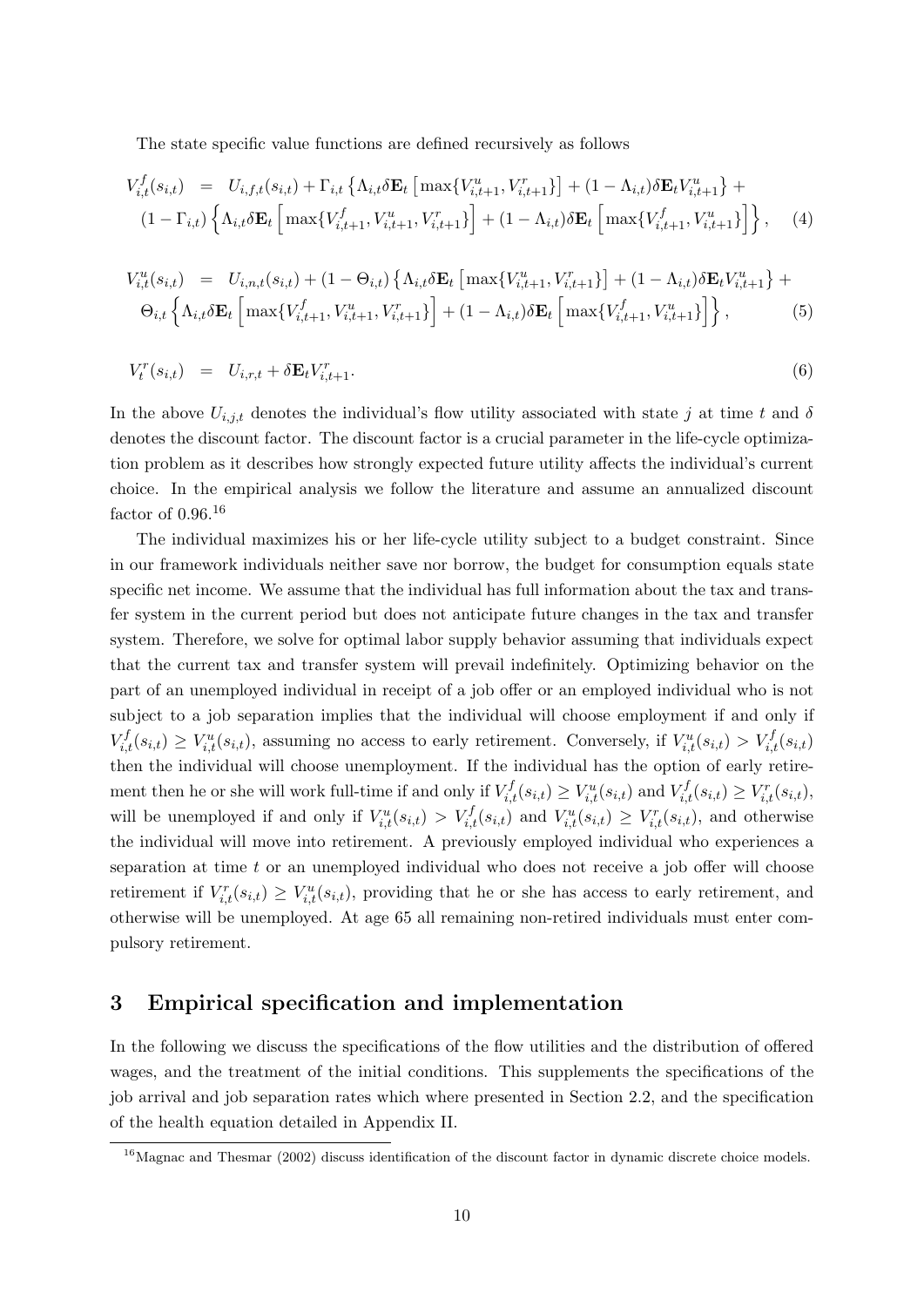## **3.1 Flow utilities**

Flow utilities from full-time work, unemployment and retirement are given by

$$
U_{i,f,t} = \beta_y \frac{[m_{i,f,t}(1 - c_{uf}y_{i,u,t-1})\eta_i]^{(1-\rho)} - 1}{1-\rho} + \varepsilon_{i,f,t},\tag{7}
$$

$$
U_{i,u,t} = \beta_y \frac{[m_{i,u,t}(1 - c_{fu}y_{i,f,t-1})]^{(1-\rho)} - 1}{1-\rho} + \varepsilon_{i,u,t},
$$
\n(8)

$$
U_{i,r,t} = \beta_y \frac{m_{i,r,t}^{(1-\rho)} - 1}{1-\rho} + \varepsilon_{i,r,t}.
$$
 (9)

In the above  $m_{i,f,t}$ ,  $m_{i,u,t}$  and  $m_{i,r,t}$  denote the individual's net income in full-time employment, unemployment and retirement respectively.  $\eta_i$  describes the degree of complementarity between consumption and leisure and thus provides information about the reservation wage or the share of net income necessary to compensate the individual for the disutility of work. We allow for heterogeneity in the complementarity and assume that  $\eta_i \sim N(\mu_\eta, \sigma_\eta^2)$ . To guarantee that all individuals enjoy positive utility from leisure time  $\eta_i$  is truncated from above 1.  $\eta_i$  is also truncated from below at zero to ensure that flow utility is represented by a real valued function. The variables *yi,u,t−*<sup>1</sup> and *yi,f,t−*<sup>1</sup> are indicators of unemployment and full-time employment in the previous quarter and therefore  $c_{uf}$  and  $c_{fu}$  represent state dependence effects or transition costs associated with moving between unemployment and employment and vice versa. The state dependence parameters multiply the net incomes in the flow utilities and therefore these parameters may be interpreted as shares of net income.  $\rho$  describes the concavity of the utility function; we follow the previous literature and assume that individuals are risk averse, and set  $\rho = 1.5$ <sup>17</sup>  $\beta_y$  determines the importance of consumption in the utility function, relative to the unobservables  $\varepsilon_{i,f,t}$ ,  $\varepsilon_{i,u,t}$  and  $\varepsilon_{i,r,t}$ . The unobservables  $\varepsilon_{i,f,t}$ ,  $\varepsilon_{i,u,t}$  and  $\varepsilon_{i,r,t}$  are assumed to be mutually independent and independent over time. Additionally,  $\varepsilon_{i,j,t}$  for all *i*, *j* and *t* is assumed to have a type I extreme value distribution. At time *t* individual *i* knows the current values of  $\varepsilon_{i,j,t}$  for  $j = f, u, r$  but has no information about the future values of these unobservables.

### **3.2 Gross wages**

Individual *i*'s log offered gross wage is assumed to evolve according to

$$
\log(w_{i,t}) = \lambda_z z_{i,t} + \alpha_i^w + v_{i,t}.\tag{10}
$$

In the above  $z_{i,t}$  are observed individual characteristics that affect wages including education, region of residence, experience and experience squared. The coefficients on the experience terms capture the effect of human capital accumulated via previous employment on an individual's wage. *υi,t* is a shock to individual *i*'s wage occurring at time *t* and is assumed to be independent of observed individual characteristics, to occur independently over time and to be normally distributed with zero mean and variance  $\sigma_v^2$ . Individual *i* is assumed to know the current

<sup>&</sup>lt;sup>17</sup>See Laibson *et al.* (2007) for a detailed discussion of the difficulties of identifying the coefficient of relative risk aversion.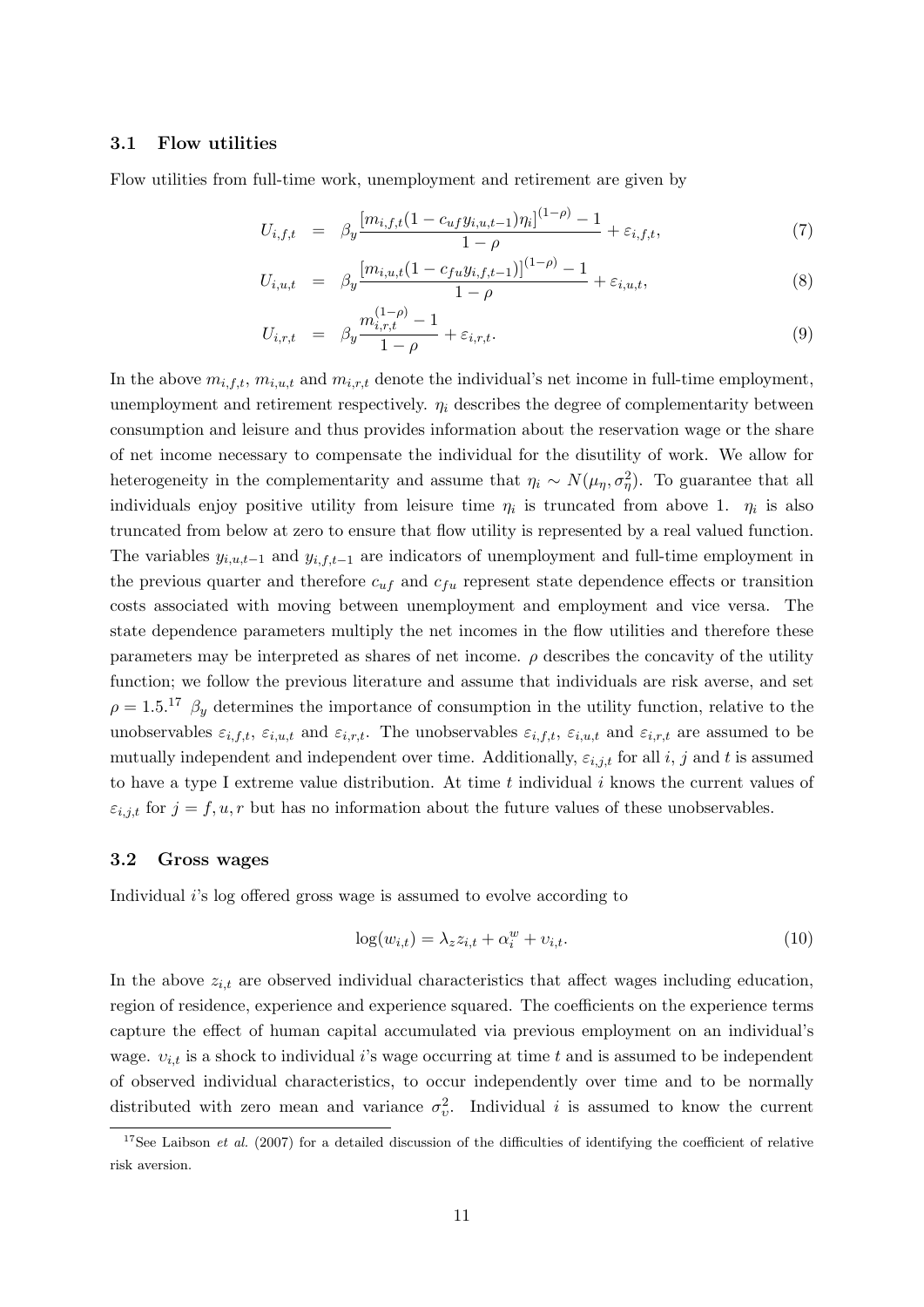value of  $v_{i,t}$  but does not know the future values of the time varying shocks to wages.  $\alpha_i^w$ is a time invariant individual specific random effect assumed to be known to the individual and unconditional normally distributed with zero mean and variance  $\sigma_{\alpha^w}^2$ . Wages are observed only for working individuals and therefore wage observations are subject to selectivity. In the econometric analysis we account for this selection process by modeling employment and wages jointly. Non-labor income and intertemporal and cross sectional variation in net income induced by the tax and transfer system affect the employment process but not the distribution of offered wages and therefore provide exclusion restrictions for identification of the parameters in the wage equation.

## **3.3 Initial conditions**

The dynamic nature of our model implies that we cannot treat the initial sample observations of experience and labor market status as exogenous with respect to the individual's labor supply choices during the sample period. To account for the endogeneity of the initial conditions we follow Heckman (1981) and use a reduced form model to approximate labor supply behavior prior to entering the sample, and allow the unobservables affecting the initial observations to be correlated with the random effects appearing in the flow utilities, the job arrival and separation rates and the wage equation. While Heckman (1981) proposed a probit model for the initial state, we generalize this to account for the endogeneity of both the initial state and initial experience, and to allow retirement to be the initial state. Specifically, we use a reduced form dynamic multinomial probit model to approximate labor supply and retirement behavior between entering the labor market, assumed to occur when the individual finished full-time education, and entering the sample. The data generation process for behavior prior to entering the sample is based on three indices  $IE_{i,\tau}$ ,  $IU_{i,\tau}$  and  $IR_{i,\tau}$ , which collectively determine if an individual is employed, unemployed or retired at time  $\tau$ , where  $\tau$  indexes all periods between the individual leaving full-time education and entering the sample. More precisely, an individual is employed at time  $\tau$  if  $IE_{i,\tau} \geq IU_{i,\tau}$  and  $IE_{i,\tau} \geq IR_{i,\tau}$ , is unemployed if  $IU_{i,\tau} > IE_{i,\tau}$  and  $IU_{i,\tau} \geq IR_{i,\tau}$  and is retired otherwise. We model retirement as an absorbing state, hence any individual who retires prior to entering the sample cannot subsequently move into employment or unemployment.

In the empirical implementation, the index  $IE_{i,\tau}$  is a linear function of observed characteristics, including experience and household composition prior to entering the sample, the random effects  $\mu_i^{\theta}$ ,  $\mu_i^{\gamma}$  $\hat{i}$ ,  $\alpha_i^w$  and  $\eta_i$ , and an error term  $\epsilon_{i,f,\tau}^I$ . The second index  $IR_{i,\tau}$  is a linear function of age terms and an error term  $\epsilon_{i,r,\tau}^I$  while, for identification purposes, the third index  $IU_{i,\tau}$  depends only on an error term  $\epsilon_{i,u,\tau}^I$ . The three error terms are mutually independent, independent over time and individuals and are drawn from a standard normal distribution.

## **3.4 Value function approximation**

We approximate the value function using recursive simulation and interpolation. We start with a grid of state space points for age 64.75 years. The state space variables are then updated to the age 65 years values in accordance with the stochastic evolution of the variables as specified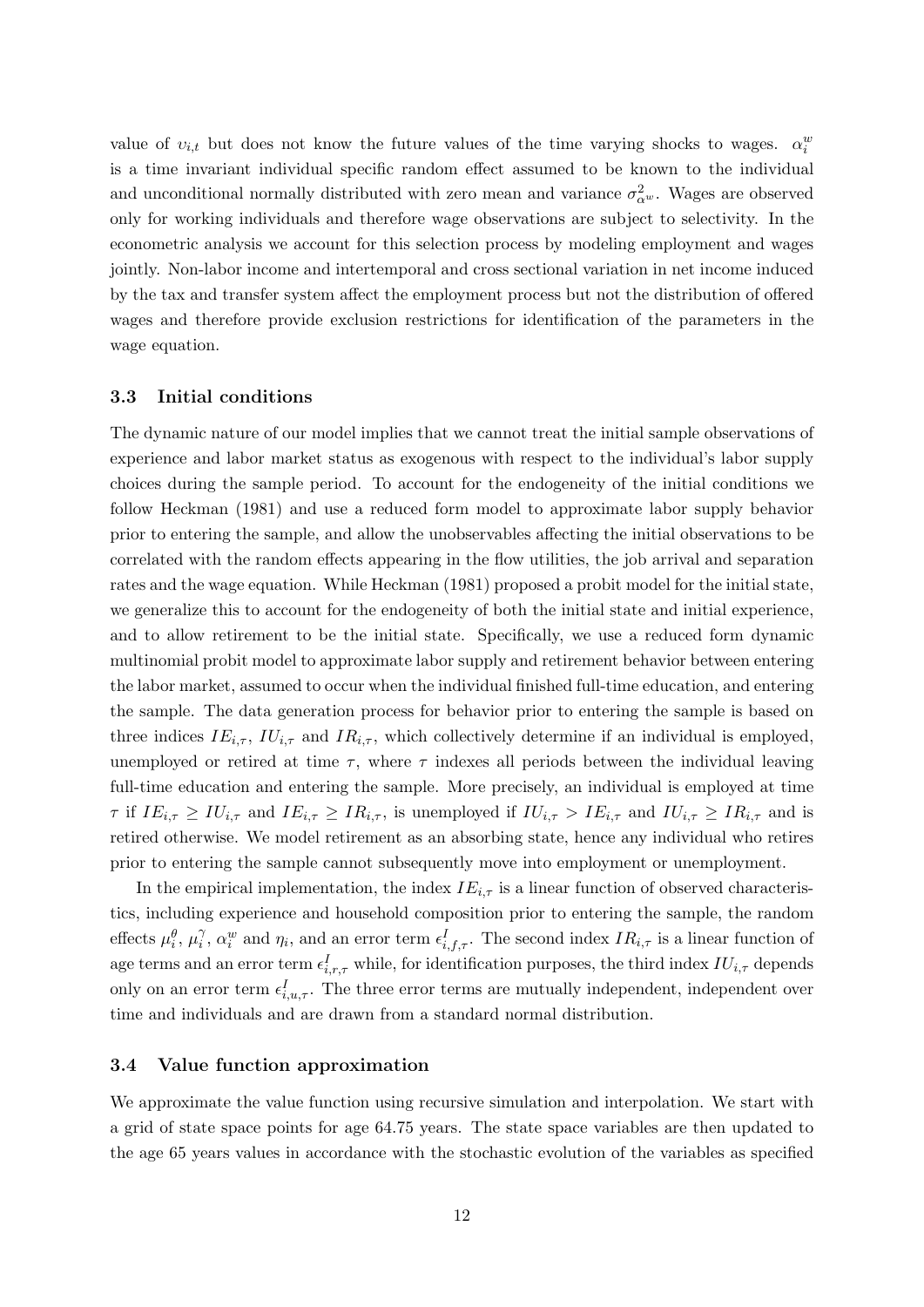by the structural model. We evaluate the age 65 years value function at our grid of age 65 years state space points. Ordinary least Squares (OLS) regression is used to express the expected age 65 years value function in terms of state space variables known at age 64.75 years. Next, we move back one quarter to age 64.5 years, update the state space variables, and compute the three age 64.75 years labor market state specific value functions. We replace the expected age 65 years value function appearing in the state specific value functions with the approximation obtained in the previous step. The maximum of the three state specific age 64.75 years value functions is regressed on state space variables known at age 64.5 years. The regression results relates the age 64.5 years state space points to the expected maximum of the three age 64.75 years state specific value functions. We continue in this way until we reach age 40 years. This procedure is repeated for each of the 13 different tax and transfer systems operational during the sample period to capture the year specific aspects of the fiscal legislation.

One of the main challenges when approximating the value function is to capture accurately the labor supply incentives created by the accumulation of experience and complex dependence of unemployment insurance benefits on an individual's working history. Depending on age, an individual's entitlement to unemployment insurance depends on working behavior over the past 3-8 years, while experience can range between zero and 47 years. Thus, with employment measured at quarterly intervals, the state space is extremely large. In order to approximate accurately the dependence of the value function on an individual's working history we include as explanatory variables in the OLS regressions experience and squared experience and a large number of finer measures of working behavior over the last 8 years. Regarding the latter, we translate the working history in the last 8 years into a set of 5 variables which collectively summarize the aspects of recent working behavior that are relevant to unemployment insurance benefits. Specially, the summary variables take the form of the entitlement period corresponding to the working history in counterfactual regimes in which the maximum entitlement periods are 6, 12, 18, 26 and 32 months. We discretize these five summary variables and include in the OLS regression a dummy variable for each value of each of the summary variables. The OLS regressions also include net income in employment and this variable interacted with the all of the included measures of employment history, observed and unobserved characteristics and currently accumulated pension rights. Furthermore the coefficients on all variables are allowed to vary according to the current employment status. In total the OLS regression includes 178 regressors and we use a grid with 7000 state space points.

# **4 Data and descriptive evidence**

This study draws on data from the SOEP which is an annual representative panel survey of over 11,000 households living in Germany and contains information about working behavior, socio-economic variables and income from all sources at the individual and household levels.<sup>18</sup> We construct an unbalanced panel of individuals with consecutive observations in at least two quarters between 1996 - 2008 inclusive which yields retrospective information for the fiscal years

<sup>18</sup>For a detailed description of the SOEP data set, see Haisken De-New and Frick (2005).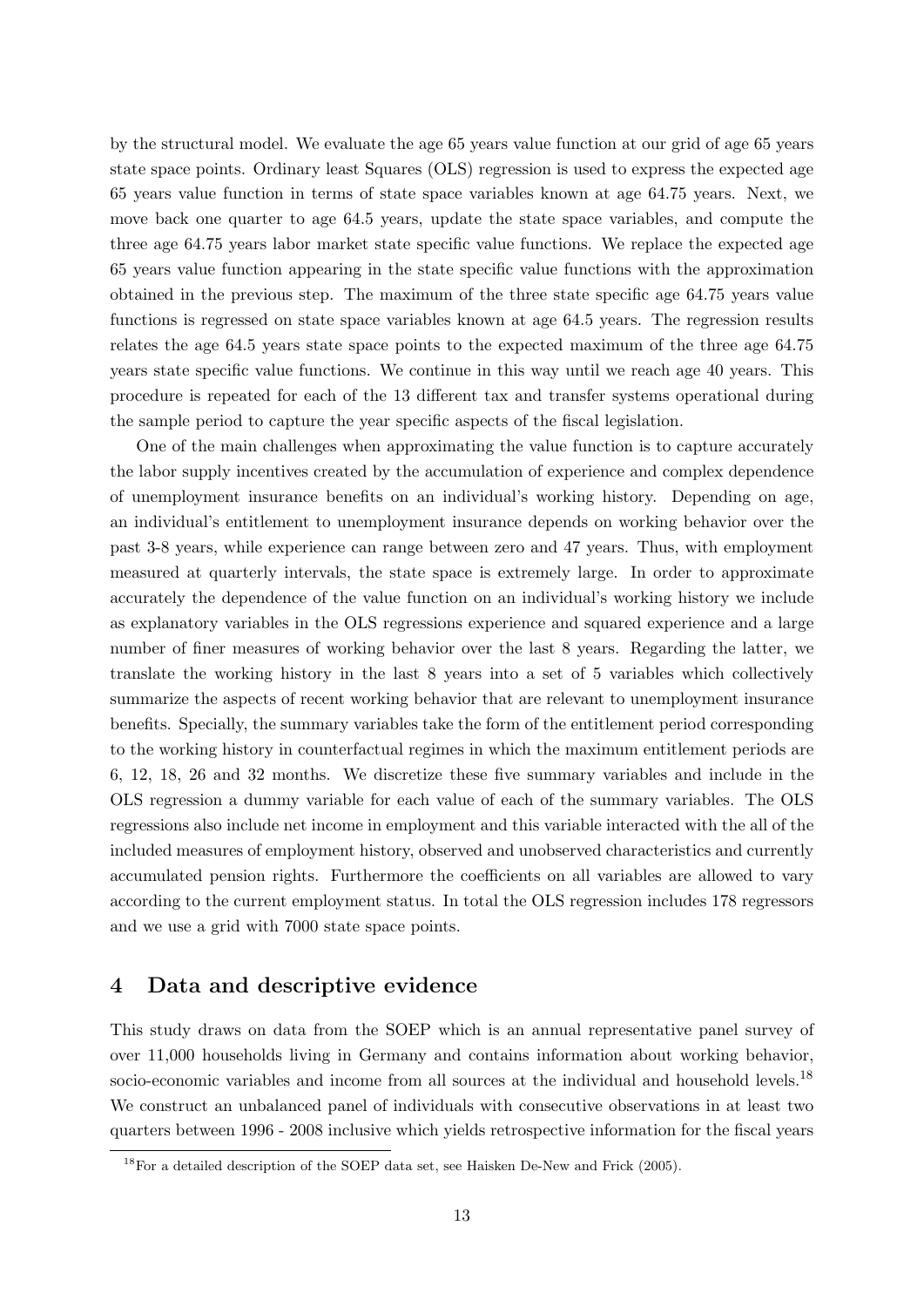1995 - 2007.<sup>19</sup> In our analysis we focus on a sample of single adult households in which the household head is aged between 40 and 65 years and reports living without dependent children at the time of the interview.<sup>20</sup> We exclude individuals whose primary earnings are from selfemployment as well as those in full-time education as, in both cases, labor supply behavior differs substantially from that of the rest of the population of interest. These exclusions yield a sample with 33883 person-quarter observations corresponding to 2126 different single individuals of whom 1150 are women and 976 men. The median number of observations per individual is 12 quarters and around 25% of the individuals are observed for 6 or more years.

### **4.1 Employment and retirement behavior**

The SOEP data set includes detailed information about employment and retirement behavior in each month of the year prior to the interview date. For tractability, we group the monthly information for each individual to form quarterly observations with the individual's labor market state in the first month of the quarter determining the quarterly outcome. In this analysis we distinguish between employment, assumed to be full-time work, unemployment and retirement.<sup>21</sup> Individuals who report sufficient income from pensions are classified as retired. A measure of experience at the time that the individual entered the sample is constructed from retrospective information concerning the individual's working history. This variable is then updated at quarterly intervals over the sample period in accordance with the individual's observed employment behavior. At age 65 years all remaining non-retired workers are reclassified as retired.

Figure 1 shows the shares of employment, unemployment and retirement by age separately for men and women and by region of residence, i.e., east or west Germany. In general, the behavior of the various subgroups is similar. Until the age of 55 years employment rates are fairly high and decline to zero over the last 10 years of the working life. Before age 55 years the majority of the non-work corresponds to unemployment whereas retirement increases markedly after age 60 years. Employment rates for men and women are quite similar. This is not surprising since our sample consists only of single individuals without dependent children. A difference by gender only becomes visible at the end of the working life. In particular, women tend to retire earlier than men. As expected, by region of residence we find strong differences: averaged over the whole age distribution, the employment rate is 10 percentage points higher in west Germany, and older east Germans have a higher propensity to retire than west Germans of the same age. These differences are likely to be related to the worse economic conditions in east Germany.

For men and women in both parts of Germany unemployment rates peak at around age 60 years and decline thereafter. This pattern may reflect older individuals optimally using unemployment as a stepping stone into retirement. Indeed, older individuals are likely to be eligible for early retirement, and for eligible individuals there is no risk of a large reduction in

<sup>&</sup>lt;sup>19</sup>The German fiscal year commences on  $1<sup>st</sup>$  January.

 $^{20}$ We allow for different marital status and dependent children before the first sample observation when estimating the initial conditions. See Section 3.3.

 $^{21}$ Given our sample selection criteria, only around 5% of the population under study works fewer than 30 hours per week and therefore it is reasonable to treat all employment as full-time work.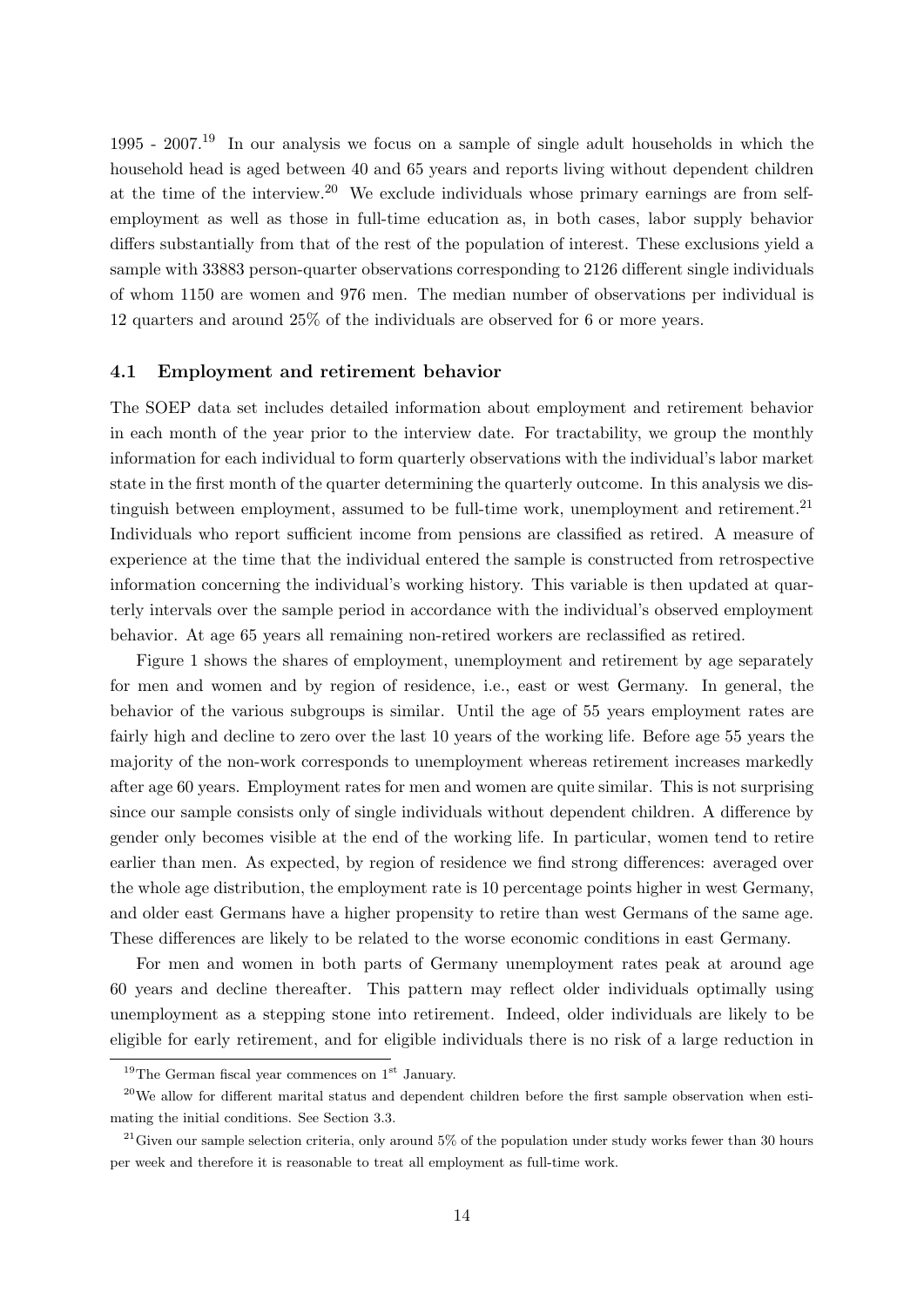

Figure 1: Observed employment and retirement behavior by gender and region of residence

the future income when unemployment insurance runs out as they can make a transition into retirement and receive income from a pension.<sup>22</sup> Unemployment is less attractive for those who are not eligible for early retirement, likely to be younger individuals, as they will be subject to a large drop income if they have not accepted a job before their entitlement to unemployment insurance runs out.

# **4.2 Gross wages**

The SOEP data set includes the gross earnings in the month prior to the interview date. Using the corresponding working hours, including hours of payed over-time work, we construct an hourly wage measure. For time-consistency we cannot use the retrospective employment information and the current wage information from the same survey wave. Instead, we make use of the panel dimension of the data: as we observe the exact interview date we can match the wage information collected in one year to the corresponding quarter of the retrospective employment information collected in the next year. We do not observe the wage for individuals who were not working in the month prior to the interview, in quarters in which the individual was not surveyed or for those who failed to respond to all of the relevant survey questions. In the econometric analysis we account for all three sources of missing wage observations as described in Haan and Prowse (2010).

<sup>&</sup>lt;sup>22</sup>In principle, in order to continue receiving unemployment insurance an older unemployed individual needs to be searching for a job and ready to take up a job. However in reality it is very unlikely the workers older than 60 years get job offers which they are forced to take up by the employment office.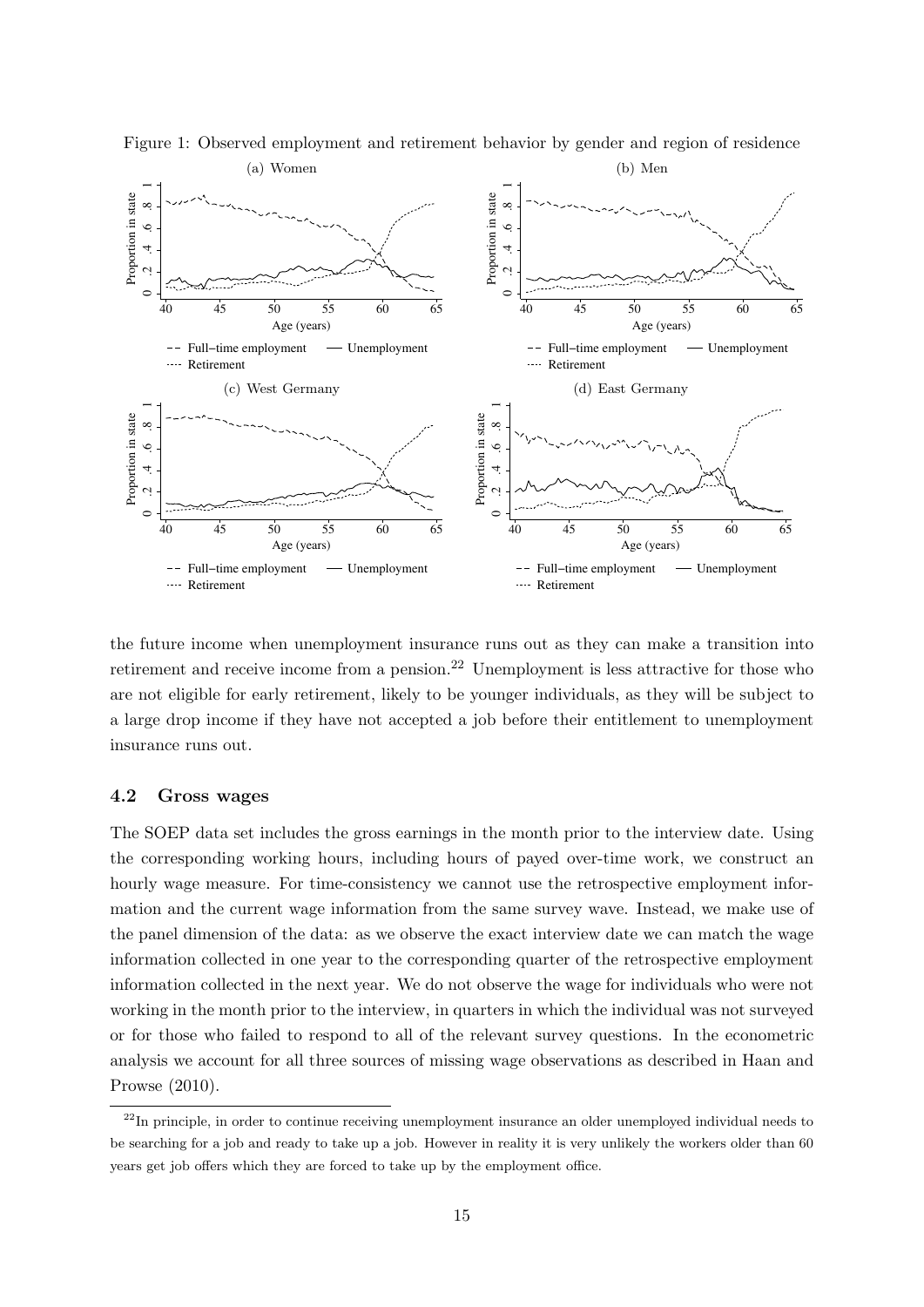# **5 Estimation strategy and identification**

# **5.1 The Method of Simulated Moments**

The parameters appearing in the job arrival and job separation rates, preferences, gross wages and the initial conditions are estimated jointly using the Method of Simulated Moments (MSM): parameters are chosen to minimize the distance between a set of moments pertaining to the values of the endogenous variables, namely wages and labor supply behavior, as observed in the sample and the average values of the same moments in a number of simulated data sets.

Estimation proceeds as follows. *R* data sets with the same empirical distribution of exogenous individual characteristics as in the sample are constructed. Using a particular vector of parameters, denoted  $\theta$ , labor supply outcomes and wages are simulated for each individual in each of the  $R$  data sets.<sup>23</sup> In more detail, values of the time invariant unobservables are drawn for each individual. Next, conditioning on the exogenous variables, each individual's labor supply behavior for the period between leaving full-time education and entering the sample is simulated using the above specification of the initial conditions. This provides a simulated initial labor market state for each individual as well as simulated values of each individual's initial experience, initial entitlement to unemployment insurance, total pensionable income up to the time of entering the sample and net income in his or her most recent job. Finally, starting from the simulated initial values of the endogenous variables and using the structural model we simulate a labor market state for each individual in each quarter during the sample period.

Let  $M^s$  denote the vector of moments computed from the sample observations and  $M^r(\theta)$  for  $r = 1, \dots, R$  denote the same moments computed using the  $R<sup>th</sup>$  simulated data set. The metric  $J(\theta)$  is constructed as follows

$$
J(\theta) = \left(M^s - \frac{1}{R} \sum_{r=1}^R M^r(\theta)\right) \widehat{\Omega}\left(M^s - \frac{1}{R} \sum_{r=1}^R M^r(\theta)\right),\tag{11}
$$

where  $\widehat{\Omega}$  is a weighting matrix. We follow Pischke (1995) and use a weighting matrix equal to  $1/N$  times the inverse of the variances of the sample moments.<sup>24</sup>  $\hat{\Omega}$  is estimated using bootstrap resampling of individuals from the original data set. The MSM estimator minimizes the distance between the simulated and the observed moments:  $\hat{\theta} = \operatorname{argmin}_{\theta} J(\theta)$ . The term  $\frac{1}{R} \sum_{i=1}^{R}$ *r*=1 *M<sup>r</sup>* (*θ*) appearing in  $J(\theta)$  is not a continuous function of the parameter vector  $\theta$  as small changes in *θ* cause discrete changes in labor supply behavior for some individuals. Consequently gradient and Hessian based optimization methods are unsuitable methods for minimizing  $J(\theta)$ . Instead we use Simulated Annealing in the form suggested by Goffe *et al.* (1994) to solve for the MSM estimates.

<sup>&</sup>lt;sup>23</sup>The results presented below were obtained using  $R = 10$ .

 $24$ We choose not to weight by the inverse covariance matrix in order to minimize possible finite sample biases of the form discussed by Altonji and Segal (1996).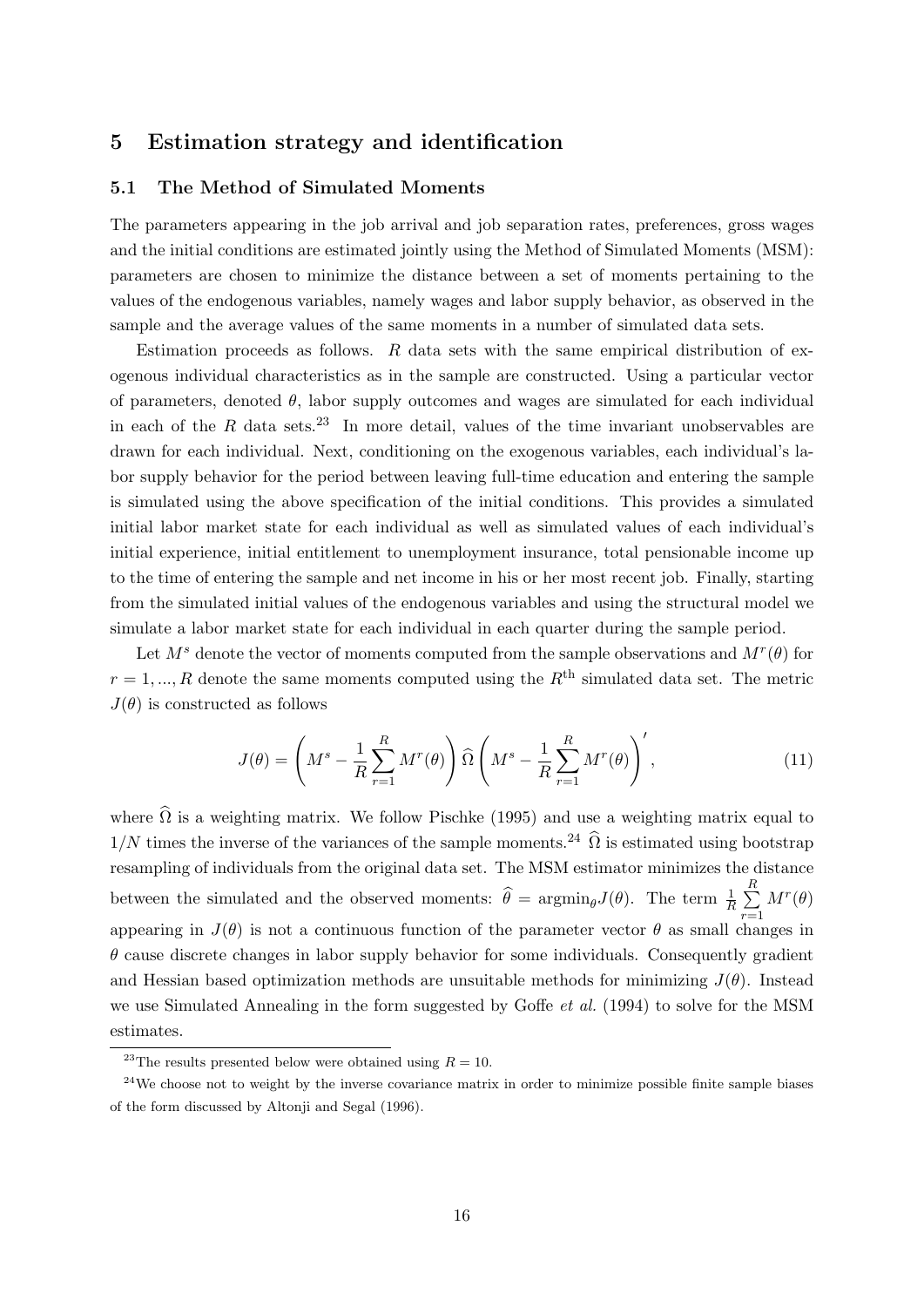#### **5.2 Chosen moments and identification**

In Appendix III we provide a detailed presentation of the chosen moments including the number of moments and information about which parameter is primarily identified by each moment. In this section we make some more general comments pertaining to identification and discuss how we use moments based on a quasi-natural experiment to strengthen identification.

Among others, Aguirregabiria and Mira (2009) discuss the identification of structural models and outline the necessary assumptions to identify the structural parameters. In general, given assumptions about agents' rationality and beliefs, cross correlations between endogenous variables and correlations between endogenous variables and exogenous variables are sufficient for identification. However, policy evaluations based on structural models are sometimes treated with skepticism as identification of the parameters is often not transparent. The recent contributions by Todd and Wolpin (2006) and Attanasio *et al.* (2005) propose using a randomized experiment for validation or improved identification of the central structural parameters in dynamic life-cycle models. We follow the idea of Attanasio *et al.* (2005) and suggest an identification strategy which exploits additionally moments based on variation generated by changes in the institutional design of unemployment insurance, namely a reduction in the maximum entitlement period which was introduced in April 1997.<sup>25</sup>

Section 2.3.2 above described the process whereby individuals accumulate entitlement to unemployment insurance. In April 1997 the maximum entitlement period for unemployment insurance was reduced for unemployment spells starting after 1<sup>st</sup> April 1997. This reform had a large effect on the work incentives for employed and newly unemployed individuals aged between 42-46, 49-51 and 54-56 years with sufficiently long pre-reform entitlement periods for unemployment insurance.<sup>26</sup> Figure 2 shows the average change in the entitlement period by age caused by a move from the pre April 1997 regime to the post April 1997 regime. We also plot the corresponding change in the maximum entitlement period. As explained above, the two differ because, regardless of age, individuals with short entitlement periods were not affected by the reform. Moreover, we see a strong pattern in the mean change in the entitlement period by age, with individuals aged under 42 years or over 61 years being unaffected and individuals aged between 42-46, 49-51 and 54-56 years experiencing on average large reductions in entitlement.<sup>27</sup>

We exploit the quasi-experimental nature of this reform and use a difference-in-differences procedure to show that the entitlement period for unemployment insurance has a significant causal effect on labor market status. Parameter estimates from the difference-in-differences es-

 $27$ Some individuals aged 47-48, 52-53 and 57-61 years were affected as the reform reduced their entitlement period at younger ages and they carry forward this lower entitlement.

<sup>&</sup>lt;sup>25</sup>As shown in Table 2 in Appendix I, in February 2006 the design of unemployment insurance was again subject to a major reform which reduced the maximum entitlement period to 18 months. Unfortunately we cannot exploit this legislative change for identification since we observe individuals for only 7 quarters after the 2006 reform.

 $^{26}$ Fitzenberger and Wilke (2007) evaluate the same April 1997 reform using quantile regression and find small effects on the duration of unemployment, particularly for older unemployed individuals. Hunt (1995) exploits earlier reforms of the German unemployment insurance system and using hazard rate models finds that increases in the entitlement period reduced exit rates from unemployment.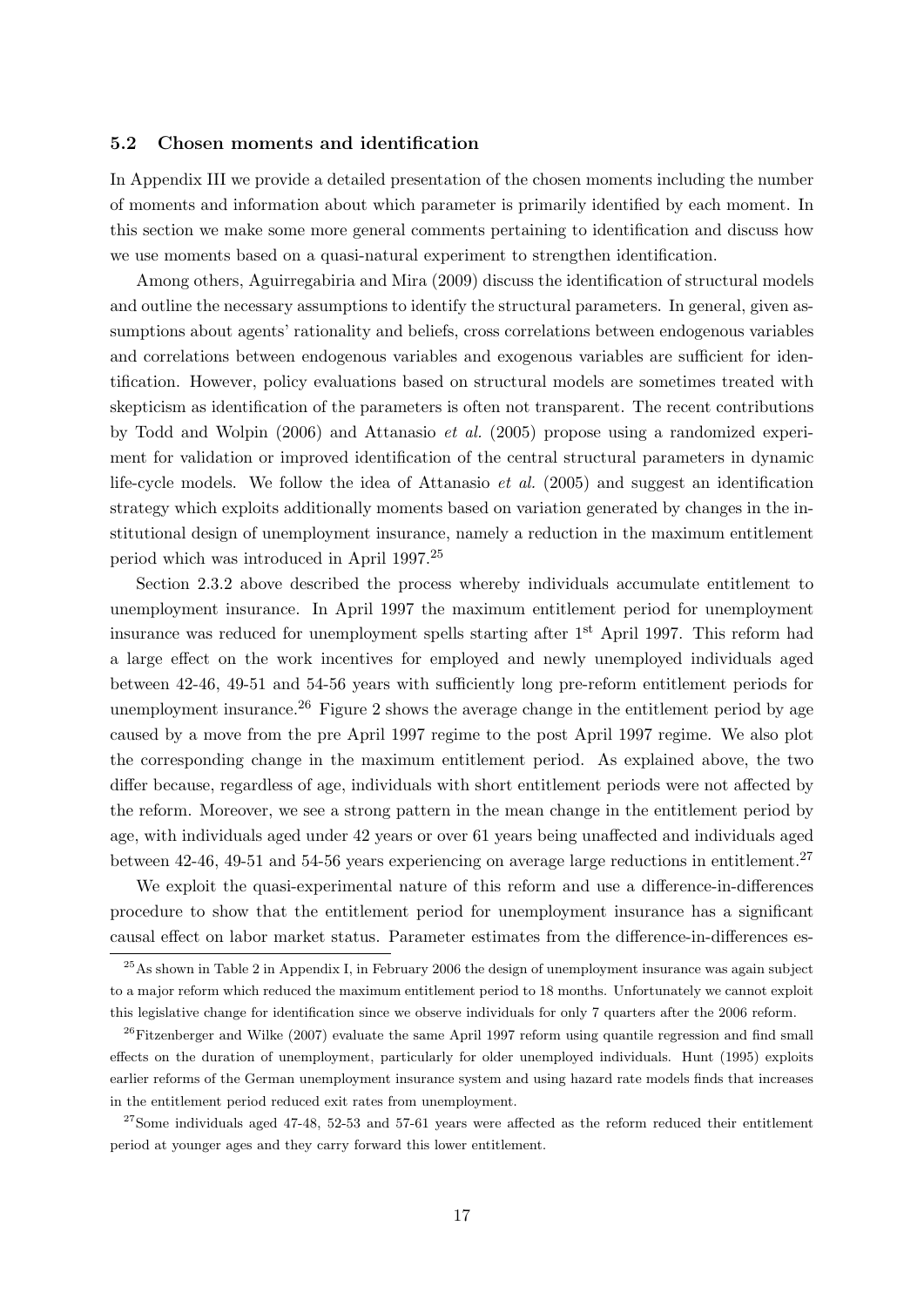Figure 2: Change in the mean observed and maximum entitlement period caused by a move from the pre April 1997 regime to the post April 1997 regime



-- Mean observed entitlement -- Maximum entitlement

timation provide additional moments for the structural estimation. We argue that identification given these additional moments is cleaner and more transparent than just exploiting simple correlations between labor market status and the entitlement period since the quasi-natural experiment generates moments which are not driven by unobserved heterogeneity or other persistent individual characteristics and therefore can be linked clearly to a causal effect. The additional moments obtained from the quasi-experiment are particularly informative about the importance of net income to individuals' labor supply behavior and therefore provide identifying information about the parameters that determine the preference for consumption in the flow utilities.

In more detail, additional moments based on the quasi-experiment are obtained using a difference-in-differences estimation procedure which captures variation in the intensity of the treatment across individuals. Prior to estimation, we construct each individual's entitlement period in each quarter according to the legislation before and after the April 1997 reform. These variables are denoted  $EP_{i,t}^{pre}$  and  $EP_{i,t}^{post}$  respectively. The difference  $(EP_{i,t}^{post} - EP_{i,t}^{pre})$  measures the effect on individual *i*'s entitlement period at time *t* of a move from the pre April 1997 regime to the post 1997 regime. This difference is zero for individuals belonging to the control group at time *t*, namely individuals whose entitlement period was unaffected either due to their age or low pre reform entitlement period. Those whose entitlement period was affected at time *t* are termed treated and for these individuals the change in the entitlement period varies by age and employment history. In order to identify the causal effect of the duration of unemployment insurance on labor market status we analyze separately the labor market transitions of employed and unemployed individuals and posit the following linear probability model

$$
y_{i,j,t} = \gamma (EP_{i,t}^{post} - EP_{i,t}^{pre}) + \lambda (EP_{i,t}^{post} - EP_{i,t}^{pre})
$$
Post<sub>t</sub> +  $\varepsilon_{i,j,t}$ , (12)

where  $y_{i,j,t}$  is an indicator of individual *i* being in labor market state *j* at time *t*,  $\varepsilon_{i,j,t}$  is an error term and  $Post<sub>t</sub>$  is an indicator variable which equals one if the observation was made during the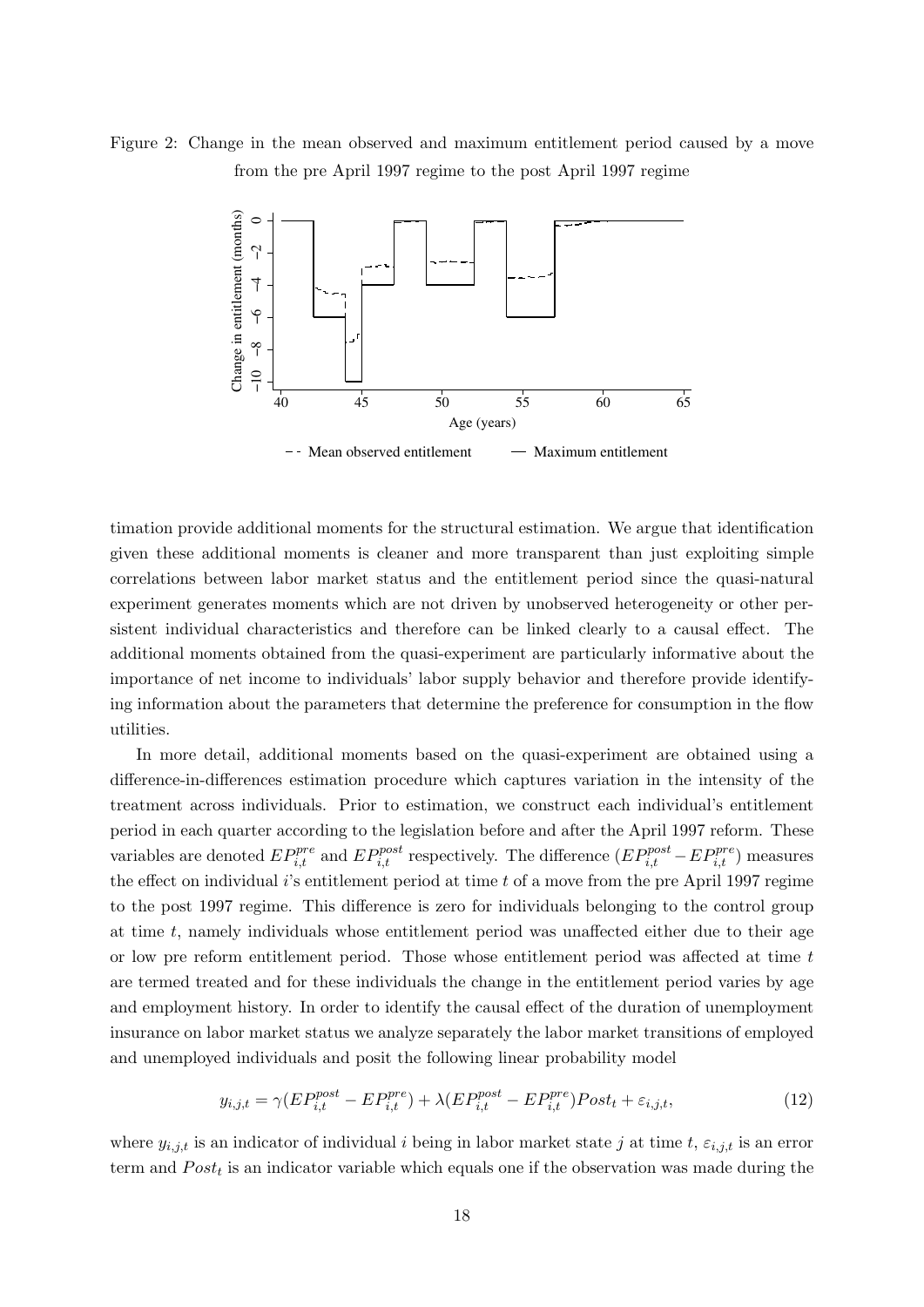post 1997 regime and is zero otherwise. Additionally we include age dummies, quarterly time dummies and measures of education and region of residence. *γ* reflects the correlation between labor market status as the change in the entitlement period caused by the 1997 reform that exists due to the combined effects of experience, unobserved heterogeneity, and the entitlement period itself, while  $\lambda$  measures the causal effect of the entitlement period on labor market status; an estimate of  $\lambda$  that is significantly different from zero implies that labor market status responds to the entitlement period for those whose entitlement was affected by the April 1997 reform. As we impose linearity,  $\lambda$  can be interpreted as the average effect of a one month increase in the entitlement period for those individuals who actually experienced a change in their entitlement period.

We make two further comments regarding this model. First, for the identification of the causal effect,  $\lambda$ , in (12) the error term,  $\varepsilon_{i,j,t}$ , must be uncorrelated with the interaction effect  $(EP_{i,t}^{post} - EP_{i,t}^{pre})$ Post<sub>t</sub> after partialling out the effects of the other variables in the model. This assumption would fail to hold if at the time of the reform the persistence of the error term changed differently for treated and control individuals, however this seems implausible. Second, as we impose linearity in the effect of the treatment intensity on labor market status the model is less flexible than a non-parametric specification using a full set of treatment dummies. However this specification provides an efficient way to use all of the variation in entitlement periods generated by the reform, which is important given our relatively small sample size. Moreover, the restrictive linearity assumption in the difference-in-differences estimation does not affect the interpretation policy effects derived from the structural model, our preferred tool for policy analysis.

We estimate eight different specifications of (12). Using a sample of individuals who were employed in the last quarter, we run regressions for being employed and being retired in the current quarter. This exercise is repeated instead using a sample of individuals who were unemployed in the last quarter.<sup>28</sup> These two regressions are implemented first constraining the parameters  $\lambda$  and  $\gamma$  to be common to all individuals and then allowing these parameters to vary by subgroups defined according to education and region of residence. Table 1 shows the estimated values of  $\lambda$ , the coefficient on the change in the entitlement period.

<sup>&</sup>lt;sup>28</sup>As full-time employment, unemployment and retirement are mutually exclusive and collectively exhaustive there is no loss from omitting transitions into unemployment.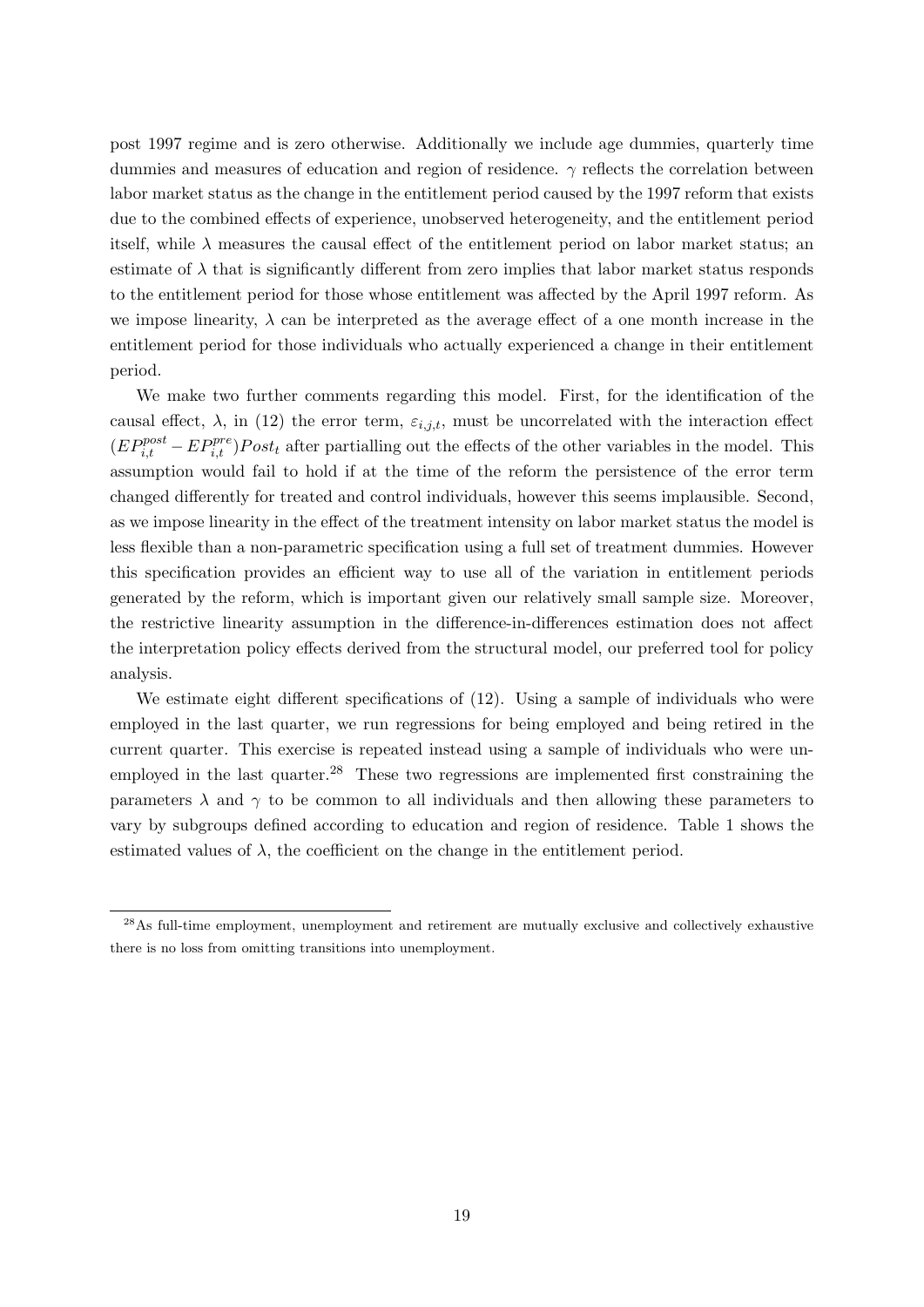|                        | Employment to                       | Employment    | Unemployment                                   | Unemployment  |  |  |  |  |  |
|------------------------|-------------------------------------|---------------|------------------------------------------------|---------------|--|--|--|--|--|
|                        | to Retirement                       | to Employment | to Retirement                                  | to Employment |  |  |  |  |  |
|                        |                                     |               |                                                |               |  |  |  |  |  |
|                        | Estimation with common coefficients |               |                                                |               |  |  |  |  |  |
|                        |                                     |               |                                                |               |  |  |  |  |  |
| Common effect          | $-0.126*$                           | $-0.062$      | $-0.013$                                       | $-0.842*$     |  |  |  |  |  |
|                        | (0.067)                             | (0.176)       | (0.376)                                        | (0.491)       |  |  |  |  |  |
|                        |                                     |               |                                                |               |  |  |  |  |  |
|                        |                                     |               | Estimation with subgroup specific coefficients |               |  |  |  |  |  |
|                        |                                     |               |                                                |               |  |  |  |  |  |
| High education in west | $-0.133*$                           | 0.035         | 1.794                                          | 0.510         |  |  |  |  |  |
|                        | (0.066)                             | (0.179)       | (1.623)                                        | (1.732)       |  |  |  |  |  |
| High education in east | $-0.143*$                           | $-0.014$      | $-1.081*$                                      | $-1.502$      |  |  |  |  |  |
|                        | (0.072)                             | (0.404)       | (0.597)                                        | (1.215)       |  |  |  |  |  |
| Low education in west  | $-0.107*$                           | $-0.111$      | $-0.365$                                       | $-0.847$      |  |  |  |  |  |
|                        | (0.068)                             | (0.234)       | (0.485)                                        | (0.639)       |  |  |  |  |  |
| Low education in east  | $-0.285**$                          | 0.321         | 0.008                                          | $-1.630**$    |  |  |  |  |  |
|                        | (0.128)                             | (0.792)       | (0.216)                                        | (0.701)       |  |  |  |  |  |
|                        |                                     |               |                                                |               |  |  |  |  |  |
| Number of observations | 13485                               | 13485         | 4551                                           | 4551          |  |  |  |  |  |

|  |  |  | Table 1: Percentage point effect of the entitlement period on transitions out of employment and |  |  |  |  |
|--|--|--|-------------------------------------------------------------------------------------------------|--|--|--|--|
|  |  |  | out of unemployment                                                                             |  |  |  |  |

*Notes:* Robust standard errors clustered at the individual level are shown in parenthesis. *∗∗* and *<sup>∗</sup>* indicate significance at the 5% and 10% levels respectively. All regressions also include yearly age and quarterly time dummies, controls for region of residence and education and the change in the entitlement period caused by the April 1997 reform. High education is greater than 11 years and low education is 11 or fewer years.

We find several cases in which the entitlement period has a significant effect on transitions between labor market states. The results show that averaged over subgroups a reduction in the entitlement period of one month increases the probability of a transition from employment to retirement by 0.12 of a percentage point, and this effect is significant at the 7 percent level. This effect is strongest for individuals residing in east Germany and is significant at the 5% level for low educated east Germans. This result is in line with the above mentioned stepping stone effect: a reduction in the generosity of unemployment insurance makes using unemployment as a stepping stone into retirement less attractive and therefore employed individuals are more likely to move directly into retirement. In contrast, the results show no significant effect of a change in the entitlement period on the persistence in employment. For transitions out of unemployment, we find roughly opposite results. An increase in the entitlement period significantly reduces the probability of a highly educated east German moving into retirement, but has no effect on movements into retirement for individuals in the other subgroups. On average a reduction in the entitlement period of one month increases the probability of a transition into employment by 0.89 of a percentage point and this effect is significant at the 8 percent level. This effect is higher for the low educated and for individuals residing in east Germany. We use all twenty parameter estimates shown in Table 1 as additional moments when estimating the structural model.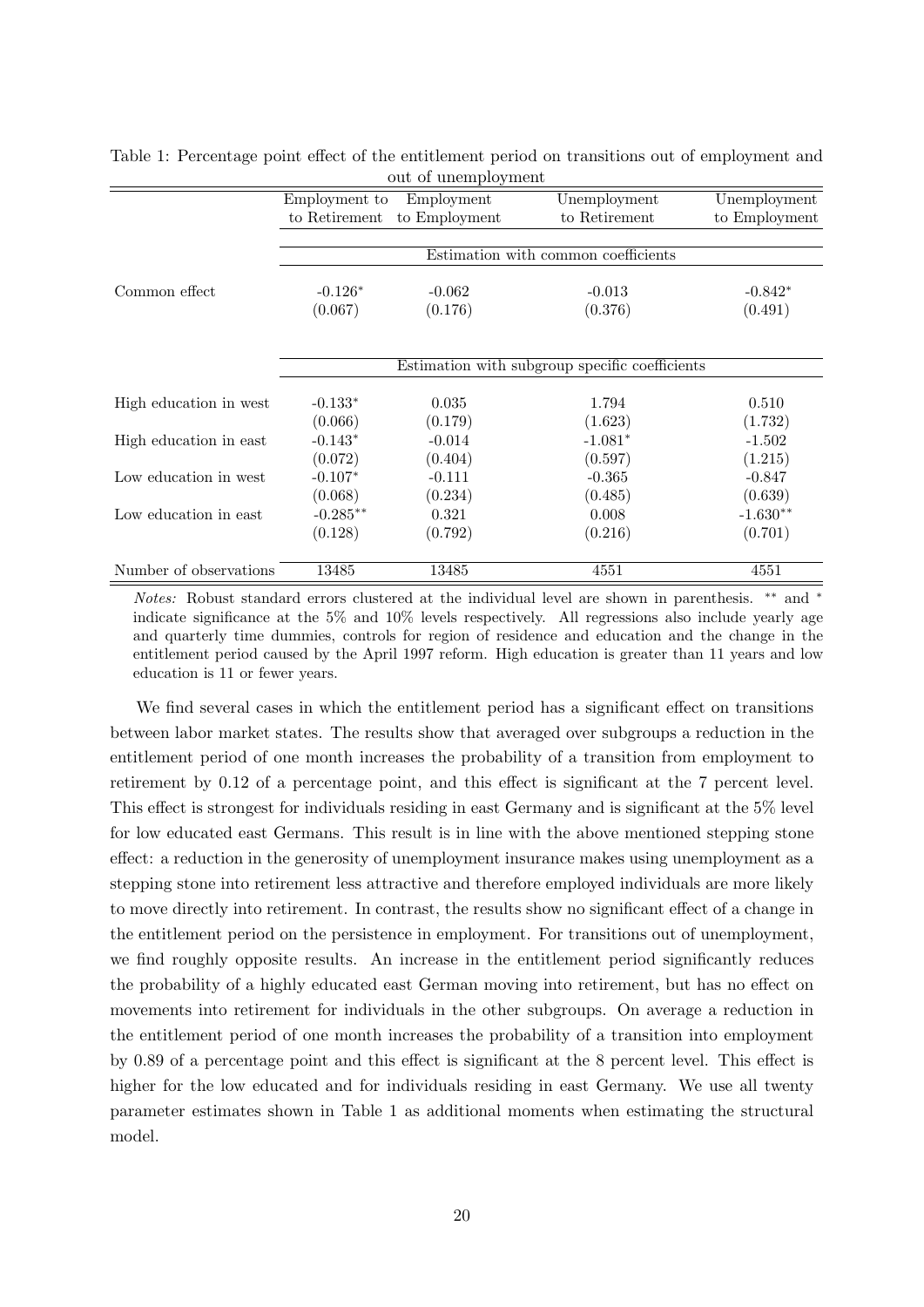# **6 Results**

### **6.1 Structural parameter estimates**

Table 2 shows the estimated values of the parameters appearing in the wage equation, the job arrival and separation rates, preferences and the equation describing access to early retirement. Estimates of the parameters characterizing the initial conditions are presented in Appendix IV.

Looking first at the wage equation, we see that log wages are concave in experience. This finding underlines the importance of human capital accumulation for the wage process, and for labor supply behavior over the life-cycle more generally. Offered wages are found to be 40% higher in west Germany than in the east, and native Germans and men receive significantly higher wage offers than immigrants and women respectively. We estimate the rate of return to one year of education to be 8%. The estimation results show no significant effect of persistent unobserved characteristics on wages.

We find that older individuals, east Germans and those with health problems are relatively unlikely to receive a job arrival and have relatively high job separation rates. We find significant experience effects in the job arrival and separation rates which stresses the importance of analyzing life-cycle employment in a dynamic framework. The estimation results show significant effects of unobserved characteristics on the job arrival and job separation rates and the unobservables affecting these two processes are found to be positively correlated. This implies that individuals who are relatively likely to receive job arrivals also have relatively high separation rates. In other words, such individuals have a fast rate of turnover on the labor market. As expected, we find that the probability of having access to early retirement is increasing in age and is positively related to having health problems.

The estimated value of  $\beta_y$  reveals that individuals have a significantly positive preference for consumption. We find that  $\eta_i$ , the individual specific complementarity parameter, displays significant variation over individuals. After allowing for the truncation of  $\eta_i$  from above at 1 and below at 0, the mean value of  $\eta_i$  is 0.83. Ignoring transition costs, this implies that on average the net reservation wage for full-time work is 20% higher than net income in unemployment. We find significant costs of moving into employment. Specifically, the cost of a move into employment is estimated to be 65% of net income in unemployment which, based on an average monthly net income in unemployment of 686 Euros, implies a one-off transition cost of 445 Euros associated with moving into employment. In contrast, we find no significant costs of moving from employment into unemployment.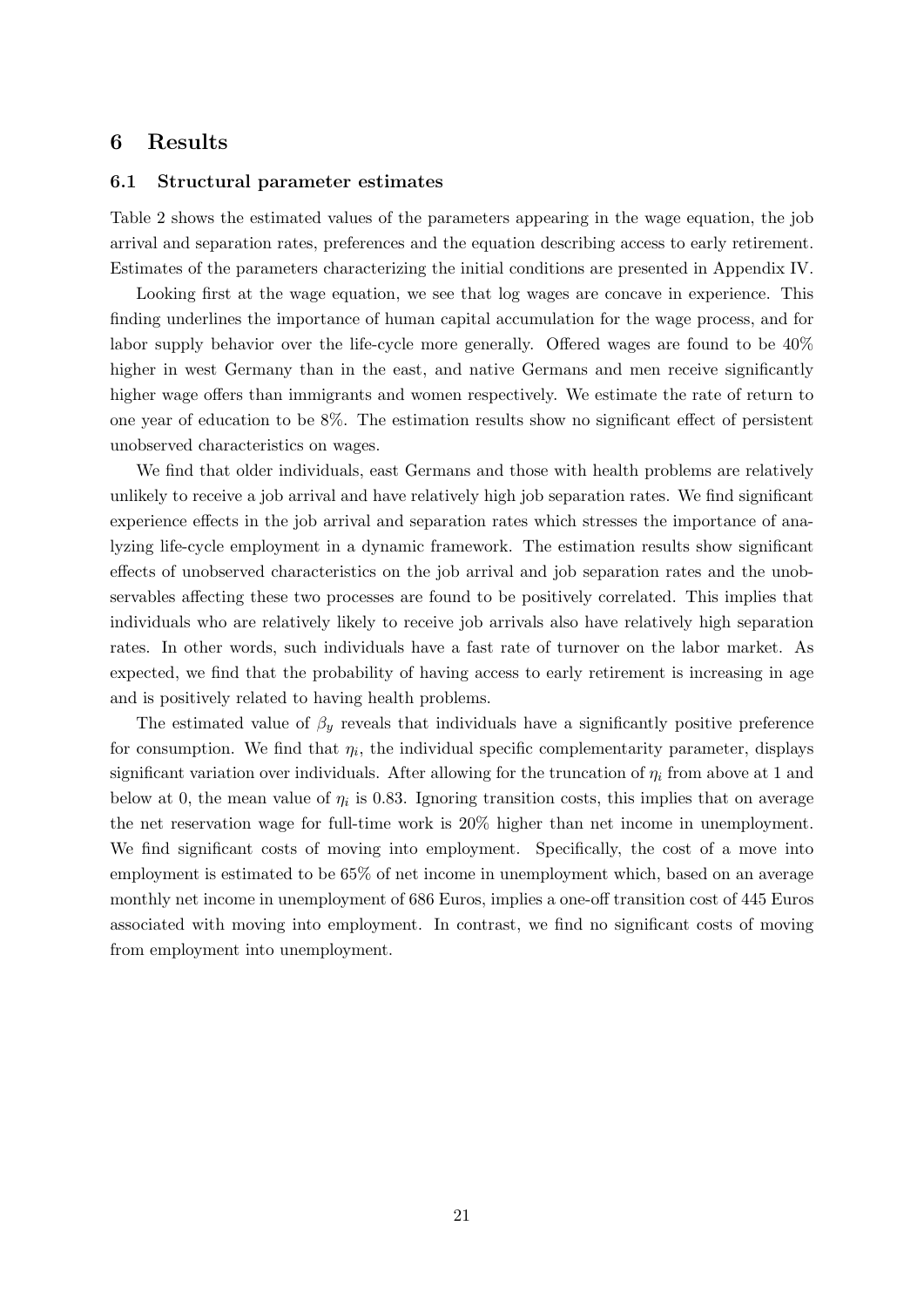|                                                                                                |          | Coefficient Standard Error |
|------------------------------------------------------------------------------------------------|----------|----------------------------|
| Wage equation                                                                                  |          |                            |
| Intercept                                                                                      | 0.994    | 0.098                      |
| $(Age - 54)I(54 \le Age < 59)$                                                                 | $-0.120$ | 0.015                      |
| $(Age - 59)I(Age \ge 59)$                                                                      | 0.055    | 0.019                      |
| <b>Health Problems</b>                                                                         | $-0.133$ | 0.048                      |
| West                                                                                           | 0.410    | 0.034                      |
| Experience $(years)/10$                                                                        | 0.350    | 0.027                      |
| Experience <sup>2</sup> (years)/1000                                                           | $-0.791$ | 0.072                      |
| Education (years)/10                                                                           | 0.800    | 0.074                      |
| Male                                                                                           | 0.112    | 0.030                      |
| German                                                                                         | 0.070    | 0.047                      |
| Standard deviation of random effect in wages $\sigma_{\alpha^w}$                               | 0.023    | 0.054                      |
| Standard deviation of transitory shocks to wages $\sigma_v$                                    | 0.131    | 0.012                      |
| Arrival rate                                                                                   |          |                            |
| Intercept                                                                                      | $-4.508$ | 0.319                      |
| $(Age - 40)I(40 \le Age < 54)$                                                                 | $-0.220$ | 0.211                      |
| $(Age - 54)I(54 \le Age < 59)$                                                                 | $-0.150$ | 0.096                      |
| $(Age - 59)I(Age \ge 59)$                                                                      | $-0.496$ | 0.172                      |
| <b>Health Problems</b>                                                                         | $-0.166$ | 0.314                      |
| West                                                                                           | 1.095    | 0.306                      |
| Experience $(years)/10$                                                                        | 0.941    | 0.115                      |
| Standard deviation of random effect in arrivals $\sigma_{\mu}$ <sup>o</sup>                    | 1.600    | 0.096                      |
| Separation rate                                                                                |          |                            |
| Intercept                                                                                      | $-6.119$ | 0.996                      |
| $(Age - 40)I(40 \le Age < 54)$                                                                 | $-0.372$ | 0.512                      |
| $(Age - 54)I(54 \le Age < 59)$                                                                 | 0.411    | 0.252                      |
| $(Age - 59)I(Age \ge 59)$                                                                      | 1.260    | 0.304                      |
| <b>Health Problems</b>                                                                         | 4.280    | 0.807                      |
| West                                                                                           | $-1.164$ | 0.586                      |
| Experience $(years)/10$                                                                        | $-0.540$ | 0.279                      |
| Standard deviation of random effect in separations $\sigma_{\mu}$                              | 1.494    | 0.589                      |
| Covariance between random effects in arrivals and separations $Cov_{\mu^{\theta}\mu^{\gamma}}$ | 2.087    | 0.883                      |
| Preferences                                                                                    |          |                            |
| Cost of transition into employment $c_{uf}$                                                    | 0.656    | 0.081                      |
| Cost of transition into unemployment $c_{fu}$                                                  | 0.201    | 0.183                      |
| Mean of complementary parameter (before truncation) $\mu_n$                                    | 0.971    | 0.142                      |
| Standard deviation of complementarity parameter (before truncation) $\sigma_{\eta}$            | 0.140    | 0.079                      |
| Coefficient on consumption $\beta_u$                                                           | 4.043    | 1.287                      |
| Access to retirement                                                                           |          |                            |
| Intercept                                                                                      | $-1.500$ | $0.165\,$                  |
| $(\mathrm{Age}-54) \mathrm{I} (54 \leq \mathrm{Age} < 59)$                                     | 0.050    | 0.046                      |
| $(Age - 59)I(59 \le Age < 62)$                                                                 | 0.161    | 0.103                      |
| $(Age - 62)I(Age \ge 62)$                                                                      | $-0.037$ | 0.126                      |
| <b>Health Problems</b>                                                                         | 0.530    | 0.297                      |

Table 2: Estimates of Structural Parameters

*Notes:* The health process is defined and estimated in Appendix II.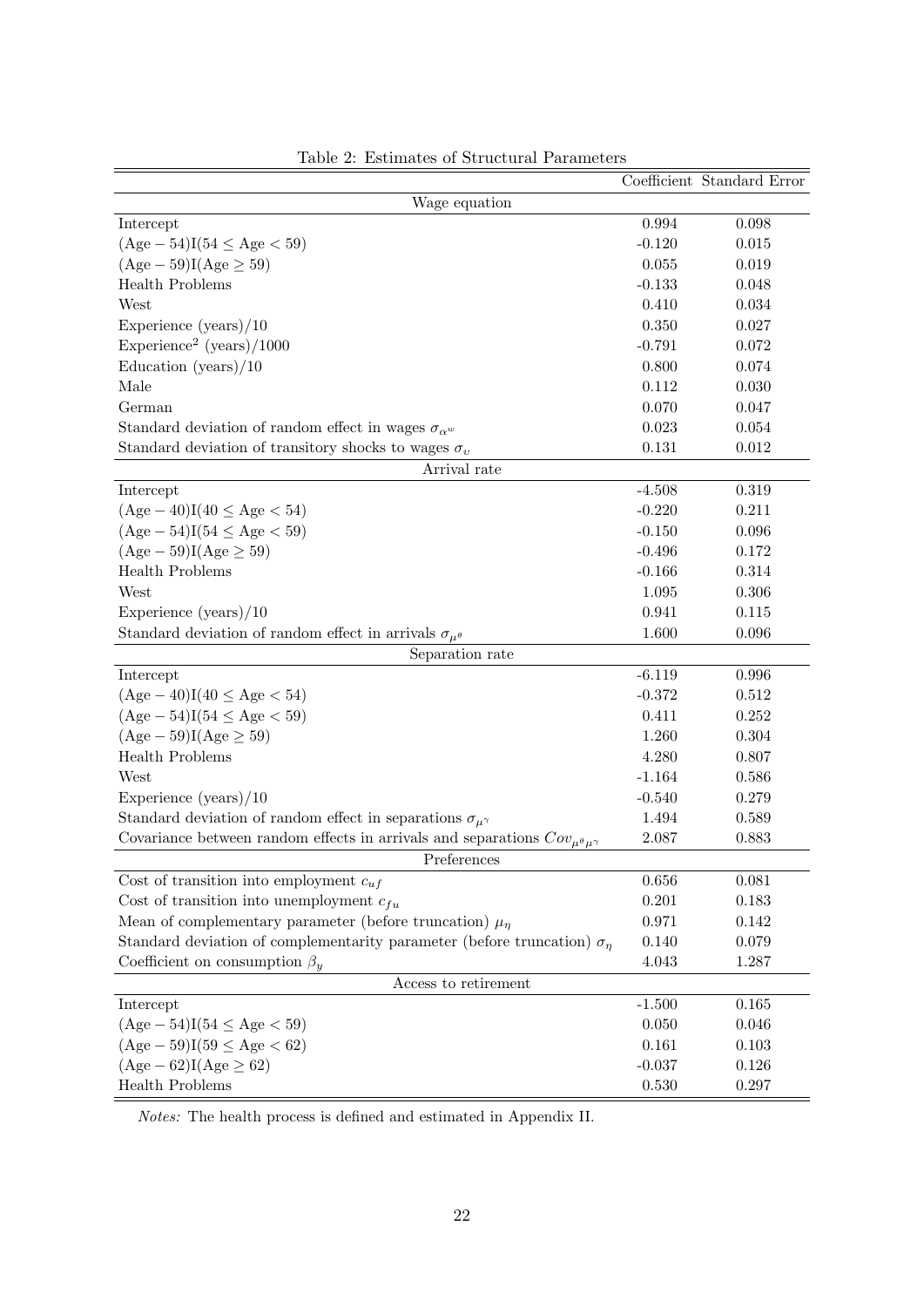## **6.2 Goodness of fit**

Figure 3 presents a graphical analysis of the model's goodness of fit. Employment, unemployment and retirement over the life-cycle are predicted satisfactorily. The distribution of the simulated log wages for individuals in employment in the quarter in which they were interviewed and adjusted for survey non-response, matches accurately the distribution of sampled wages. Finally, the general trends over the life-cycle in the exit rates from employment and unemployment are captured by the model. As we observe only a relatively small number of transitions between labor market states at a given age, the observed exit rates from employment and unemployment are somewhat noisy. Therefore it is not surprising that we do not fit the exit rates as well as other aspects of behavior.



Table **??** provides information about the fit of moments derived from the difference-indifferences estimation described in Section 5.2. In addition to the observed moments (repeated from Table 1) we present the fitted counterparts and t-tests for the significance of the difference between the fitted and observed moments. The table shows that the structural model fits the difference-in-differences moments fairly accurately. The t-statistics indicate that only in one case, namely transitions from employment to retirement for low educated east Germans, is the difference between the observed and the fitted moment significant at the 5% level. Since we observe very few low educated east Germans making a transition from employment to retirement, this significant difference is not very surprising. The structural model is able to fit the causal effect of unemployment insurance on transitions from unemployment to employment very accurately. However, in general it seems that the structural model under predicts the effect of unemployment insurance on transitions from employment into retirement. We postulate this may be due to our approximation to net income in retirement, described in Section 2.3.3, or to the structure imposed on the flow utilities, specifically the restriction that the coefficient on consumption,  $\beta_y$ , does not vary across labor market states.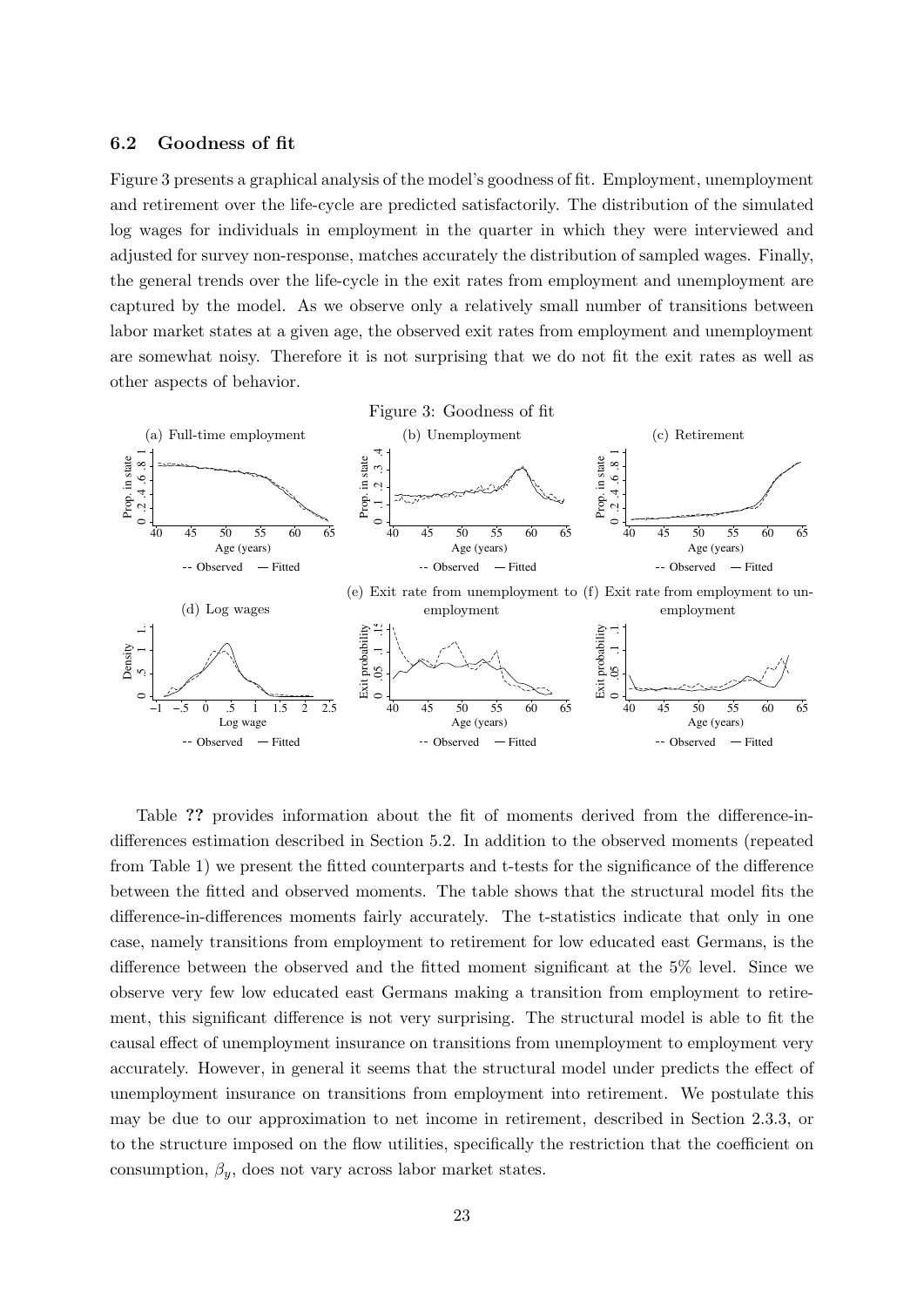|                       | Employment to | Employment             | Unemployment  | Unemployment  |
|-----------------------|---------------|------------------------|---------------|---------------|
|                       | to Retirement | to Employment          | to Retirement | to Employment |
|                       |               | Common effect          |               |               |
| Fitted                | $-0.035$      | $-0.148$               | $-0.047$      | $-0.730$      |
| Observed              | $-0.126$      | $-0.062$               | $-0.013$      | $-0.842$      |
| t-test for difference | 1.352         | $-0.481$               | $-0.088$      | 0.214         |
|                       |               | High education in west |               |               |
| Fitted                | $-0.010$      | $-0.170$               | 0.129         | $-1.144$      |
| Observed              | $-0.133$      | 0.035                  | 1.794         | 0.510         |
| t-test for difference | 1.821         | $-1.102$               | $-0.941$      | $-0.809$      |
|                       |               | High education in east |               |               |
| Fitted                | $-0.028$      | $-0.047$               | $-0.258$      | $-0.447$      |
| Observed              | $-0.143$      | $-0.014$               | $-1.081$      | $-1.502$      |
| t-test for difference | 1.472         | $-0.069$               | 1.038         | 0.814         |
|                       |               | Low education west     |               |               |
| Fitted                | $-0.020$      | $-0.191$               | 0.152         | $-0.592$      |
| Observed              | $-0.107$      | $-0.111$               | $-0.365$      | $-0.847$      |
| t-test for difference | 1.268         | $-0.337$               | 0.992         | 0.371         |
|                       |               | Low education east     |               |               |
| Fitted                | 0.013         | $-0.104$               | $-0.517$      | $-1.053$      |
| Observed              | $-0.285$      | 0.321                  | 0.008         | $-1.630$      |
| t-test for difference | 2.089         | $-0.437$               | $-1.753$      | 0.636         |

# **7 Policy analysis**

## **7.1 Employment and fiscal effects of the unemployment insurance**

We use our estimates of the structural parameters to simulate the employment and fiscal effects of the unemployment insurance system. Specifically, we explore the effects of: (i) a reduction in the replacement ratio for ALG I from 60% to 55%; and (ii) a reduction in the maximum entitlement period from 32 months to 12 months for all ages. We use the German 2001 tax and transfer system as the benchmark. Table 3 summarizes the employment and fiscal effects of a reduction in the replacement ratio and in the entitlement period for particular groups of individuals, defined by employment status at age 40 years or by education and region of residence. We report the effects at different points in the life-cycle, namely at ages 41, 55 and 63 years.<sup>29</sup>

We focus first of the effects of a change in the replacement ratio. Averaged over the life-cycle and over the sampled individuals, reducing the replacement ratio to 55% leads to a fall in the net transfers made by the government, including additional tax revenues received by the government due to higher employment rates, of around 5 Euros per person per month. Overall we find that a reduction in the replacement ratio to 55% leads to a fall in unemployment, however the effect varies strongly by age. Whereas the average reductions in unemployment at ages 41 and 55 years are only 0.4 and 0.1 of a percentage point respectively, the reduction in unemployment is 1.55 percentage points at the end of the working life. In line with previous results for Germany, e.g., Hunt (1995), we find that the primary behavioral effect of a reduction in the generosity of employment insurance it to cause older unemployed individuals to move into retirement.

For individuals who were unemployed without entitlement for unemployment insurance at age 40 years a reduction in the generosity of unemployment insurance has no effect on labor market status at age 41 years and there is a positive effect on unemployment at age 55 years. This finding is consistent with Mortensen's *entitlement effect*, whereby unemployed individuals with zero entitlement have a reduced incentive to enter employment when the generosity of

 $^{29}$ In a similar fashion, we could use our model to evaluate the 2006 reform of unemployment insurance in Germany (described in Table 6). Using a hazard rate model, Schmitz and Steiner (2007) find that the 2001 reform had large effects on the employment behavior of older individuals.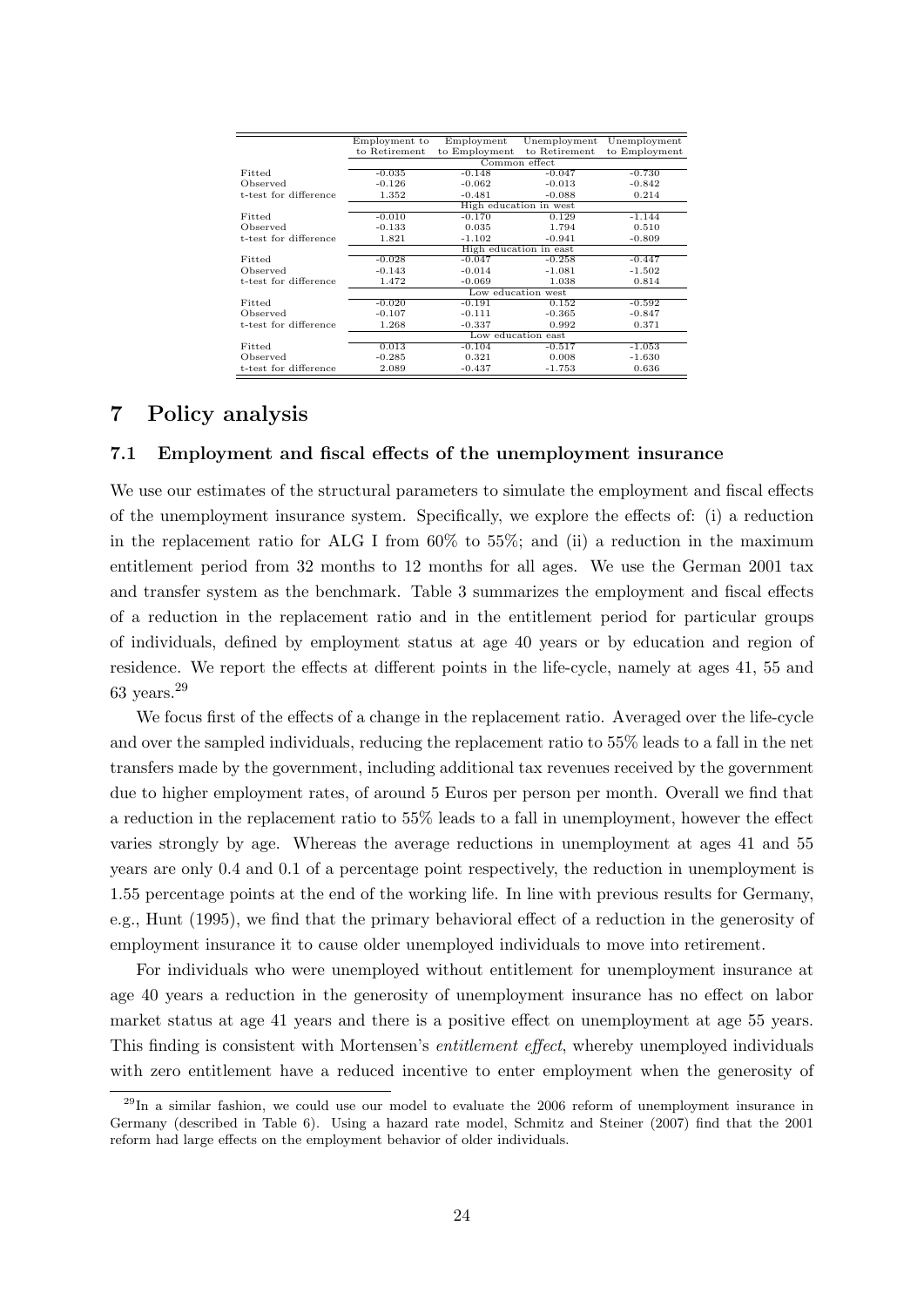unemployment insurance is reduced.<sup>30</sup> For individuals in this group, at age 63 years we find no effect on employment but retirement increases by 0.37 of a percentage point.

For employed individuals with below full entitlement at age 40 years we again find that cutting the replacement ratio increases the probability of unemployment at age 55 years which is consistent with the *entitlement effect*. In contrast, for employed individuals with full entitlement at age 40 years a reduction in the replacement ratio has the expected negative effect on unemployment at all ages, and in line with the legally determined maximum entitlement period increasing in age, the effect is largest at age 63 years. We find very little variation in the labor supply effects of a cut in the replacement ratio across subgroups defined by education and region of residence, but we note that the average fiscal saving is greatest for the group of high educated west Germans. This result reflects the dependence of unemployment insurance benefits on previous earnings together with the relatively high wages of west Germans with high education.

We now turn to the effect of cutting the legally defined maximum entitlement period to 12 months for all ages. This reform has no direct effect on the entitlement periods of those aged under 42 years, but reduces the maximum entitlement period by between 2 and 20 months for older individuals. Individuals aged 57 years and above are the group most severely affected by this reform. Although a reduction in the maximum entitlement period to 12 months has no direct effect on the transfers paid to those aged under 42 years these individuals may adjust their labor market behavior as they anticipate experiencing a reduction in their maximum entitlement period once they reach 42 years of age.

The results in Table 3 show that on average cutting the maximum entitlement period to 12 months produces a fiscal saving of around 8 Euros per person per month and leads to larger labor supply effects than those obtained by cutting the replacement ratio to 55%. We see some small labor supply effects at age 41 years, arising from individuals adjusting labor supply in anticipation of lower maximum entitlement periods in the future. At age 55 years we find a small positive effect on unemployment for individuals who had zero entitlement at age 41 years, which again may be partly driven by the *entitlement effect*. This is not the case for those who were employed with full entitlement at age 40 years. Interestingly, and in contrast to the effect of a cut in the replacement ratio, at age 63 years we find that a reduction in the maximum entitlement period to 12 months has a large positive effect on employment, while on average retirement increases by only 0.53 of a percentage point. This large employment effect towards the end of the working life contributes to the relative large fiscal saving associated this reduction in the maximum entitlement period.

A comparison of the employment and fiscal effects induced by a cut in the replacement ratio and by a cut in the maximum entitlement period suggests recommending the entitlement period over the replacement ratio as a policy tool. A similar policy conclusion was reached in Lalive *et al.* (2006) in the context of Austria. Based on regional and intertemporal variation

<sup>&</sup>lt;sup>30</sup>Unlike Mortensen (1977), in our model reductions in the generosity of unemployment insurance may cause non-entitlement unemployed individuals to be more or less likely enter employment due to the effects of experience and the option of early retirement. Therefore the negative labor supply effects evident in Table 3 do not reflect solely an *entitlement effect*.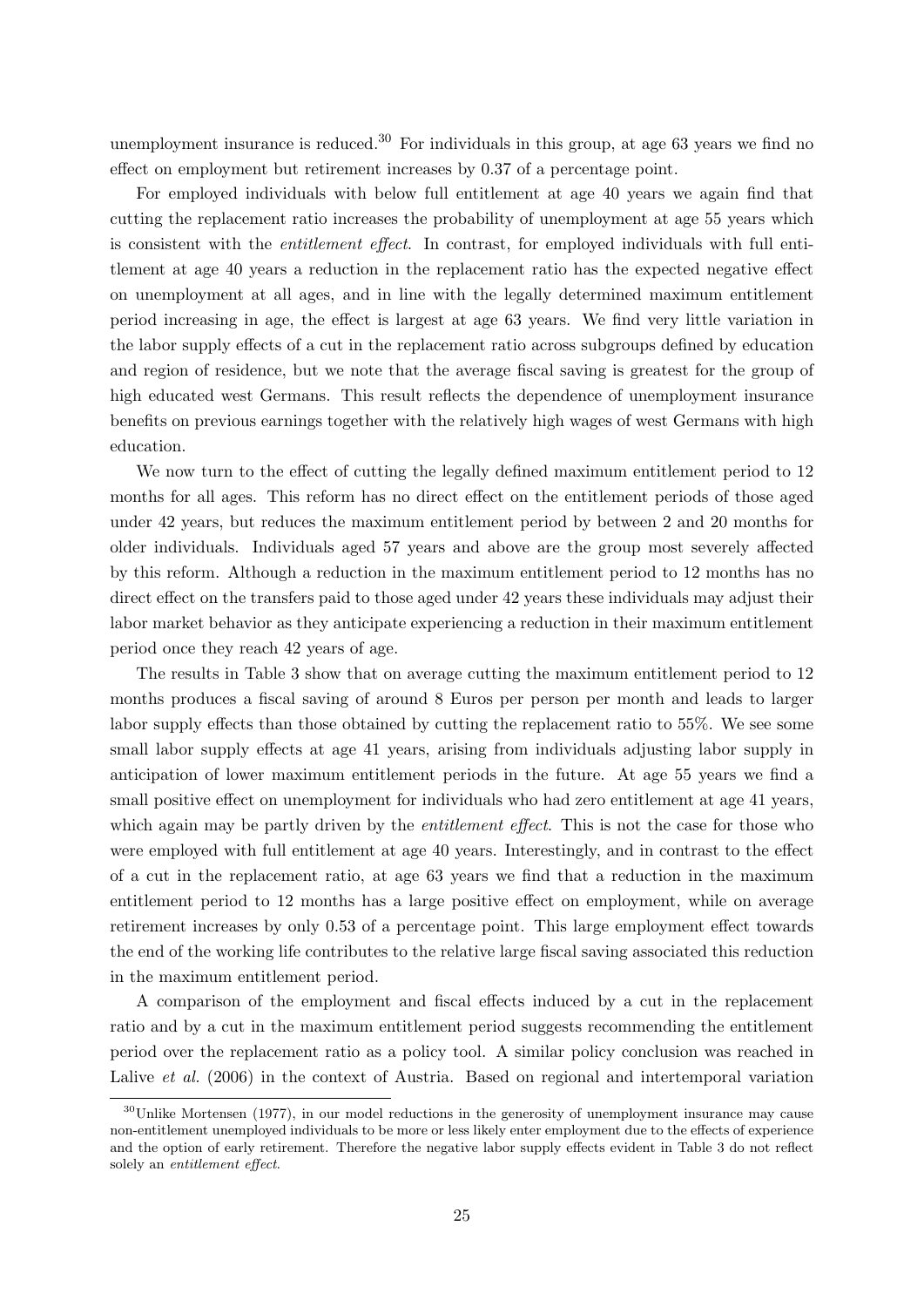| ent and fiscal effects of reductions the replacement ratio and the entitlement period | D.Net<br>years<br>ස<br>Age<br>55 years<br>Age<br>years<br>$\frac{1}{4}$<br>Age | Transfer<br>۶<br>$\boldsymbol{u}$<br>٤<br>ప<br>z | Reduce Replacement Ratio to 55% | $-4.771$<br>1.088<br>$-1.546$<br>0.459<br>0.088<br>$-0.100$<br>0.012<br>$-0.388$<br>0.394 | $-2.458$<br>0.372<br>$-0.372$<br>0.000<br>$-0.186$<br>0.186<br>0.000<br>0.000<br>0.000<br>0.000 | $-3.013$<br>1.416<br>$-1.841$<br>0.425<br>0.000<br>0.212<br>0.212<br>0.000<br>$-0.212$<br>0.212 | $-5.410$<br>1.186<br>$-1.691$<br>0.505<br>0.161<br>$-0.198$<br>0.037<br>0.00<br>$-0.469$<br>0.469 | $-6.381$<br>1.156<br>$-1.840$<br>0.683<br>0.116<br>$-0.126$<br>0.011<br>0.000<br>$-0.431$<br>0.431 | $-3.876$<br>1.270<br>$-1.614$<br>0.344<br>0.115<br>$-0.146$<br>0.031<br>0.000<br>$-0.333$<br>0.333 | $-4.350$<br>1.300<br>$-1.730$<br>0.430<br>0.124<br>$-0.124$<br>0.000<br>0.000<br>$-0.317$<br>0.317 | $-4.259$<br>1.254<br>$-1.703$<br>0.449<br>0.115<br>$-0.104$<br>0.012<br>0.000<br>$-0.334$<br>0.334 | 12 months<br>Entitlement Period to | -8.171<br>0.529<br>$-2.928$<br>2.399<br>0.129<br>0.012<br>$-0.141$<br>$-0.006$<br>$-0.012$<br>0.018 | $-3.200$<br>$-0.372$<br>0.186<br>0.186<br>$-0.186$<br>0.372<br>$-0.186$<br>0.000<br>0.000<br>0.000 | $-6.197$<br>$-0.071$<br>$-2.195$<br>2.266<br>0.000<br>0.283<br>$-0.283$<br>0.000<br>$-0.071$<br>0.071 | $-9.078$<br>0.732<br>$-3.441$<br>2.709<br>0.183<br>$-0.051$<br>$-0.132$<br>0.007<br>$-0.022$<br>0.015 | $-10.476$<br>0.673<br>$-3.574$<br>2.902<br>0.168<br>$-0.053$<br>$-0.116$<br>0.011<br>$-0.042$<br>0.032 | $-7.262$<br>0.541<br>$-2.801$<br>2.259<br>0.156<br>$-0.010$<br>$-0.146$<br>0.010<br>$-0.021$<br>0.010 | $-7.804$<br>0.735<br>$-3.132$<br>2.397<br>0.170<br>$-0.011$<br>$-0.158$<br>0.011<br>$-0.023$<br>0.011 | $-7.807$<br>598<br>$-2.991$<br>393<br>0.161<br>0.012<br>$-0.173$<br>0.012<br>$-0.023$<br>0.012 | Notes: Figures under f, u and r denote the percentage point changes in full-time employment, unemployment and retirement respectively | D.Net transfer is the change in the mean monthly transfer per person from the government, and including employee and employer Social | educated individuals have more than 11 years of education and low educated individuals have 11 or fewer years<br>Il sample size we omit the results for unemployed individuals with high entitlement at age 40 years. Behavioral | age 41 years as predicted labor supply at age 40 years is based on the initial conditions and therefore is invariant |                                        |
|---------------------------------------------------------------------------------------|--------------------------------------------------------------------------------|--------------------------------------------------|---------------------------------|-------------------------------------------------------------------------------------------|-------------------------------------------------------------------------------------------------|-------------------------------------------------------------------------------------------------|---------------------------------------------------------------------------------------------------|----------------------------------------------------------------------------------------------------|----------------------------------------------------------------------------------------------------|----------------------------------------------------------------------------------------------------|----------------------------------------------------------------------------------------------------|------------------------------------|-----------------------------------------------------------------------------------------------------|----------------------------------------------------------------------------------------------------|-------------------------------------------------------------------------------------------------------|-------------------------------------------------------------------------------------------------------|--------------------------------------------------------------------------------------------------------|-------------------------------------------------------------------------------------------------------|-------------------------------------------------------------------------------------------------------|------------------------------------------------------------------------------------------------|---------------------------------------------------------------------------------------------------------------------------------------|--------------------------------------------------------------------------------------------------------------------------------------|----------------------------------------------------------------------------------------------------------------------------------------------------------------------------------------------------------------------------------|----------------------------------------------------------------------------------------------------------------------|----------------------------------------|
| Table 3: Employm                                                                      |                                                                                | dno.<br>Subgro                                   |                                 | ā                                                                                         | itlement at age 40 years<br>Unemployed with zero ent                                            | full entitlement at age 40 years<br>Full-time employed with below f                             | entitlement at age 40 years<br>Full-time employed with full                                       | west German<br>High educated                                                                       | west German<br>Low educated                                                                        | east German<br>High educated                                                                       | German<br>east<br>Low educated                                                                     | Reduce Maximum                     | ā                                                                                                   | Unemployed with zero entitlement at age 40 years                                                   | Full-time employed with below full entitlement at age 40 years                                        | entitlement at age 40 years<br>Full-time employed with full                                           | west German<br>High educated                                                                           | west German<br>Low educated                                                                           | east German<br>High educated                                                                          | east German<br>Low educated                                                                    |                                                                                                                                       |                                                                                                                                      | of education. Due to the smal<br>Security Contributions. High                                                                                                                                                                    | changes are first measured at                                                                                        | with respect to the policy parameters. |

|       | j<br> <br> <br> <br>$\frac{1}{2}$ |  |
|-------|-----------------------------------|--|
|       | l<br>i                            |  |
|       |                                   |  |
|       |                                   |  |
|       | l                                 |  |
|       | i<br>S                            |  |
| ֖֚֚֚֬ |                                   |  |
|       |                                   |  |
|       |                                   |  |
|       |                                   |  |
|       |                                   |  |
|       |                                   |  |
|       |                                   |  |
|       |                                   |  |
|       | .<br>.<br>.                       |  |
| l     |                                   |  |
|       |                                   |  |
|       |                                   |  |
| I     | F<br>I                            |  |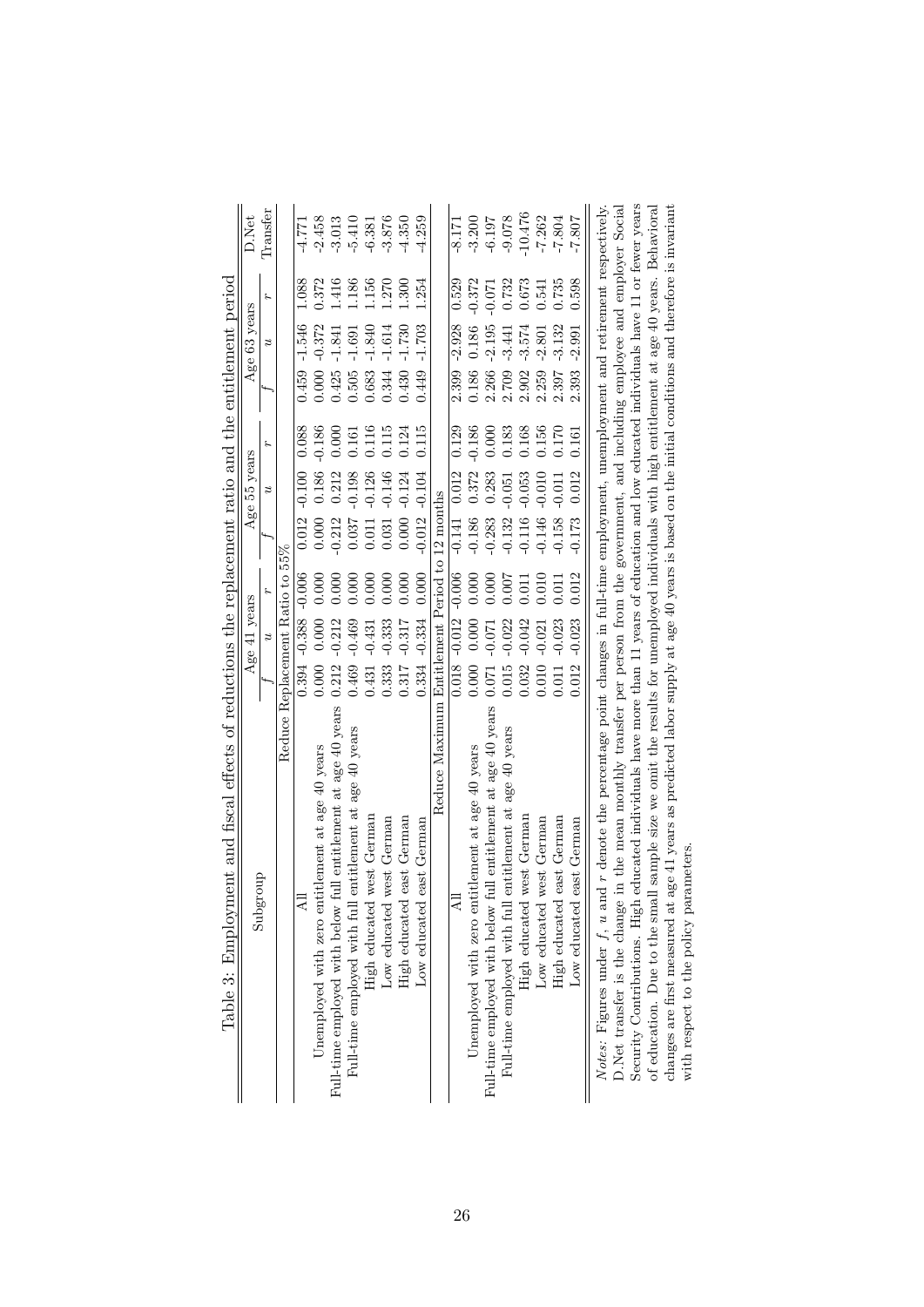in the design of unemployment insurance, Lalive *et al.* (2006) identify the causal effects of the replacement ratio and the entitlement period on the duration of unemployment using a reduced form model. They conclude that the entitlement period is a more effective tool for policy makers than the replacement ratio, primarily because labor supply behavior is more sensitive to changes in the entitlement period.

# **7.2 Revenue neutral employment and welfare effects**

When conducting policy evaluations based on structural models it is possible to go beyond an analysis of employment effects and to provide evidence about the welfare implications of policy reforms. Based on the results of structural modeling we can address central questions for policy makers concerning the gainers and losers from tax reforms, the size of welfare effects in monetary terms or the design of the optimal tax and transfer system. However, answering such questions would take us well beyond a positive analysis and require normative assumptions about the social welfare function. In this paper we work with a very simple social welfare measure in order to minimize normative assumptions. Specifically, we interpret the individual specific value functions as measures of individual well-being over the remainder of the life-cycle and look only at the proportions of individuals made better off and worse off by revenue neutral reforms to the tax and transfer system.<sup>31</sup> By looking at revenue neutral reforms we hold fixed the position of the government, and by focusing on whether individuals are made worse or better off in terms of their value function we avoid any interpersonal comparisons.

We analyze seven alternative unemployment insurance schemes which vary in the replacement ratio and the entitlement period. These parameters are listed in the first two columns of Table 4. In order to make the reforms revenue neutral we adjust income taxation proportionately, and the size of the income tax reduction is presented in column three. We hold the rest of the tax and transfer system, including the means-tested out-of-work transfers, constant and use the 2001 tax and transfer system as the benchmark. Table 4 further shows the changes in employment, unemployment and retirement induced by each reform and age specific percentages of gainers and losers as measured at three different points during the life-cycle. In all reforms, individuals gain from lower income tax when they are in employment but may be worse off if they are unemployed. Whether the value function increase or decreases depends on the balance of these countervailing effects in expectation over the remainder of the life-cycle.

<sup>&</sup>lt;sup>31</sup>Obviously this measure has limitations. For example we cannot derive conclusions about the size of welfare effects or the distribution of gainers and losers.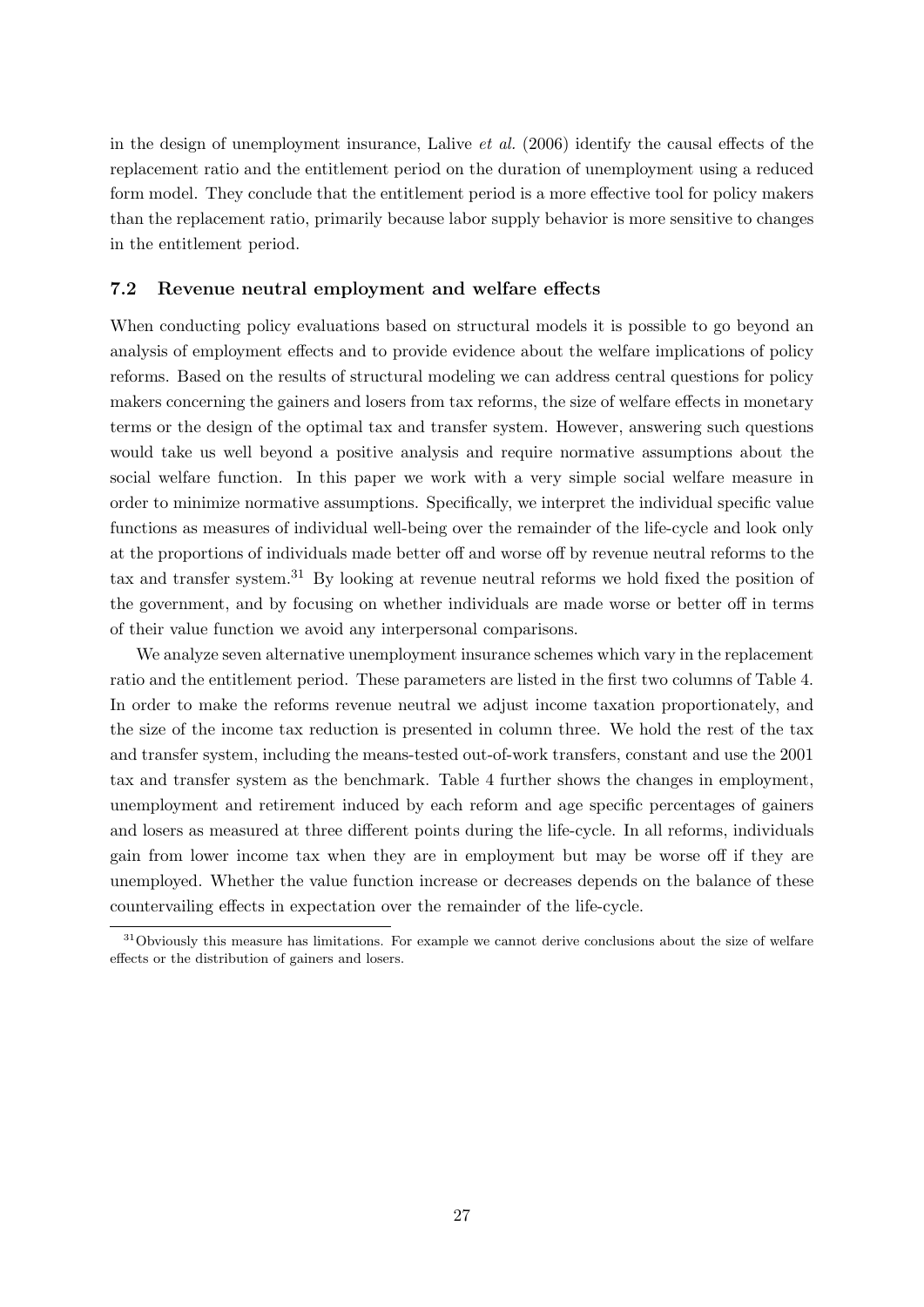|             |             |            | ononomone portou             |        |                      |                                           |        |
|-------------|-------------|------------|------------------------------|--------|----------------------|-------------------------------------------|--------|
| Maximum     | Replacement |            | % change in income tax       |        | Labor supply effects |                                           |        |
| Entitlement | Ratio       |            | to obtain revenue neutrality |        | $\boldsymbol{u}$     | $\boldsymbol{r}$                          |        |
| Period      | $(\%)$      |            |                              | $(\%)$ | $(\%)$               | $(\%)$                                    |        |
| 6           | 60          |            | $-6.41$                      | 1.01   | $-1.26$              | 0.25                                      |        |
| 12          | 60          |            | $-4.06$                      | 0.72   | $-0.84$              | 0.12                                      |        |
| 18          | 60          |            | $-2.50$                      | 0.49   | $-0.54$              | 0.05                                      |        |
| 6           | 55          |            | $-6.56$                      | 0.98   | $-1.34$              | 0.36                                      |        |
| 12          | 55          |            | $-4.61$                      | 0.76   | $-1.04$              | 0.28                                      |        |
| 18          | 55          |            | $-3.44$                      | 0.59   | $-0.81$              | 0.21                                      |        |
| 32          | 55          | $-2.19$    |                              | 0.35   | $-0.44$              | 0.09                                      |        |
|             |             |            | Age 40 years                 |        | Age 55 years         | Age 63 years                              |        |
|             |             | better off | worse off                    |        |                      | better off worse off better off worse off |        |
|             |             | $(\%)$     | $(\%)$                       | $(\%)$ | $(\%)$               | $(\%)$                                    | $(\%)$ |
| 6           | 60          | 65.31      | 31.49                        | 32.08  | 62.03                | 26.03                                     | 67.17  |
| 12          | 60          | 93.41      | 3.36                         | 34.42  | 59.35                | 28.65                                     | 63.62  |
| 18          | 60          | 95.18      | 1.58                         | 42.02  | 51.64                | 33.74                                     | 57.78  |
| 6           | 55          | 60.71      | 36.09                        | 30.19  | 63.98                | 24.49                                     | 68.91  |
| 12          | 55          | 67.10      | 29.67                        | 28.19  | 65.66                | 23.78                                     | 68.89  |
| 18          | 55          | 68.08      | 28.69                        | 26.71  | 67.08                | 22.63                                     | 69.58  |
| 32          | 55          | 60.49      | 36.28                        | 35.69  | 58.04                | 29.09                                     | 61.76  |

Table 4: Welfare effects of revenue neural reductions in the replacement rate and entitlement period

*Notes:* Figures under *f*, *u* and *r* denote the percentage point changes in full-time employment, unemployment and retirement respectively averaged over sampled individuals and over age. Welfare effects are based on changes in individual value functions for the sampled individuals. Retired individuals are neither worse off or better off, provided that their pensions were not altered by the policy change.

Looking at the first three policies in Table 4, where the entitlement period is cut but the replacement ratio is held fixed at 60%, we see that cutting the entitlement period to 6 months, which affects entitled individuals of all ages, allows income tax payments to be reduced by 6.4%. This reform causes a one percentage point increase in employment, averaged over the sample individuals and over age. According to our welfare measure we find that 63% of individuals aged 40 years are better off due to these changes. Cutting the maximum entitlement period to 12 or 18 months leads to smaller increases in employment and allows smaller reductions in income tax. Following these two reforms, individuals aged 40 years benefit from lower income tax payments in the current period and lower expected payments in the future, while at age 40 years cutting the maximum entitlement period to 12 or 18 months reduces life-cycle utility only to the extent to which future expected net income in unemployment is reduced. Thus, as the negative consequences of these reforms are delayed until later in the life-cycle, at age 40 years over 90% of individuals are better off following these reforms.

Cutting the replacement ratio to 55% but holding the maximum entitlement period fixed at 32 months produces a smaller increase in employment and, as measured at age 40 years, makes fewer individuals better off than reforms in which only the maximum entitlement period is cut. Moreover, cutting simultaneously the entitlement period and the replacement ratio produces similar increases in employment to those obtained by cutting only the entitlement period, but tends to make fewer individuals better off. In line with our previous findings, these results provide further support for cutting the entitlement period rather than the replacement ratio if the government is aiming to reduce the generosity of unemployment insurance.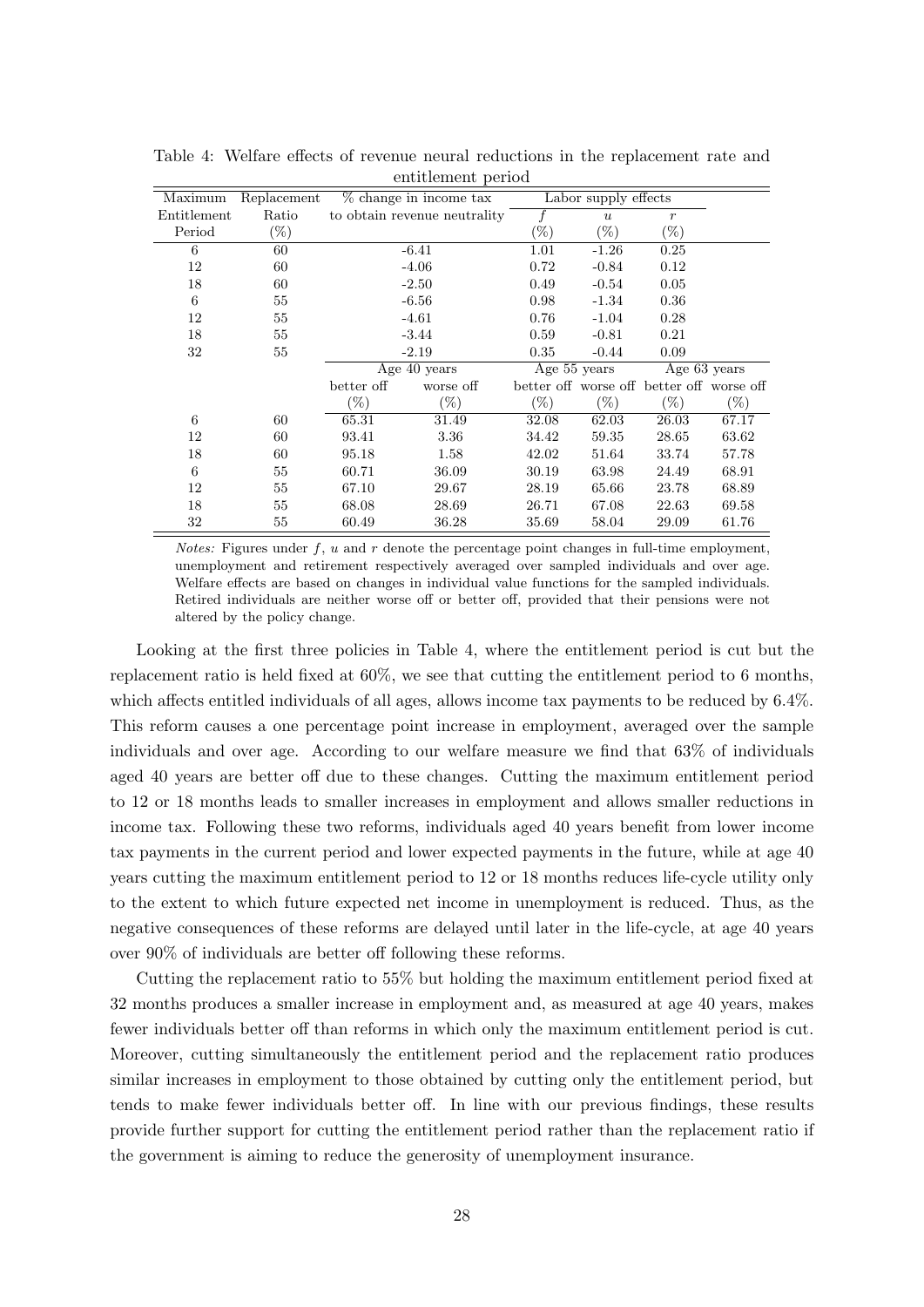In all reform scenarios the fraction of individual made better off is declining with age. This can be explained by two factors. First, older individuals are more likely to be subject to a job separation and receive fewer job offers. Older individuals therefore have a higher probability of being unemployed and the expected loss from less generous unemployment insurance benefits is relatively high. Second, the maximum entitlement period is increasing with age and therefore reductions in the generosity affect older individuals more than younger individuals.

# **8 Conclusion**

The design of unemployment insurance is an important question for policy makers and has implications for employment and retirement behavior over the life-cycle. In this study we have developed a dynamic structural life-cycle model with sufficient generality and richness to allow us to evaluate the employment, fiscal and welfare effects induced by unemployment insurance. Critically, our model captures accurately the working incentives presented by the tax and transfer system, and includes unemployment insurance benefits that may depend on an individual's working and earnings history. Structural modeling allows us to conduct policy analysis that goes beyond numerous empirical evaluations analyzing the employment effects of unemployment insurance using reduced form, typically quasi-experimental, methods. The model is estimated using German panel data from the SOEP covering an fairly homogeneous sample of single adult households. The structural parameters are estimated using MSM and we improve identification by exploiting a quasi-natural experiment which reduced the maximum entitlement period for unemployment insurance for individuals with certain age and employment history credentials.

Overall, we find that a reduction in the generosity of unemployment insurance leads to a fall in unemployment which is matched partly by higher employment and partly by increased early retirement. Not surprisingly, we predict the largest labor supply responses for individuals older than 60 years as the unemployment insurance rules are most generous for this age group, and a relative large fraction of such individuals are unemployed. Our results are consistent with Mortensen's *entitlement effect* as we predict an increase in unemployment for individuals without entitlement when generosity of unemployment insurance is reduced. Cutting the replacement ratio leads to slightly lower employment effects and to a smaller reduction in net government transfers than cutting the entitlement period. In this respect our results support previous findings suggesting that changing the entitlement period is a more effective policy tool than adjusting the replacement ratio.

Finally, we draw on the specification on preferences embedded in the structural model and conduct a simple analysis of welfare. The results indicate again that cuts in the entitlement period are preferred to cuts in the replacement ratio and further we find that there is little to be gained, either in terms of welfare or in increased employment, from adjusting both the replacement ratio and the entitlement period. Of course this final part of our analysis is subject to critiques of our chosen welfare measure, as will always be the case when attempting to aggregate measures of individual well-being. Indeed the welfare analysis is presented more to illustrate the added leverage that can be obtained by analyzing unemployment insurance in a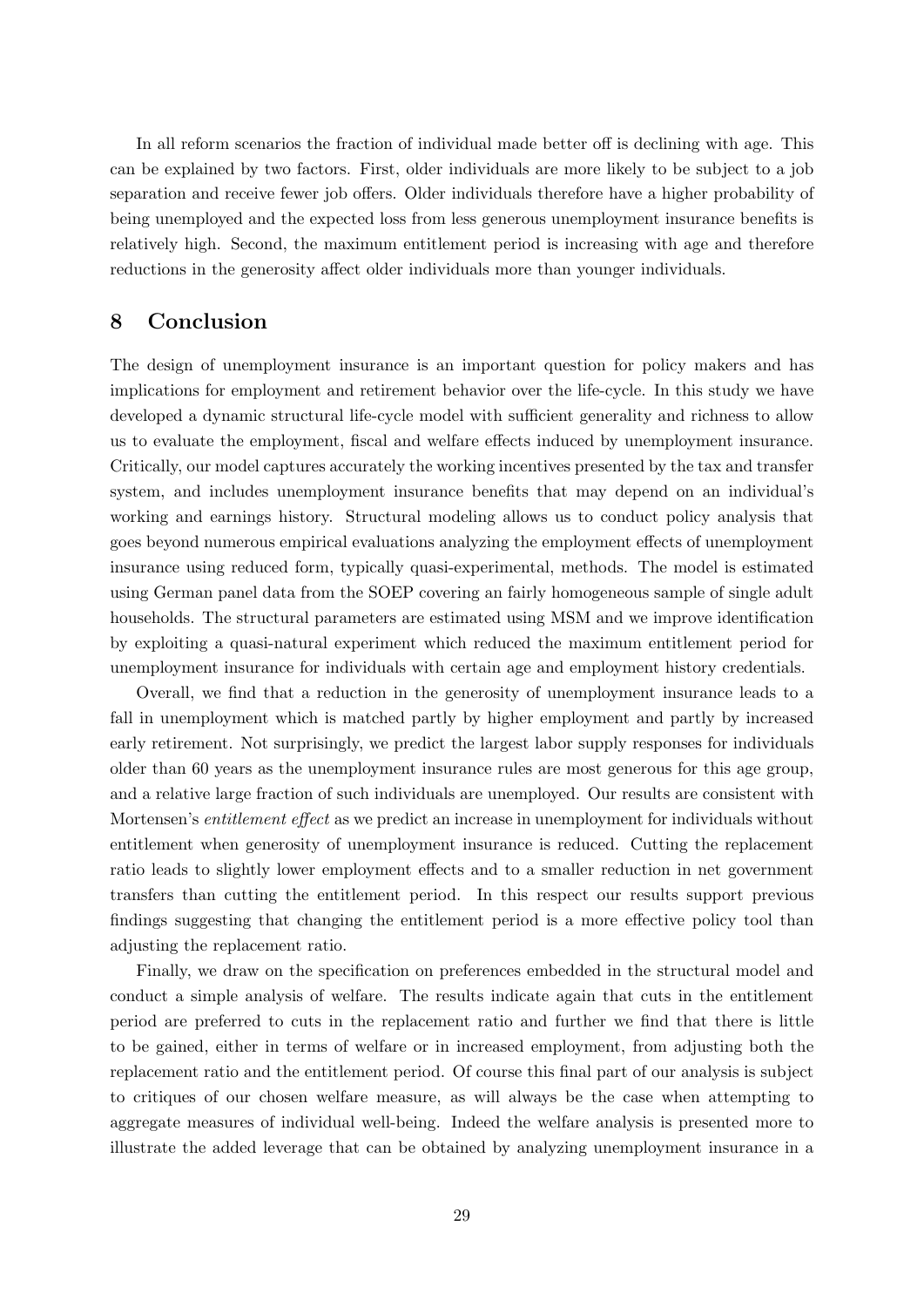structural model than as a definitive answer as to the welfare implications of different systems of unemployment insurance.

# **Appendix I: The German tax and transfer system**

This appendix describes the key elements of the German tax and transfer system and how we implement the legislation in the setting of a dynamic life-cycle model of labor supply. Although the general structure of income taxation, social security contributions and transfers was unchanged over the years 1995 - 2007, several reforms affected the progressivity and generosity of this system.

# **Social Security Contributions (SSC)**

In each month, an individual's income from employment is subject to social security deductions for health, unemployment and pension benefits.<sup>32</sup> As shown in columns 2-4 of Table 5, except for unemployment insurance, the rates for SSC increased slightly over time. Social security contributions are capped, and the upper level of monthly earnings subject to SSC is higher in west Germany than in the east (5200 Euros compared to 4500 Euros in 2005).

|      | of the parameters of the central task and transfer specific |        |                                               |                      |              |         |                     |  |  |  |
|------|-------------------------------------------------------------|--------|-----------------------------------------------|----------------------|--------------|---------|---------------------|--|--|--|
|      |                                                             |        | Social Security Contributions Income taxation |                      |              |         | ALG II              |  |  |  |
|      | Health                                                      |        | Pension Unemployment                          | $\operatorname{Tax}$ | Top Marginal | Average | Average             |  |  |  |
|      | Year Insurance Insurance                                    |        | Insurance                                     | Allowance            | Tax Rate     | West    | East                |  |  |  |
|      | $(\%)$                                                      | $(\%)$ | $(\%)$                                        | per year             | $(\%)$       |         | per month per month |  |  |  |
| 1995 | $\overline{7}$                                              | 9.3    | 3.3                                           | 4050                 | 53           | 564     | 553                 |  |  |  |
| 1996 | 7.5                                                         | 9.65   | 3.3                                           | 6021                 | 53           | 571     | 560.5               |  |  |  |
| 1997 | 7.75                                                        | 10.15  | 3.3                                           | 6021                 | 53           | 580     | 569.5               |  |  |  |
| 1998 | 7.75                                                        | 10.15  | 3.3                                           | 6156                 | 53           | 586     | 575                 |  |  |  |
| 1999 | 7.75                                                        | 9.85   | 3.3                                           | 6507                 | 53           | 594     | 584                 |  |  |  |
| 2000 | 7.75                                                        | 9.85   | 3.3                                           | 6876                 | 51           | 606     | 596                 |  |  |  |
| 2001 | 7.75                                                        | 9.55   | 3.3                                           | 7200                 | 48.5         | 617     | 606                 |  |  |  |
| 2002 | 7.75                                                        | 9.75   | 3.3                                           | 7200                 | 48.5         | 629     | 617                 |  |  |  |
| 2003 | 8                                                           | 9.75   | 3.3                                           | 7200                 | 48.5         | 634     | 622                 |  |  |  |
| 2004 | 8                                                           | 9.75   | 3.3                                           | 7632                 | 45           | 643     | 631                 |  |  |  |
| 2005 | 8.5                                                         | 9.75   | 3.3                                           | 7632                 | 42           | 653     | 637                 |  |  |  |
| 2006 | 8.5                                                         | 9.75   | 3.3                                           | 7632                 | 42           | 658     | 642                 |  |  |  |
| 2007 | 8.5                                                         | 9.75   | $2.1\,$                                       | 7632                 | $42*$        | 662     | 645                 |  |  |  |

Table 5: Key parameters of the German tax and transfer system

*<sup>∗</sup>* From 2007, taxable income above 250000 Euros per year has been taxed at a rate of 45%. *Notes:* All payments are given in Euros. The rates of the SSC describe only the employee's share. The employer contributes the same amount. ALG II payments include housing benefits.

## **Income taxation**

In contrast to SSC, income tax is computed on an annual basis and at the household level. An individual's annual taxable income is defined as the sum of gross income from employment above an exemption threshold, gross income from assets above a disregard and income from renting.

<sup>&</sup>lt;sup>32</sup>In addition to the employee's SSC, the employer contributes about the same amount in SSC. Since July 2005 there has been a small divergence from this rule which we neglect in this study.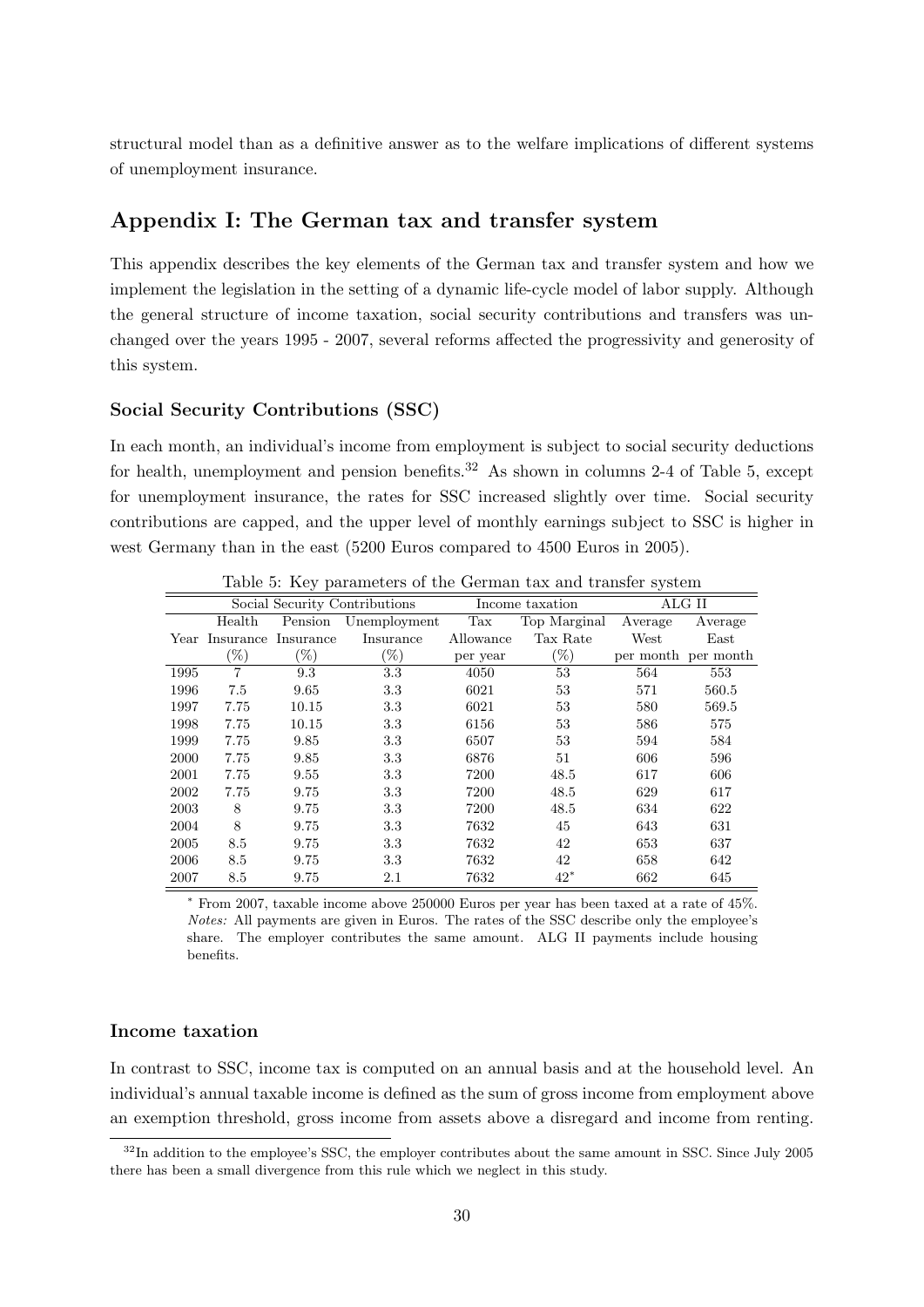Moreover SSC up to a maximum amount are deducted. An individual's annual income tax liability is obtained by applying the income tax function to taxable income. The income tax function is a smooth function of taxable income above a further exemption threshold. The exemption threshold increased between 1995 and 2006 while, over the same period, the top marginal tax rate decreased from 53% to 42% (see Table 5). In addition to income tax, individuals pay an extra tax (Solidaritaetszuschlag) to finance the cost of German reunification. This extra tax was decreased in 1998 from 7.5% to 5.5% of income tax payments.

#### **Transfer system**

As described in Section 2.3.2, transfers to unemployed individuals consist of unemployment insurance, in the form of either ALG I or ALH, or means-tested social assistance (ALG II). Table 6 shows the maximum entitlement period for unemployment insurance over time by age. The maximum entitlement period is increasing in age, and has been shortened over time.

|           |    | Table 0. Maximum entitlement period over time by age                       |    |
|-----------|----|----------------------------------------------------------------------------|----|
|           |    | Age (years) until April 1997 from April 1997 until Jan 2006 since Feb 2006 |    |
| < 42      | 12 | 12                                                                         | 12 |
| $42 - 43$ | 18 | 12                                                                         | 12 |
| 44        | 22 | 12                                                                         | 12 |
| 45-46     | 22 | 18                                                                         | 12 |
| 47-48     | 22 | 22                                                                         | 12 |
| 49-51     | 26 | 22                                                                         | 12 |
| 52-53     | 26 | 26                                                                         | 12 |
| 54        | 32 | 26                                                                         | 12 |
| 55-56     | 32 | 26                                                                         | 18 |
| >57       | 32 | 32                                                                         | 18 |

Table 6: Maximum entitlement period over time by age

*Notes:* Adapted from Schmitz and Steiner (2007).

In contrast to unemployment insurance, the amount of ALG II, or social assistance, does not depend on previous earnings. Entitlement rules are independent of working history and the transfer is permanent. The transfer consists of a person-related part that varies by region of residence and housing benefits that may vary by individual. However, housing benefits only guarantee a reasonable apartment given the number of household numbers. In the last two columns of Table 5 we provide information about the average monthly benefit payments by year in east and west Germany.

Note the ALG II is means-tested against income from all sources. Thus, if the ALG I benefits for an eligible unemployed individual are lower than the ALG II benefits then he or she receives, in addition to ALG I, the difference between the two transfers. Unemployment insurance transfers are not directly taxed. Instead, ALG I and ALH are added to taxable income to determine the individual's average tax rate, which is then applied to taxable income to determine the individual's tax liability. ALG II payments have no tax implications.

#### **Implementation**

Income tax is based on annual income. However we model labor supply decisions at quarterly intervals. In our implementation of the German tax and transfer system we calculate net income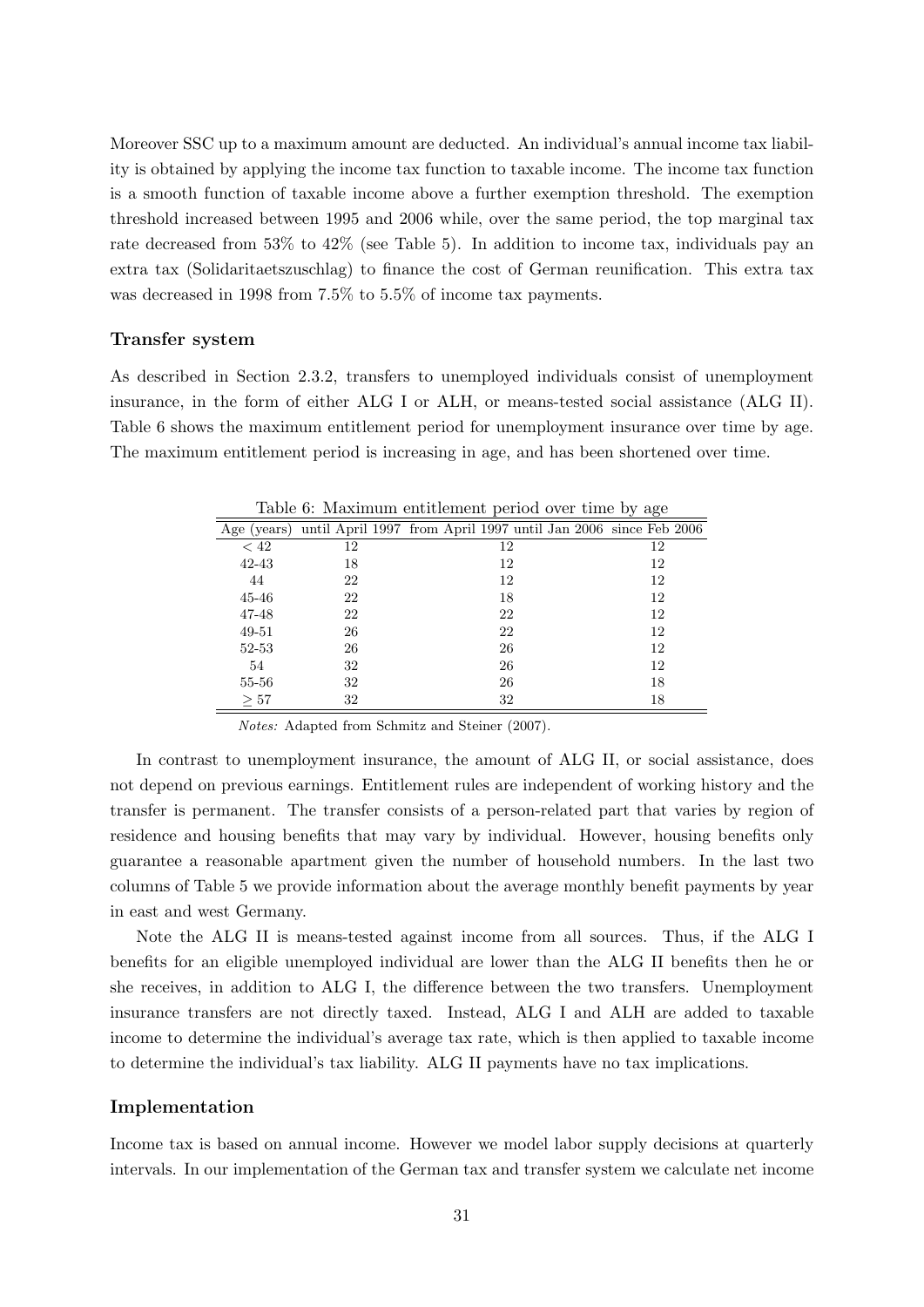in the current quarter based on an annualized version of the individual's income in the current quarter. The procedure assumes implicitly that individuals base their labor supply decision in the current quarter on their net income relating to their current gross income and ignore any adjustments in taxes and transfer pertaining to income received previously in the fiscal year. Additionally we assume full take-up of benefits.

# **Appendix II: Estimation of the health equation**

Health is an important state variable in the structural model as health affects job arrivals, job separations, wages and the probability of having access to early retirement. It is well known that health status varies considerably over the life-cycle and health problems are often very persistent. Therefore, we model health status over the life-cycle using a dynamic model. At time *t* we measure health with an indicator variable, Health Problems*i,t*, which takes value one if the individual reports health problems and is zero otherwise. We assume that health status evolves stochastically over the life-cycle according to the following equation

Health Problems<sub>*i*</sub>,t(Health Problems<sub>*i*,t<sup>*−*</sup>1</sub>*, g*<sub>*i*</sub>,t<sub></sub> $\phi$ <sub>*i*</sub> $i$ ) =  $\pi_1$ Health Problems<sub>*i*,t<sup>*−*1+ $\pi_2 g_{i,t} + \phi_{i,t}$ , (13)</sub></sup>

where  $g_{i,t}$  consists of individual characteristics that impact on health, including education and age. Health status in the previous quarter, Health Problems*i,t−*1, captures persistence in health status. The unobservable  $\phi_{i,t}$  is assumed to occur independently over both individuals and time and to have a standard normal distribution. Given these distributional assumptions, estimation of the parameters in (13) can be conducted prior to estimation of the structural parameters and the parameters describing the initial conditions.

The sampled individuals were asked to record their health status only in the quarter when the annual survey took place. A standard probit model cannot therefore be used to estimate the parameters in (13) as health status in the previous quarter, Health Problems*i,t−*1, is unobserved. Instead we use the MSM to estimate the unknown parameters. The moments used in this estimation procedure consist of coefficients from an OLS regression of observed health status on the previous observation of health status, Health Problems*i,t−*4, and observed individual characteristics. Additionally the list of moments includes the proportions of individuals whose health remained good, remained poor and changed from good to poor between adjacent surveys.

Table 7 reports the MSM parameter estimates. The coefficient on health status in the previous quarter is positive and highly significant indicating strong persistence in health status on a quarter by quarter basis. Additionally we see that health tends to decline with age but improves with experience and education. Ceteris paribus, men are more likely to have health problems than women.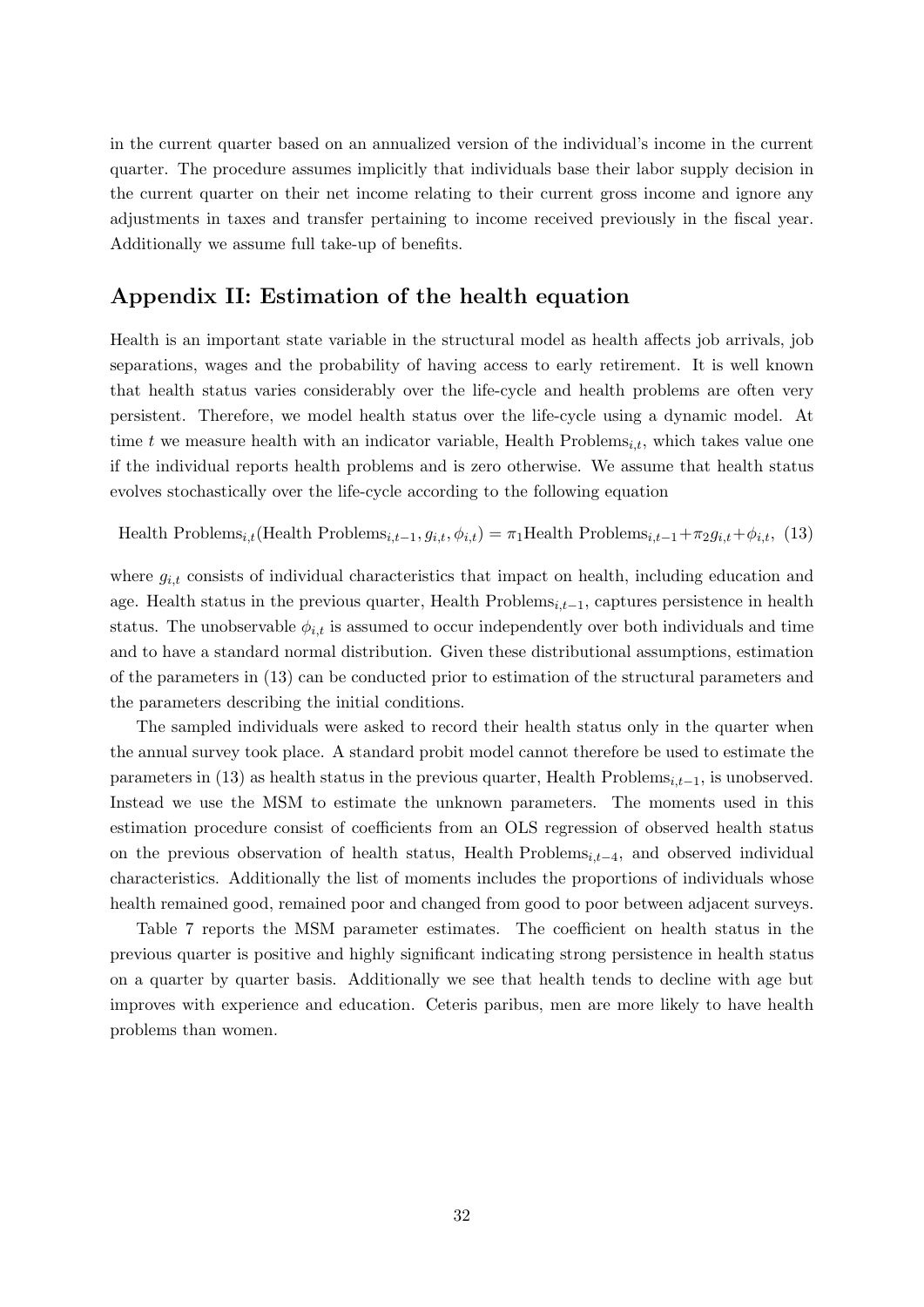|                                | Coefficient | Standard Error |
|--------------------------------|-------------|----------------|
| Health Problems $_{t-1}$       | 4.122       | 0.129          |
| $(Age-40)/10$                  | 0.210       | 0.041          |
| Education (years)/ $10$        | $-0.206$    | 0.048          |
| West                           | $-0.008$    | 0.052          |
| Male                           | 0.119       | 0.045          |
| Experience $(\text{years})/10$ | $-0.100$    | 0.027          |
| Intercept                      | $-2.091$    | 0.034          |
|                                |             |                |

Table 7: Estimates of parameters in the health equation

# **Appendix III: Chosen moments**

Table 8 describes the moments that we use in the MSM estimation of the parameters appearing in the structural model and the initial conditions. In the first column we describe how we construct each set of moments, the second column shows the number of moments in each set, and in the final column we indicate which parameters are primarily identified by each set of moments. In total we use 301 moments to estimate at total of 59 parameters. The largest fraction of the moments are age and quarter specific means of labor market outcomes, including measures of the initial state. Further, we construct several moments which describe the persistence in wages and in labor supply behavior. These moments provide identifying information about transition costs and the persistent unobservables. In order to identify the effects of age and observed characteristics in the various equations, we run several OLS regressions of outcome variables, including wages and transitions between labor market states, on age and observed individual characteristics.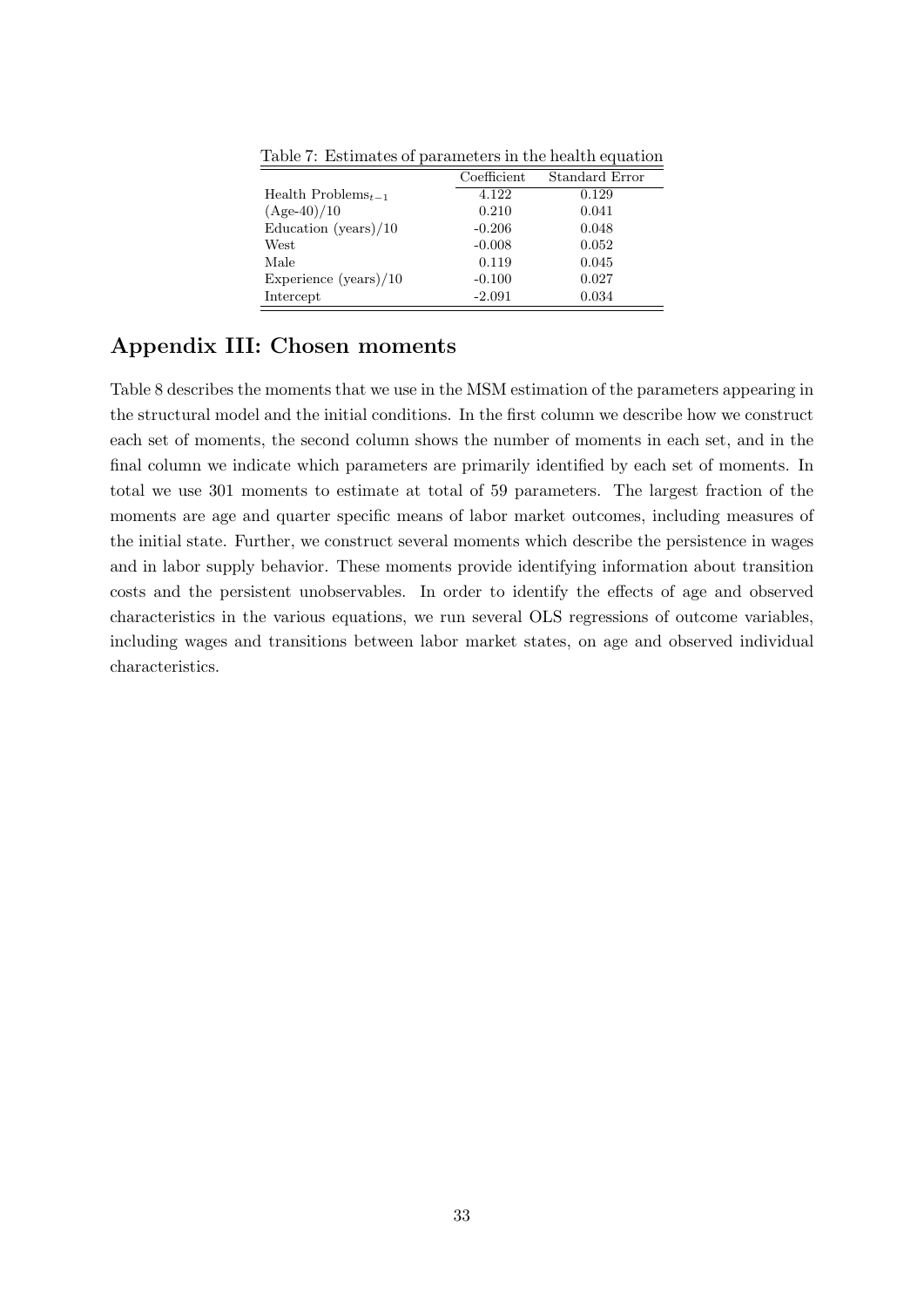| Description of moments                                                                                                                                                                                                | Number<br>of moments | Primarily identifying                                                                                                                               |
|-----------------------------------------------------------------------------------------------------------------------------------------------------------------------------------------------------------------------|----------------------|-----------------------------------------------------------------------------------------------------------------------------------------------------|
| Regression of employment on initial employment state and<br>initial experience                                                                                                                                        | $\overline{2}$       | Variance of complementarity between<br>consumption and leisure $(\sigma_{\eta})$                                                                    |
| Regression of the individual specific number of transitions<br>from unemployment to employment on initial employment<br>state, initial experience, initial entitlement period, region,                                | 10                   | Variance of the individual specific un-<br>observable $(\sigma_{\mu\theta}^2)$ and coefficients on ob-<br>served characteristics in the job arrival |
| initial health and age terms<br>Regression of the individual specific number of transitions                                                                                                                           |                      | rate<br>Variance of the individual specific un-                                                                                                     |
| from employment to unemployment on initial employment<br>state, initial experience, initial entitlement period, region,<br>initial health and age terms                                                               | $10\,$               | observable $(\sigma_{\mu\gamma}^2)$ and coefficients on ob-<br>served characteristics in the job separa-<br>tion rate                               |
| Regression of initial employment on initial experience, ini-<br>tial health, region, education, functions of initial non-labor<br>income, nationality, children, martial status and age terms                         | 15                   | Parameters determining initial employ-<br>ment                                                                                                      |
| Regression of initial retirement on age terms                                                                                                                                                                         | $\bf 5$              | Parameters determining initial retire-<br>ment                                                                                                      |
| Regression of transitions from unemployment to employment<br>on experience, health, entitlement period, region, and age<br>terms                                                                                      | 11                   | Parameters determining job arrivals                                                                                                                 |
| Regression of transitions from unemployment to retirement<br>on experience, health, entitlement period, region, and age<br>terms                                                                                      | 11                   | Parameters determining access to early<br>retirement                                                                                                |
| Regression of transitions from employment to unemployment<br>on experience, health, entitlement period, region, and age<br>terms                                                                                      | 10                   | Parameters determining job separa-<br>tions                                                                                                         |
| Regression of transitions from employment to retirement on<br>experience, health, entitlement period, region, and age terms                                                                                           | $10\,$               | Parameters determining access to early<br>retirement                                                                                                |
| Treatment effects obtained from regressions of transition be-<br>tween labor market states on the change in entitlement pe-<br>riod caused by 1997 unemployment insurance reform (see<br>Equation $(12)$ and Table 1) | 20                   | Coefficient on consumption $(\beta_y)$                                                                                                              |
| Regression of log wages on experience, health, initial em-<br>ployment, initial experience, region, education, nationality,<br>gender and age terms                                                                   | 15                   | Parameters determining wages                                                                                                                        |
| Distribution of log wages: percentiles; standard deviation;<br>autocorrelations                                                                                                                                       | $\overline{7}$       | Unobservables affecting wages                                                                                                                       |
| Correlation between individual specific number of transition<br>into and out of employment                                                                                                                            | $\mathbf{1}$         | Covariance between unobservables in<br>arrivals and separations $(Cov_{\mu^{\theta}\mu^{\gamma}})$                                                  |
| Persistence in labor market status: frequencies of various<br>sequences of transitions                                                                                                                                | 18                   | State dependence effects                                                                                                                            |
| Labor supply over the life-cycle: quarterly employment and<br>retirement rates; age specific employment and retirement<br>rates                                                                                       | 156                  | Age effects                                                                                                                                         |

# Table 8: Description of moments

*Notes:* Region is an indicator of the individual residing is west Germany. Health is an indicator of the individual having health problems. Gender is a dummy for male. Education refers to years of eduction. The chosen functions of initial non-labor income are indicators of annual non-labor income being positive but less than 400 Euros per year and being above 400 Euros per year. Nationality is an indicator of being a native German. Children and marital status are indicators of the individual having dependent children or having been married prior to entering the sample.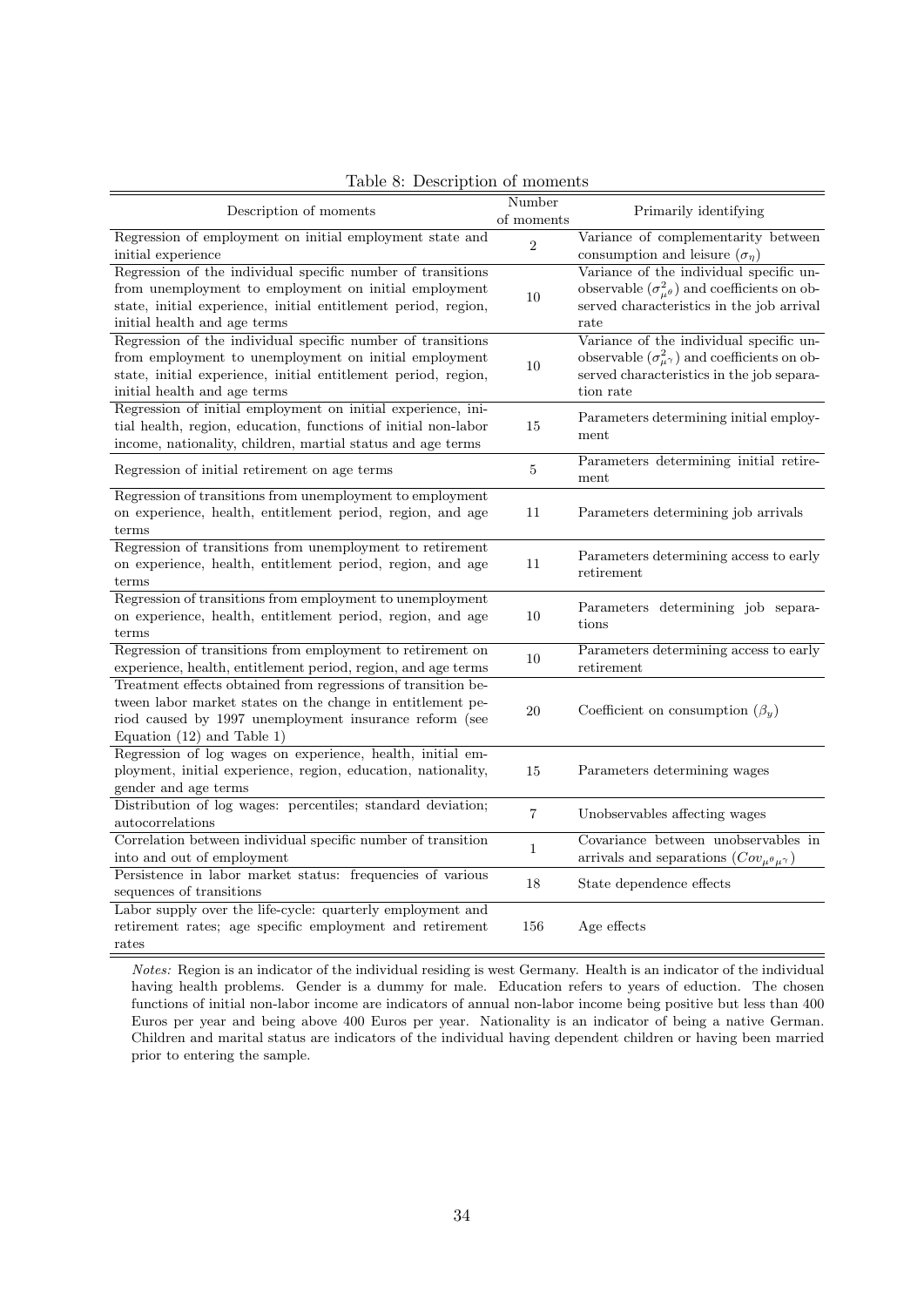# **Appendix IV: Initial conditions**

To complete the description of the estimation results, Table 9 presents the coefficients appearing in the initial conditions. These parameters are descriptive of individuals' behavior prior to their entering the sample, and therefore do not have a structural interpretation. The coefficients on the persistent unobservables capture the endogeneity of the initial conditions.

| Table 9: Estimates of parameters describing the initial conditions |          |                            |          |                            |  |  |  |  |  |  |
|--------------------------------------------------------------------|----------|----------------------------|----------|----------------------------|--|--|--|--|--|--|
|                                                                    |          | Initial employment         |          | Initial retirement         |  |  |  |  |  |  |
|                                                                    |          | Coefficient Standard error |          | Coefficient Standard error |  |  |  |  |  |  |
| Intercept                                                          | 1.665    | 0.481                      | $-3.000$ | 0.071                      |  |  |  |  |  |  |
| $I(54 \leq Age < 59)$                                              | 0.280    | 0.305                      | 0.293    | 0.323                      |  |  |  |  |  |  |
| $I(59 \leq Age)$                                                   | $-0.679$ | 0.303                      | 1.156    | 0.123                      |  |  |  |  |  |  |
| Experience $(\text{years})/10$                                     | $-0.400$ | 0.080                      |          |                            |  |  |  |  |  |  |
| Health Problems                                                    | $-2.080$ | 0.214                      |          |                            |  |  |  |  |  |  |
| Persistent unobserved individual effect in wages                   | $-4.991$ | 0.611                      |          |                            |  |  |  |  |  |  |
| Persistent unobserved individual effect in preferences             | 0.885    | 0.181                      |          |                            |  |  |  |  |  |  |
| Persistent unobserved individual effect in separation rate         | $-0.220$ | 0.210                      |          |                            |  |  |  |  |  |  |
| Persistent unobserved individual effect in arrival rate            | 0.219    | 0.242                      |          |                            |  |  |  |  |  |  |
| West                                                               | 3.220    | 0.503                      |          |                            |  |  |  |  |  |  |
| Education (years) $/10$                                            | 2.504    | 0.518                      |          |                            |  |  |  |  |  |  |
| $I(0 < \text{Non-labor income (Euros/year}) \leq 400)$             | 3.686    | 0.569                      |          |                            |  |  |  |  |  |  |
| I(Non-labor income (Euros/year) $>$ 400)                           | 4.443    | 0.601                      |          |                            |  |  |  |  |  |  |
| Male                                                               | $-0.187$ | 0.387                      |          |                            |  |  |  |  |  |  |
| German                                                             | $-0.092$ | 0.264                      |          |                            |  |  |  |  |  |  |
| Previously had children                                            | $-0.855$ | 0.397                      |          |                            |  |  |  |  |  |  |
| Previously been Married                                            | $-0.662$ | 0.349                      |          |                            |  |  |  |  |  |  |

Table 9: Estimates of parameters describing the initial conditions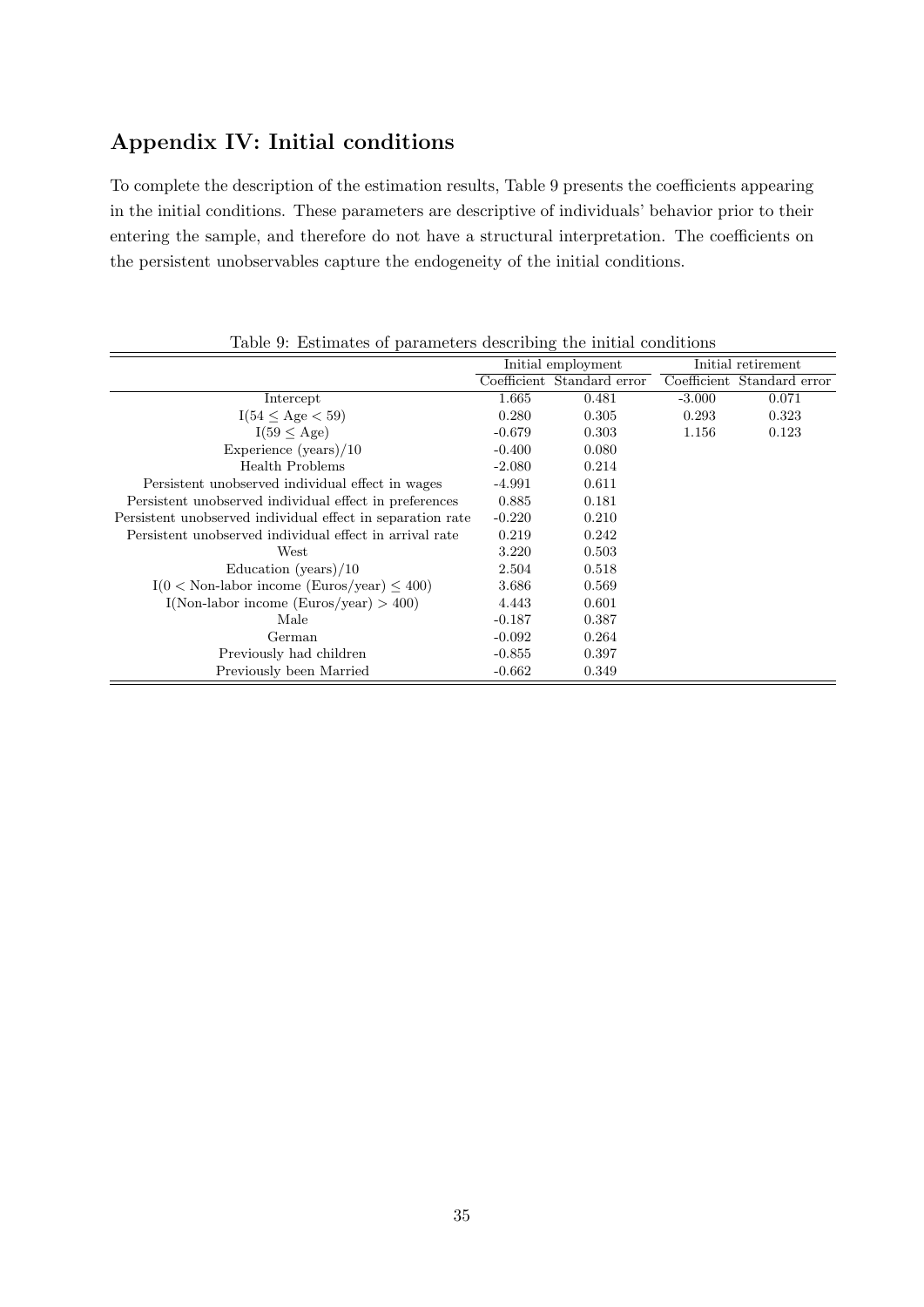# **References**

- Adda, J., Costa Dias, M., Meghir, C., and Sianesi, B. (2007), Labour Market Programmes and Labour Market Outcomes: A Study of the Swedish Active Labour Market Interventions, *Mimeo*.
- ADDA, J., DUSTMANN, C., MEGHIR, C., AND ROBIN, J.-M. (2009), Career Progression and Formal versus On-the-Job Training, *IFS Working Paper*, volume 09/06(2260).
- Aguirregabiria, V. and Mira, P. (2009), Dynamic Discrete Choice Structural Models: A Survey, *forthcoming in Journal of Econometrics*.
- Altonji, J. and Segal, L. (1996), Small-Sample Bias in GMM Estimation of Covariance Structures, *Journal of Business and Economic Statistics*, volume 14(3): pages 353–366.
- Attanasio, O. P., Meghir, C., and Santiago, A. (2005), Education Choices in Mexico: Using a Structural Model and a Randomised Experiment to Evaluate Progresa, *IFS Working Paper*.
- CALIENDO, M., TATSIRAMOS, K., AND UHLENDORFF, A. (2009), Benefit Duration, Unemployment Duration and Job Match Quality: A Regression-Discontinuity Approach, *IZA Discussion Paper*, volume 4670.
- CARD, D. AND LEVINE, P. B. (2000), Extended benefits and the duration of UI spells: Evidence from the New Jersey Extended Benefit Program, *Journal of Public Economics*, volume 78(1-2): pages 107–138.
- Eckstein, Z. and Wolpin, K. (1989), Dynamic Labour Force Participation of Married Women and Endogenous Wage Growth, *Review of Economic Studies*, volume 56(3): pages 375–390.
- FERRALL, C. (1997), Unemployment Insurance Eligibility and the School-to-Work Transition in Canada and the United States, *Journal of Business and Economic Statistics*, volume 15(2): pages 115–129.
- Fitzenberger, B. and Wilke, R. (2007), New Insights on Unemployment Duration and Post Unemployment Earnings in Germany: Censored Box-Cox Quantile Regression at Work, *ZEW Discussion Papers*, volume 07-007.
- (2009), Unemployment Durations in West-Germany Before and After the Reform of the Unemployment Compensation System during the 1980s, *forthcoming in German Economic Review*.
- French, E. (2005), The Effects of Health, Wealth, and Wages on Labour Supply and Retirement Behaviour, *Review of Economic Studies*, volume 72(2): pages 395–427.
- Frijters, P. and van der Klaauw, B. (2006), Job Search with Nonparticipation, *Economic Journal*, volume 116(508): pages 45–83.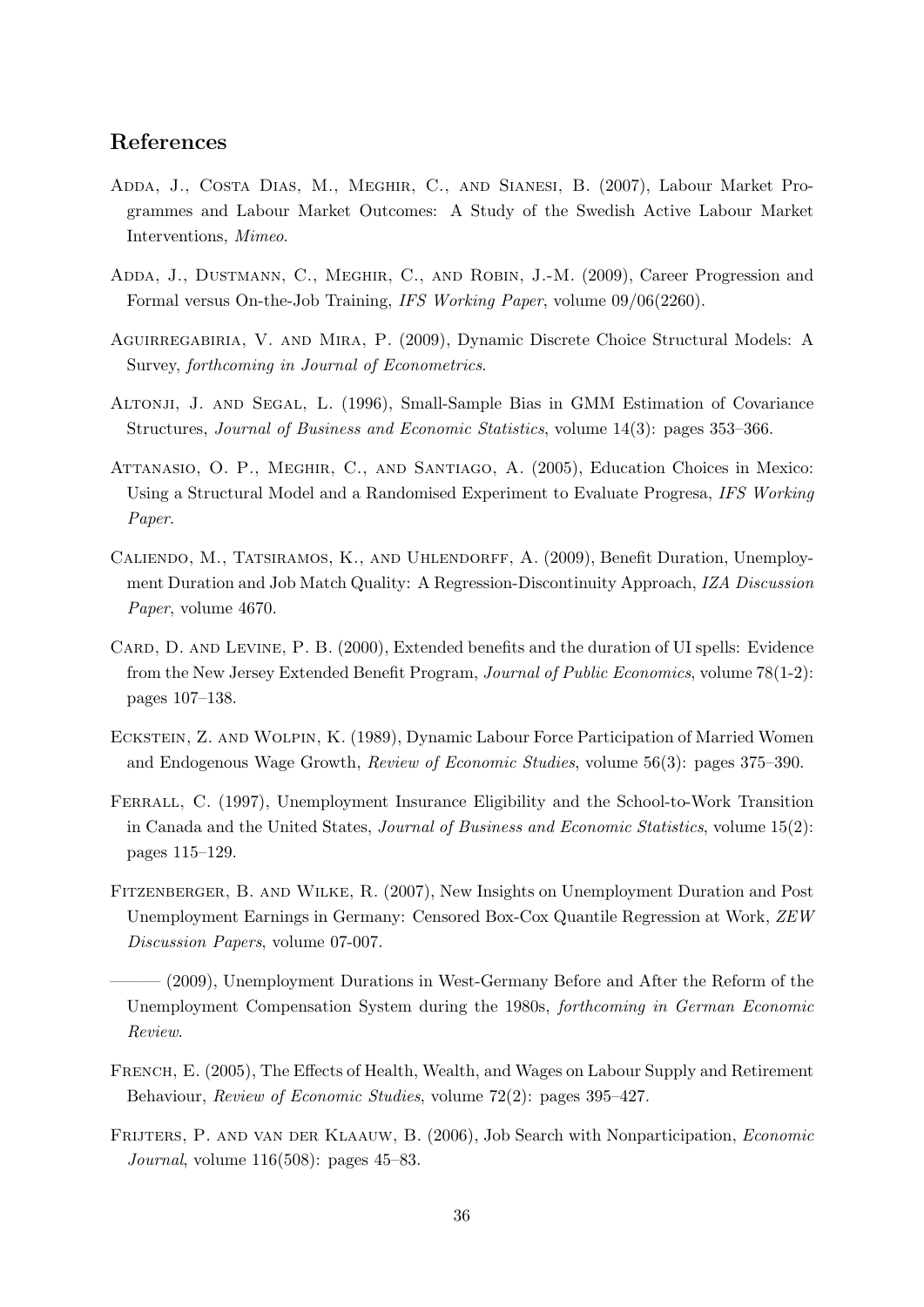- Goffe, W. L., Ferrier, G. D., and Rogers, J. (1994), Global Optimization of Statistical Functions with Simulated Annealing, *Journal of Econometrics*, volume 60(1-2): pages 65–99.
- Gourinchas, P. and Parker, J. (2002), Consumption Over the Life Cycle, *Econometrica*, volume 70(1): pages 47–89.
- Haan, P. and Prowse, V. (2010), A Structural Approach to Estimating the Effect of Taxation on the Labor Market Dynamics of Older Workers, *forthoming in Econometrics Journal*.
- Haisken De-New, J. and Frick, J. (2005), *Desktop Compendium to The German Socio-Economic Panel Study (SOEP)*, DIW.
- Heckman, J. (1981), The Incedental Parameter Problem and the Problem of Initial Conditions in Estimating a Discrete Time-Discrete Data Stochastic Process, in *Structural Analysis of Discrete Data with Econometric Applications*, edited by MANSKI, C. F. AND MCFADDEN, D., pages 179–195, MIT Press.
- Hunt, J. (1995), The Effect of Unemployment Compensation on Unemployment Duration in Germany, *Journal of Labor Economics*, volume 13(1): pages 88–120.
- Hyslop, D. (1999), State Dependence, Serial Correlation and Heterogeneity in Intertemporal Labor Force Participation of Married Women, *Econometrica*, volume 67(6): pages 1255–1294.
- Katz, L. F. and Meyer, B. D. (1990), The Impact of the Potential Duration of Unemployment Benefits on the Duration of Unemployment, *Journal of Public Economics*, volume 41(1): pages 45–72.
- Keane, M. and Wolpin, K. (2009), Empirical Applications of Discrete Choice Dynamic Programming Models, *Review of Economic Dynamics*, volume 12(1): pages 1–22.
- Keane, M. P. and Wolpin, K. I. (1997), The Career Decisions of Young Men, *Journal of Political Economy*, volume 105(3): pages 473–522.
- KYYRÄ, T. AND WILKE, R.  $(2007)$ , Reduction in the Long-term Unemployment of the Elderly: A Success Story from Finland, *Journal of the European Economic Association*, volume 5(1): pages 154–182.
- LAIBSON, D., REPETTO, A., AND TOBACMAN, J. (2007), Estimating Discount Functions with Consumption Choices over the Lifecycle, *NBER Working Paper*, volume 13314.
- LALIVE, R., VAN OURS, J., AND ZWEIMÜLLER, J.  $(2006)$ , How Changes in Financial Incentives Affect the Duration of Unemployment, *Review of Economic Studies*, volume 73(4): pages 1009–1038.
- Laroque, G. and Salanie, B. (2002), Labour Market Institutions and Employment in France, *Journal of Applied Econometrics*, volume 17(1): pages 25–48.